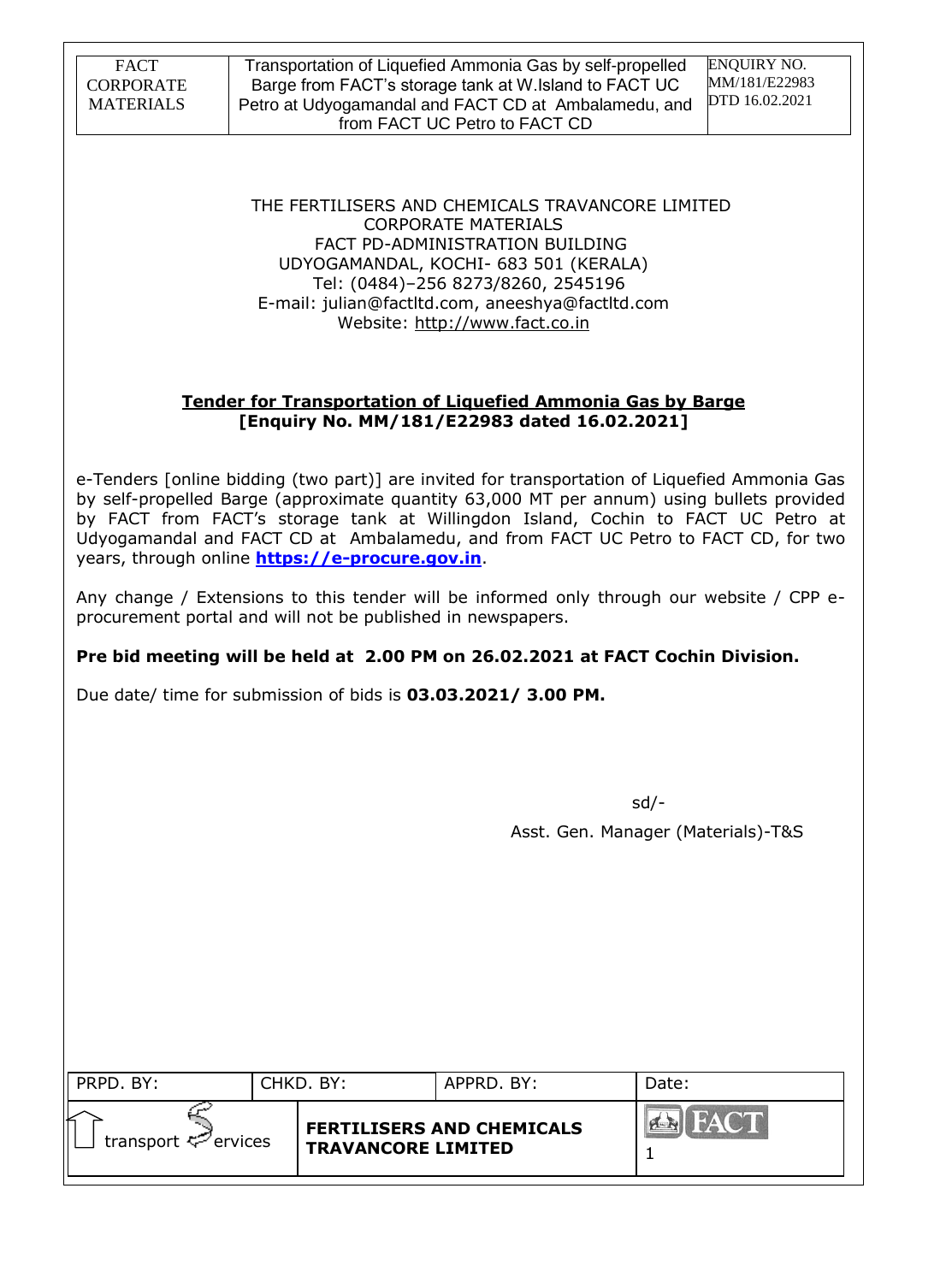| <b>FACT</b>        | Transportation of Liquefied Ammonia Gas by self- ENQUIRY NO.         |  |
|--------------------|----------------------------------------------------------------------|--|
| <b>CENTRALISED</b> | propelled Barge from FACT's storage tank at WI, Cochin MM/181/E22983 |  |
| <b>MATERIALS</b>   | to FACT UC Petro at Udyogamandal and FACT CD at dated 16.02.2021     |  |
|                    | Ambalamedu, and from FACT UC Petro to FACT CD                        |  |

## **NOTICE INVITING e-TENDER**

The Fertilisers and Chemicals Travancore Ltd (FACT), invites online bids (two part) from financially sound and experienced barge transport contractors meeting the pre qualifications specified in Annexure II, for transportation of Liquefied Ammonia Gas (LAG) in suitable barge using bullets provided by FACT from FACT"s storage tank at Willingdon Island, Cochin to FACT UC Petro at Udyogamandal and FACT CD at Ambalamedu, and from FACT UC Petro to FACT CD for two years from the date of issue of Letter of Intent/Work Order, whichever is earlier, as per details furnished in the tender documents enclosed with this enquiry.

#### **PLEASE NOTE THAT ONLY ONLINE BIDS WILL BE CONSIDERED AGAINST THIS TENDER**

Visit [https://www.eprocure.gov.in](https://www.eprocure.gov.in/) for online bid submission

## **1.0 General Information**

| Enquiry No.                                      | MM/181/E22983 dated 16.02.2021                                                                                                                                                                                                                                                                                                                    |
|--------------------------------------------------|---------------------------------------------------------------------------------------------------------------------------------------------------------------------------------------------------------------------------------------------------------------------------------------------------------------------------------------------------|
| Mode of Tendering                                | <b>TWO PART</b><br>Part A: Pre-Qualification cum Techno-Commercial Bid<br>Part B: Price Bid                                                                                                                                                                                                                                                       |
| Due date & time for<br>Submission of bids        | 03.03.2021 / 3.00 PM                                                                                                                                                                                                                                                                                                                              |
| Date & Time for opening<br>of Part A of the Bid. | 04.03.2021 / 3.30 PM                                                                                                                                                                                                                                                                                                                              |
| <b>Contract Period</b>                           | Two Years from the date of commencement of work as<br>per letter of intent /work order.                                                                                                                                                                                                                                                           |
| Name of Work/<br>Description/ quantity           | Transportation of Liquefied Ammonia Gas (LAG) in<br>suitable barge using bullets provided by FACT from<br>FACT's storage tank at Willingdon Island, Cochin to<br>FACT UC Petro at Udyogamandal and FACT CD at<br>Ambalamedu, and from FACT UC Petro to FACT CD as<br>per details furnished in the tender documents enclosed<br>with this enquiry. |
| <b>EMD</b>                                       | As per clause 7.0 of Instructions to Bidders.                                                                                                                                                                                                                                                                                                     |
| Contacts                                         | 1) Mrs. Aneeshya Venugopal, Tel: +91 484 256 8273,<br>e-mail: aneeshya@factltd.com<br>2) Mr. Julian R, Tel: +91 484 256 8260/2545196,<br>e-mail: julian@factltd.com<br>e-Tender Helpline:<br>3) Mr. Ajino Anandh, Tel: +91 484-2568374<br>Mobile: 9497334230 email: ajinoanandh@gmail.com                                                         |

## 2.0 **TENDER DOCUMENTS (e-TENDER)**

Visit our website [www.fact.co.in](http://www.fact.co.in/) or Central Public Procurement Portal [https://www.eprocure.gov.in](https://www.eprocure.gov.in/) for tender documents. Bid submission shall be in electronic

| PRPD. BY:                       | CHKD. BY:                                                     | APPRD. BY: | Date: |  |
|---------------------------------|---------------------------------------------------------------|------------|-------|--|
| Transport $\mathcal{P}$ ervices | <b>FERTILISERS AND CHEMICALS</b><br><b>TRAVANCORE LIMITED</b> |            |       |  |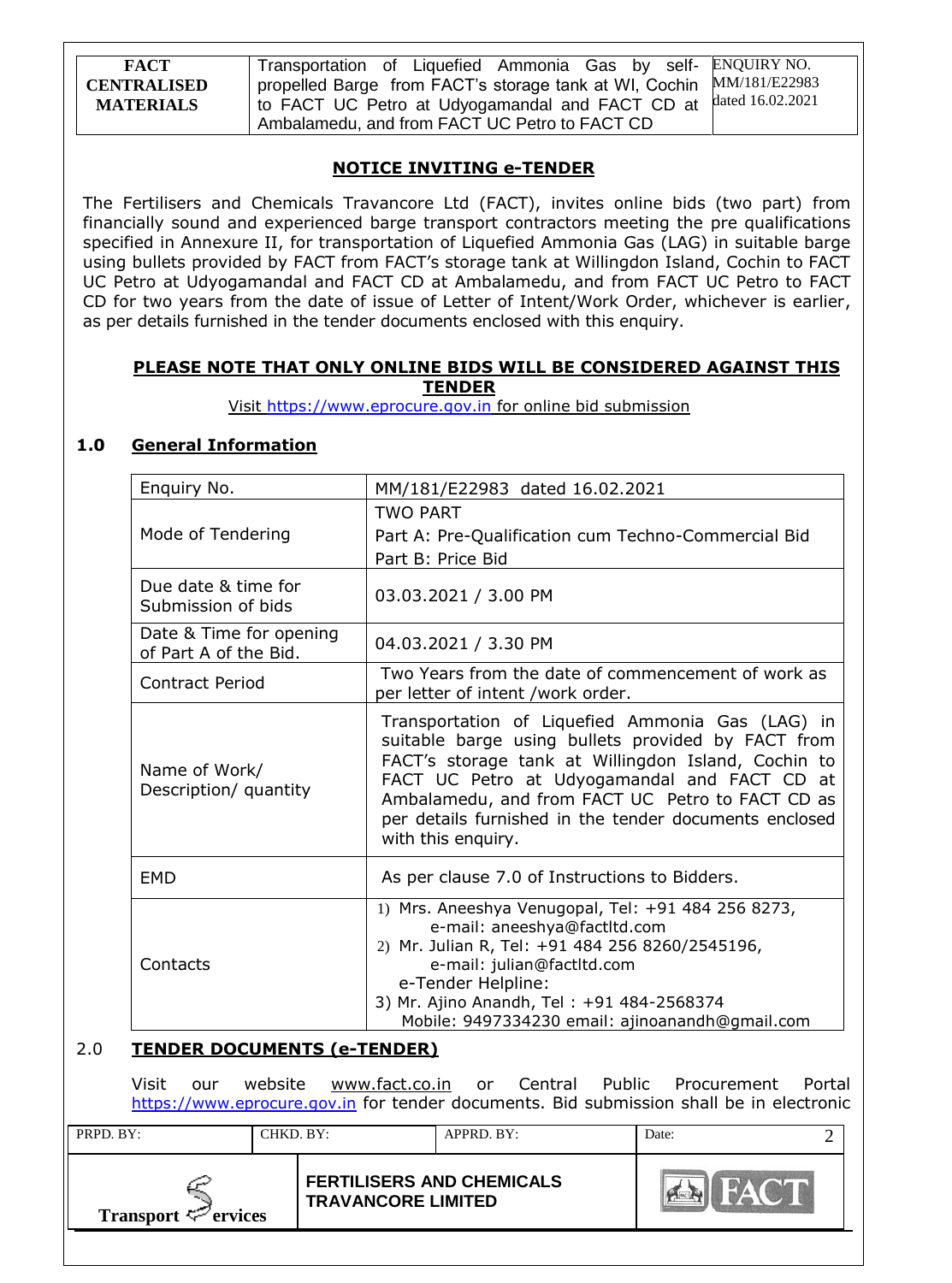| <b>FACT</b>        | Transportation of Liquefied Ammonia Gas by self- ENQUIRY NO.         |  |
|--------------------|----------------------------------------------------------------------|--|
| <b>CENTRALISED</b> | propelled Barge from FACT's storage tank at WI, Cochin MM/181/E22983 |  |
| <b>MATERIALS</b>   | to FACT UC Petro at Udyogamandal and FACT CD at dated 16.02.2021     |  |
|                    | Ambalamedu, and from FACT UC Petro to FACT CD                        |  |

form through [https://www.eprocure.gov.in](https://www.eprocure.gov.in/) only. See Annexure I 'Instructions to Bidders (e-Tender)'.

### **3.0 GENERAL**

- 3.1 When bids are received from any proprietorship / firm / company having the same proprietor or one or more partners/Directors in the business organisation of any other party quoting against this tender (hereinafter called Common Firms), such bids shall be considered having been received from only one applicant in different names and the lowest acceptable quotation of such Common Firm shall only be considered for evaluation.
- 3.2 Bids from bidders against whom any criminal case, enquiry or investigation/report by authorities like Vigilance, CBI etc., are pending in relation with FACT or bidders who are defaulting contractors of FACT shall be disqualified and rejected.
- 3.3 FACT reserves the right to reject any or all bids without assigning any reasons whatsoever, and / or based on the past unsatisfactory performance by bidders at FACT / other PSEs / Govt. Departments. The opinion of FACT regarding the same shall be final and conclusive.
- 3.4 Partnership firms having common partners will be treated as one Bidder. When bids are received from any proprietorship / firm / company having the same proprietor or one or more partners/Directors in the business organisation of any other party quoting against this tender (hereinafter called Common Firms), such bids shall be considered having been received from only one applicant in different names and the lowest acceptable quotation of such Common Firm shall only be considered for evaluation.
- 3.5 "Integrity Pact: The bidders shall sign and submit an "Integrity Pact (IP)" to be executed between the bidder and Fertilisers and Chemicals Travancore Ltd. along with the bid as per Annexure-XII. IP shall be implemented through the following Independent External Monitor (IEM) for the bid.

Mr. P.K. Vijayakumar, IRS (Retd), Madhavam, Vaniyan Lane, Punkunnam P.O, Thrissur – 680002 Mobile: [8547381122,](callto:8547381122)E-mail address: [vkmenon78@gmail.com](mailto:vkmenon78@gmail.com)"

**The Original Integrity Pact on Rs.500/- stamp paper signed by the bidder is to be sent by Post / Courier to The Assistant General Manager (T&S), Materials Department, PD Administrative Building, FACT Ltd., Udyogamandal P.O, Ernakulam-683501.**

 **Note: In case bidders require any clarification pertaining to the tender please contact the officers at 9.0 below. "Kindly note that the Independent External Monitor should NOT be contacted for clarifications regarding the tenders."**

## **4.0 EVALUATION OF BIDS**

4.1 Bids will be evaluated based on the pre-qualification criteria, Technical Specifications in the TPS, Commercial Specifications and other requirements stipulated in the tender.

| PRPD. BY:                       | CHKD. BY: |                                                               | APPRD. BY: | Date: |  |
|---------------------------------|-----------|---------------------------------------------------------------|------------|-------|--|
| Transport $\mathcal{P}$ ervices |           | <b>FERTILISERS AND CHEMICALS</b><br><b>TRAVANCORE LIMITED</b> |            |       |  |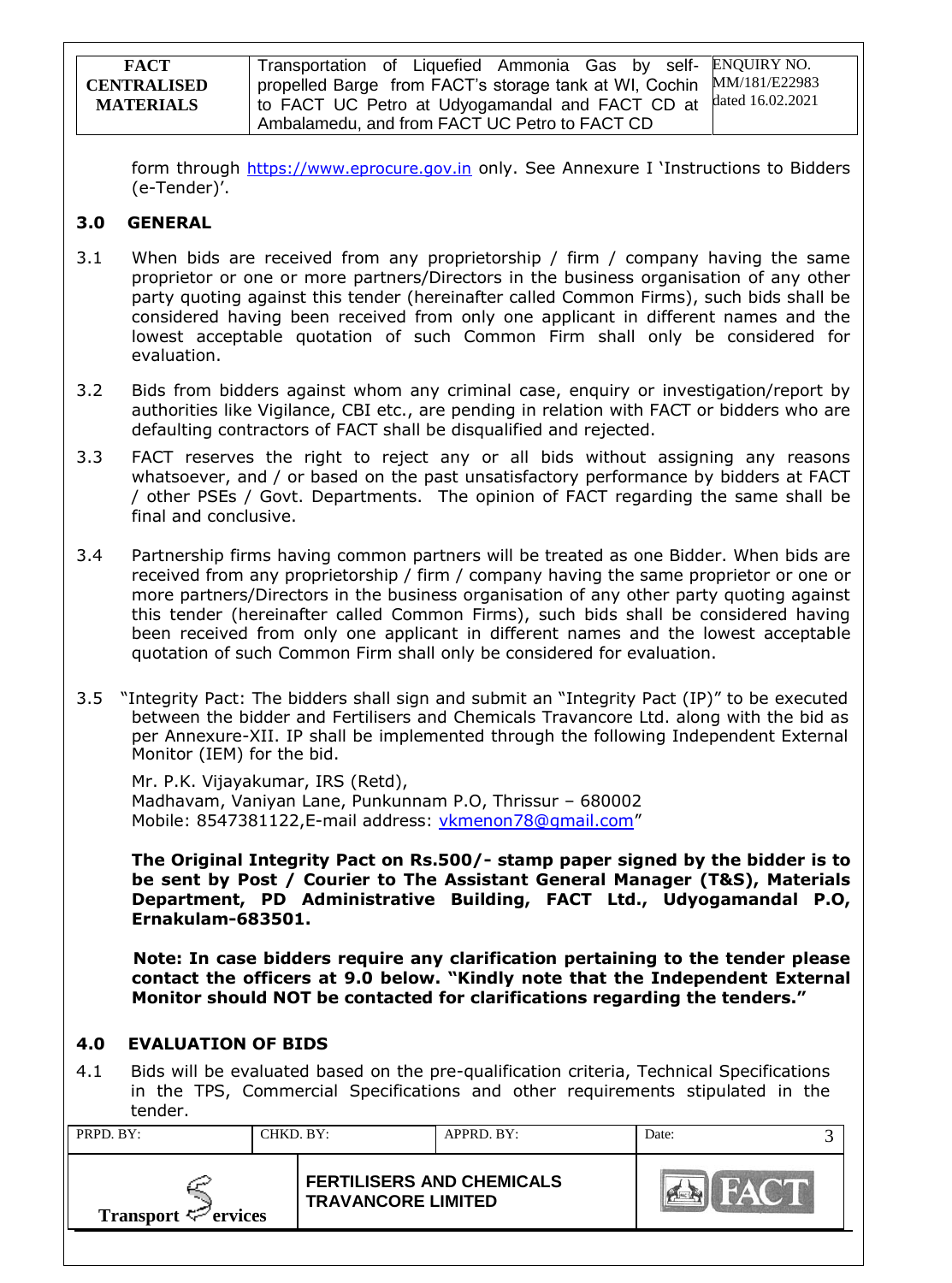| <b>FACT</b>        | Transportation of Liquefied Ammonia Gas by self- ENQUIRY NO.         |                  |
|--------------------|----------------------------------------------------------------------|------------------|
| <b>CENTRALISED</b> | propelled Barge from FACT's storage tank at WI, Cochin MM/181/E22983 |                  |
| <b>MATERIALS</b>   | to FACT UC Petro at Udyogamandal and FACT CD at                      | dated 16.02.2021 |
|                    | Ambalamedu, and from FACT UC Petro to FACT CD                        |                  |

- 4.2 Bidders shall quote for all the 5 items of work in the Price Bid Format (Annexure-VIII). Bids not complying with this will not be considered. The Ammonia bullets owned by FACT are now installed in the barge of M/s Backwater Navigation Company, who is currently doing the work. Hence the work of transporting and fixing the bullets in the barge (item 1.1 of the BOQ) is not applicable in the case of the current contractor M/s Backwater Navigation Company and their rate for this work will be taken as zero.
- 4.3 Evaluation of bids and determination of the L1 bidder shall be based on the combined total value of all 5 items of work quoted by the bidder in the price bid format. The combined total value as above shall be computed based on the rates quoted by the bidder against each item and the corresponding quantities indicated. A Single Work Order shall be issued for all the items of work. In case more than one bidder becomes L1, contract will be finalized based on revised reduced rates to be obtained from the L1 bidders.
- 4.4 Bidders are required to quote for transportation of LAG utilizing/installing all the 6 bullets of FACT in a single barge**.**
- **5.0 Pre-bid meeting:** The Pre bid meeting will be held at 2.00 PM on 26.02.2021 at FACT Cochin Division, Ambalamedu, Kochi, **if necessary**. Interested bidders shall confirm their participation well in advance. Interested bidders may submit the Pre bid queries in advance at least 3 days prior to Pre-bid meeting. Pre bid queries, if any, shall be sent by email to julian@factltd.com.
- 6.0 The bidder should be familiar with the navigation route. The bidder shall familiarise himself, before quoting, about the details of the work, operating conditions during different seasons of year, etc., collect all necessary data regarding the facilities available at loading points and at unloading points and inspect the canal routes and satisfy himself on all aspects relating to this work which he has to handle and execute for the full contract period and shall make due provisions in his rates for any contingency or difficulty involved in the work covered by this enquiry. Claiming lack of knowledge shall not be a reason for exoneration of the bidder of his contractual obligations, if the contract is awarded to him or for demand for increase in rate.
- 7.0 Bidder may visit the sites of loading and unloading operations for ascertaining the draft available for barge movement at the above loading / unloading points. Bidder may note that the Champakkara Canal and Udyogamandal canal are being maintained by the Inland Water Authority of India (IWAI), and the draft available for movement of barge through these canals may be ascertained by the bidders with IWAI before quoting. Bidders shall offer only barge that are suitable for movement through the above canals and based on the draft available at WI / FACT-CD / UD Jetty. If a bidder has offered barge, which is found unsuitable for movement through the canals and for placing at WI / UD / CD Jetty, on award of contract, it shall be the responsibility of the bidder to arrange and provide suitable alternate barge for the work, at no extra cost to FACT. FACT shall not entertain any claim consequent to the bidder / contractor making such alternate arrangements for the work.

| PRPD. BY:                | CHKD. BY: |                                                               | APPRD. BY: | Date: |  |
|--------------------------|-----------|---------------------------------------------------------------|------------|-------|--|
| Transport $\leq$ ervices |           | <b>FERTILISERS AND CHEMICALS</b><br><b>TRAVANCORE LIMITED</b> |            |       |  |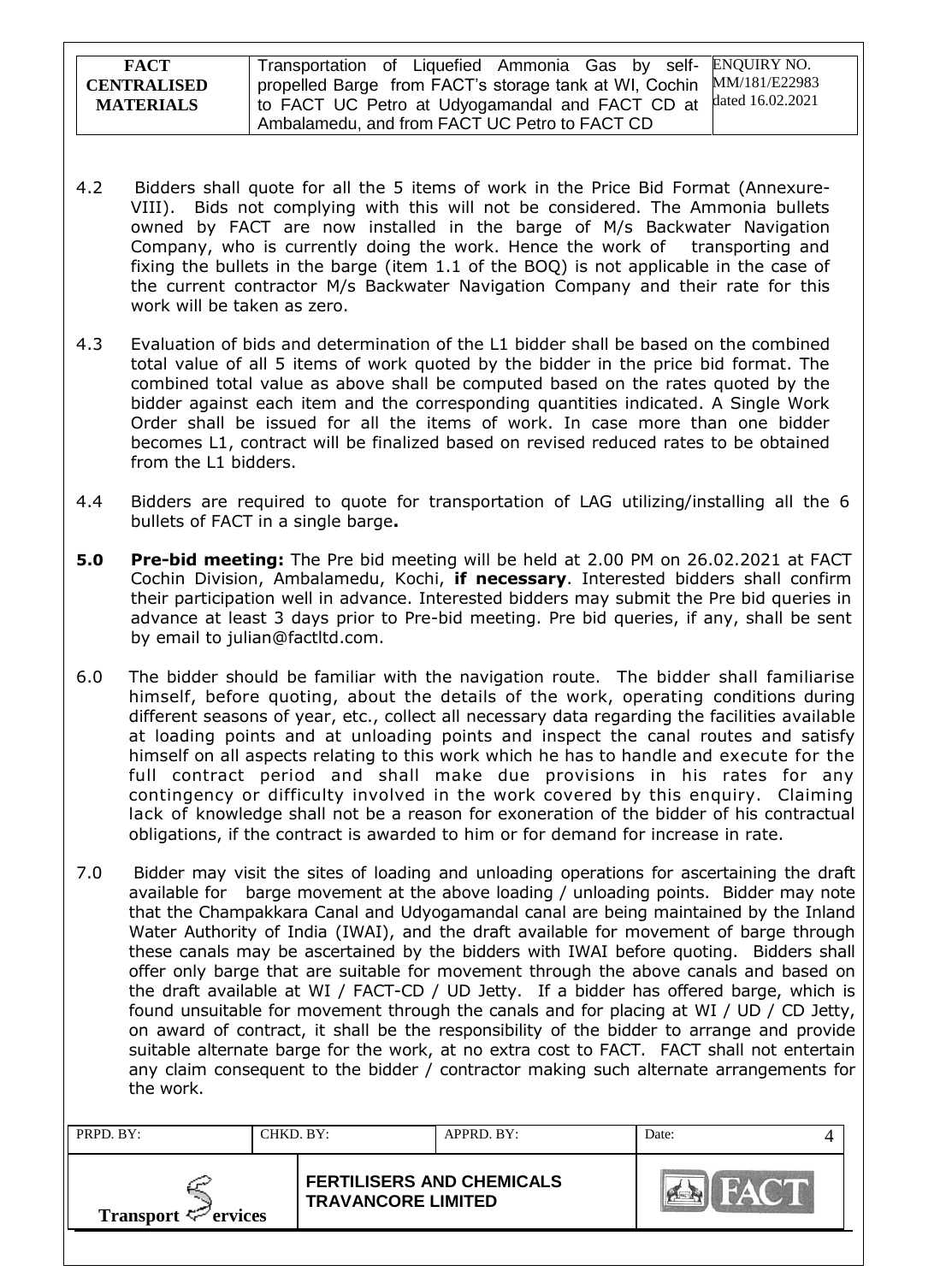| <b>FACT</b>        | Transportation of Liquefied Ammonia Gas by self- ENQUIRY NO.         |  |
|--------------------|----------------------------------------------------------------------|--|
| <b>CENTRALISED</b> | propelled Barge from FACT's storage tank at WI, Cochin MM/181/E22983 |  |
| <b>MATERIALS</b>   | 1 to FACT UC Petro at Udyogamandal and FACT CD at dated 16.02.2021   |  |
|                    | Ambalamedu, and from FACT UC Petro to FACT CD                        |  |

#### 8.0 **Issue of Bullets**

The bullets shall be issued to the barge operator/s on furnishing a Bank Guarantee of Rs.60 lakh (10 Lakh per bullet) for the 6 bullets. The Bank guarantee shall be submitted within 15 days of award of contract. The Bank Guarantee shall be valid till the expiry of the contract with a claim period of six months thereafter.

9.0 Any further information on technical matters, site familiarisation, if any required by the bidders, can be had from (i) DGM (Technical Services) (Ph: **2720884**) or DGM(P) (**2723641**).

 For any other clarification on this enquiry please contact Asst.General Manager (Materials) T&S, [Phone- 0484- 2545196, 2568260] or Asst.Manager (Designate),Materials-T&S [Phone No.0484-256 8273], CORPORATE MATERIALS, FACT Ltd., FACT PD Administration Building, Udyogamandal PIN-683 501. The bidders are advised to duly get themselves informed of all details they require before submitting their bids.

For THE FERTILISERS AND CHEMICALS TRAVANCORE LTD

ASST. GEN. MANAGER MATERIALS (T&S)

| PRPD. BY:                       | CHKD. BY: |                                                               | APPRD. BY: | Date: |  |
|---------------------------------|-----------|---------------------------------------------------------------|------------|-------|--|
| Transport $\mathcal{P}$ ervices |           | <b>FERTILISERS AND CHEMICALS</b><br><b>TRAVANCORE LIMITED</b> |            |       |  |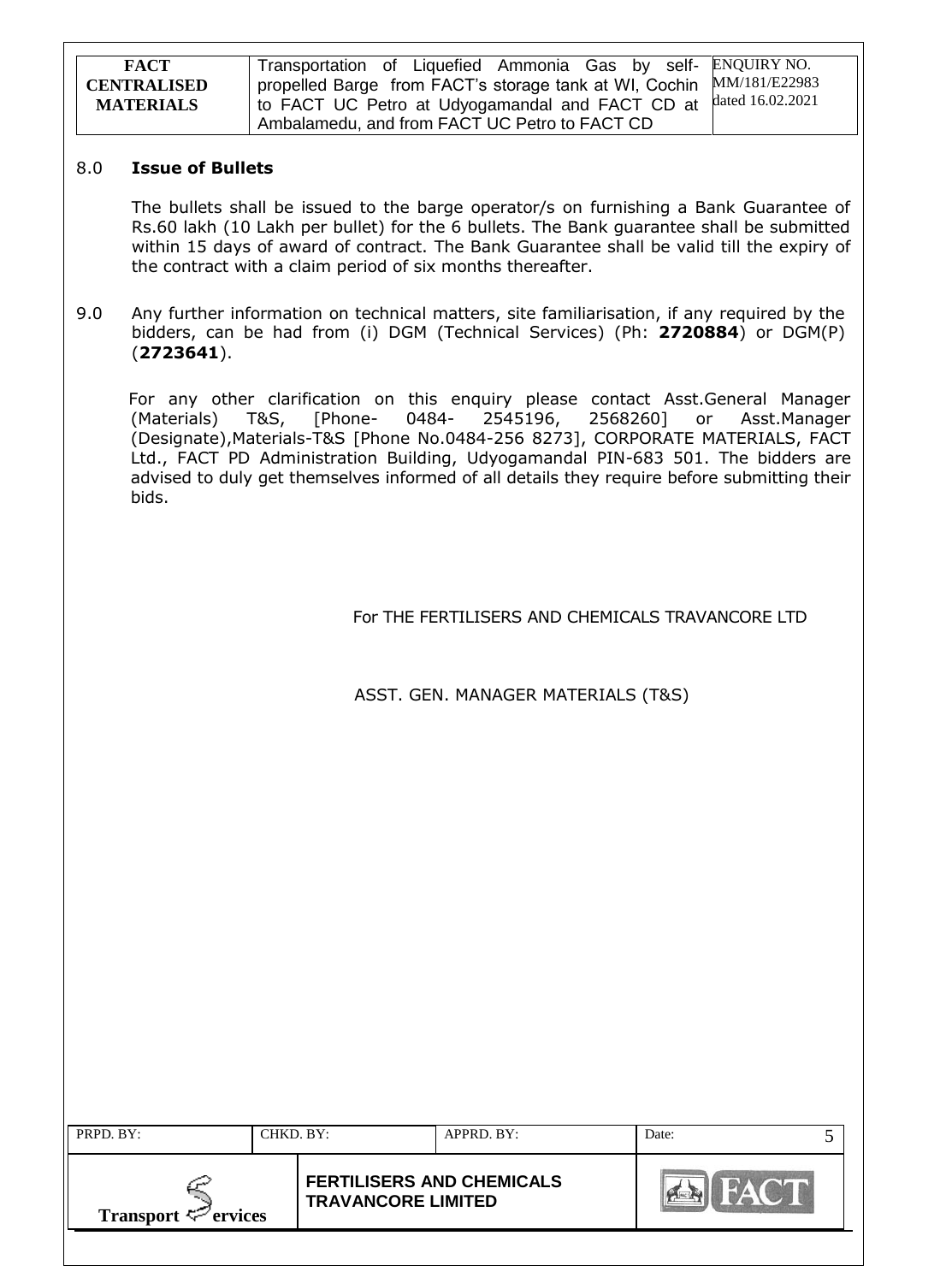Transportation of Liquefied Ammonia Gas by selfpropelled Barge from FACT's storage tank at WI, Cochin to FACT UC Petro at Udyogamandal and FACT CD at Ambalamedu, and from FACT UC Petro to FACT CD ENQUIRY NO. MM/181/E22983 dated 16.02.2021

# **List of Enclosures of this NIT is as follows:**

| SI.<br>No.     | Document      | <b>TITLE</b>                                                                 | No. of Pages |
|----------------|---------------|------------------------------------------------------------------------------|--------------|
| $\mathbf{1}$   | Annexure I    | Instructions to Bidders (e-Tender)                                           | 7            |
| 2              | Annexure II   | Pre-Qualification Criteria for bidders                                       | 2            |
| 3              | Annexure III  | Vendor Data Updation (Declaration) Form                                      | 5            |
| $\overline{4}$ | Annexure IV   | <b>Technical Procurement Specifications</b><br>(TPS No. OFF-LAG-AMMB-003-R5) | 22           |
| 5              | Annexure V    | <b>Terms &amp; Conditions</b>                                                | 8            |
| 6              | Annexure VI   | Compliance Statement                                                         | 1            |
| 7              | Annexure VII  | Unpriced copy of Price bid format                                            | 2            |
| 8              | Annexure VIII | Price bid format (BoQ)                                                       | 1.           |
| 9              | Annexure IX   | <b>Bid Security Declaration</b>                                              | 1            |
| 10             | Annexure X    | Proforma of Bank Guarantee for Security<br>Deposit                           | 2            |
| 11             | Annexure XI   | Proforma of Agreement                                                        | 1            |
| 12             | Annexure XII  | Integrity Pact                                                               | 5            |

*(Note: Bidders downloading documents from FACT website may note that Technical Procurement Specifications (TPS), General Arrangement and Route for LAG transportation have been attached as separate PDF files).*

| PRPD. BY:<br>CHKD. BY:          |  |                                                               | APPRD. BY: | Date: |  |
|---------------------------------|--|---------------------------------------------------------------|------------|-------|--|
| Transport $\mathcal{P}$ ervices |  | <b>FERTILISERS AND CHEMICALS</b><br><b>TRAVANCORE LIMITED</b> |            |       |  |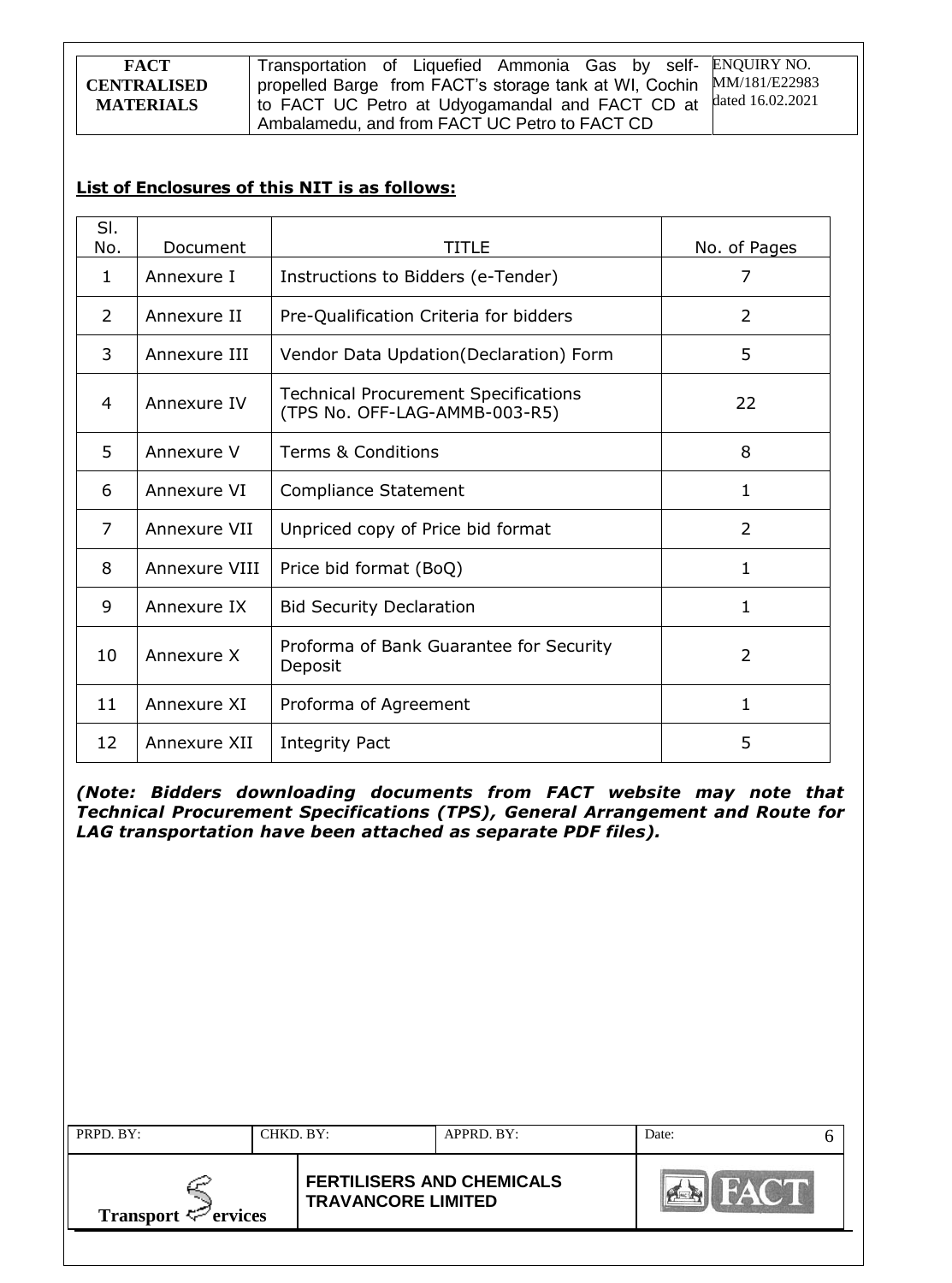Transportation of Liquefied Ammonia Gas by selfpropelled Barge from FACT's storage tank at WI, Cochin to FACT UC Petro at Udyogamandal and FACT CD at Ambalamedu, and from FACT UC Petro to FACT CD ENQUIRY NO. MM/181/E22983 dated 16.02.2021

### **ANNEXURE - I**

### **Instructions to Bidders**

- 1.0 Bidders shall study carefully the complete tender documents viz. NIT with Prequalification criteria, Instructions to Bidders (ANNEXURE-I), Technical Procurement Specifications if any, Terms & Conditions and any other documents forming part of this tender attached herewith. All conditions set out there in shall be binding on the bidders unless conflicting with any conditions expressly stated by FACT while accepting any bid in the event of such acceptance. One signed and scanned copy of the above documents shall accompany their online bids signifying their acceptance of the same. Bidder shall also submit along with his bid Vendor data updation (Declaration) Form, Check list (If applicable) and Compliance Statement duly filled with all details required therein and also attach supporting documents as required.
- 2.0 Before submitting the bid, the bidder shall familiarise himself about the details of the work, operating conditions during different seasons of year, etc., collect all necessary data regarding the facilities available at various points indicated in Special Terms and Conditions, applicable timings, routes etc., and satisfy himself on all aspects relating to this work which he has to handle and execute for the full contract period and shall make due provisions in his rates for any contingency or difficulty involved in the work covered by this enquiry. Claiming lack of knowledge shall not be a reason for exoneration of the bidder of his contractual obligations, if the contract is awarded to him or for demand for increase in rate.
- 3.0 Offers against this NIT shall be submitted online on e-Tendering portal [https://eprocure.gov.in,](https://eprocure.gov.in/) with valid digital signature certificate. Offers submitted on any other platform or in any other mode or including e-mails, physical submission of offers etc. SHALL NOT be accepted.
- 3.1 The bidders are requested to register themselves on the above website with their valid digital signature certificate, if not done already. It is mandatory for bidder to have valid digital signature certificate (Class II or Class III) issued by any of the Certifying Authority approved by Govt. of India for participating in the tender. The digital signature certificate shall be arranged by the bidder at his cost. Bidders may refer **Bidders Manual Kit** available on the above website for detailed information and instructions for registration, bid submission etc.
- 3.2 The documents, if any, which necessarily have to be submitted in originals if specified specifically in the enquiry documents, shall be submitted offline. However scanned copies of such documents shall be uploaded along with the offer submitted online.
- 3.3 The cover (s) containing the documents in original etc. to be submitted offline as required in the enquiry documents shall be duly superscribed with enquiry No., due date of enquiry, bidder"s name & address and contact details. The documents shall be submitted to the following on or before the due date : The Asst.General Manager (T&S), Centralized Materials, PD Administrative Building, FACT Ltd., Udyogamandal PO, Kochi – 683 501, Kerala

### **4.0 SUBMISSION OF BIDS: The bid shall be uploaded with all relevant documents**

| PRPD. BY:                |  | CHKD. BY:                                                     | APPRD. BY: | Date: |  |
|--------------------------|--|---------------------------------------------------------------|------------|-------|--|
| Transport $\leq$ ervices |  | <b>FERTILISERS AND CHEMICALS</b><br><b>TRAVANCORE LIMITED</b> |            |       |  |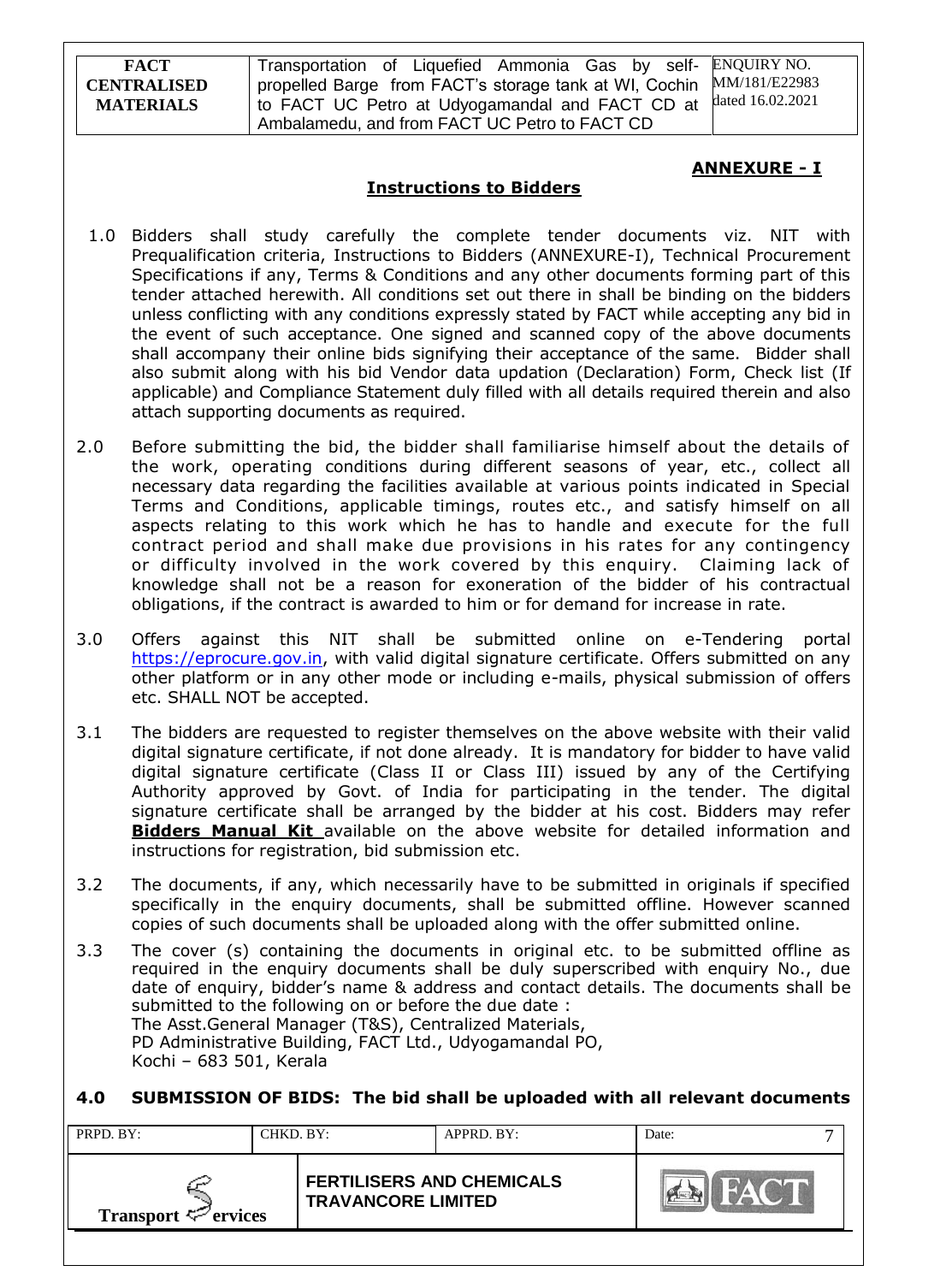| <b>FACT</b>        | Transportation of Liquefied Ammonia Gas by self- ENQUIRY NO.         |  |
|--------------------|----------------------------------------------------------------------|--|
| <b>CENTRALISED</b> | propelled Barge from FACT's storage tank at WI, Cochin MM/181/E22983 |  |
| <b>MATERIALS</b>   | I to FACT UC Petro at Udyogamandal and FACT CD at dated 16.02.2021   |  |
|                    | Ambalamedu, and from FACT UC Petro to FACT CD                        |  |

### **before due date and time in the above portal as given above.**

5.0 Bid documents shall consist of Part-A and Part B as detailed below:

### 5.1 **Part A (Pre-qualification-cum-Techno Commercial Bid) shall contain:**

- 1. Bid Security Declaration as per our Format or Claim for EMD exemption with documentary proof.
- 2. Scanned copies of supporting documents for satisfying Pre-Qualification criteria.
- 3. Digitally Signed copies of NIT, Instructions to Bidders (Annexure I) and terms conditions.
- 4. Scanned copy of Signed & duly filled Vendor Data Updation Declaration Form"
- 5. Signed and duly filled up Check List for Commercial Terms" (if applicable) and scanned copies of attached documents as detailed in Check list.
- 6. Scanned copy of Signed & duly filled "Compliance Statement"
- 7. Scanned copy of Signed "Un-priced bid indicating "QUOTED" in the applicable columns. Rates shall not be indicated in Un-priced Bid.

#### 5.2 **Part-B: shall comprise of the filled Price bid. The filled price bid ie. BoQ attached to the tender shall be uploaded after filling all relevant details such as name and address of the bidder, rates etc. as applicable.**

- 5.3 The priced BOQ shall be uploaded strictly in the format attached, failing which the offer is liable to be rejected. Renaming or changing the format of the BoQ is not permitted and the System will not accept any such changed document.
- 5.4 Fill-in all the relevant fields of the BoQ either in value or as a percentage as specified in the BoQ. Blank field, if any, in the uploaded BoQ shall be considered as Nil (not Quoted). No claim or revisions shall be entertained in this regard.
- 5.5 Bidders shall quote prices in the BOQ only and nowhere else. No other documents shall be enclosed with Price Bid (BOQ).
- 5.6 Rates shall be quoted in the same unit of measure given in the BOQ and shall be considered accordingly.
- 5.7 Bidders shall ensure that all the required documents as per enquiry are uploaded in the System before due date and time. The System does not allow submission of bids or any other document forming part of the bid after due date & time of bid submission. Nonsubmission of documents or incomplete documents may result in rejection of offers and no communication in this regard will be entertained. FACT reserves the right to reject any bid not submitted as per instructions at their discretion.
- 5.8 Timely submission of offers along with all the relevant documents online is the responsibility of the bidder concerned. The bids may be submitted well in advance to avoid last minute issues like non availability of internet, server not available, power failure etc. FACT shall not be held responsible for bidder's inability to submit documents in time, incomplete submission of offers or non submission of any documents forming part of the offers etc.
- 5.9 Bidders shall meet all expenses in connection with submission of his bid, attending the bid opening, meetings etc.

## **6.0 BID OPENING:**

6.1 *Part-A* of the bids of all bidders who submit their Bids as per the instructions on or before the due date and time shall be opened online, on the specified bid opening date and time. Bids submitted not in conformity with the Enquiry instructions are liable to be

| PRPD. BY:                       |  | CHKD. BY:                                                     | APPRD. BY: | Date: |  |
|---------------------------------|--|---------------------------------------------------------------|------------|-------|--|
| Transport $\mathcal{P}$ ervices |  | <b>FERTILISERS AND CHEMICALS</b><br><b>TRAVANCORE LIMITED</b> |            |       |  |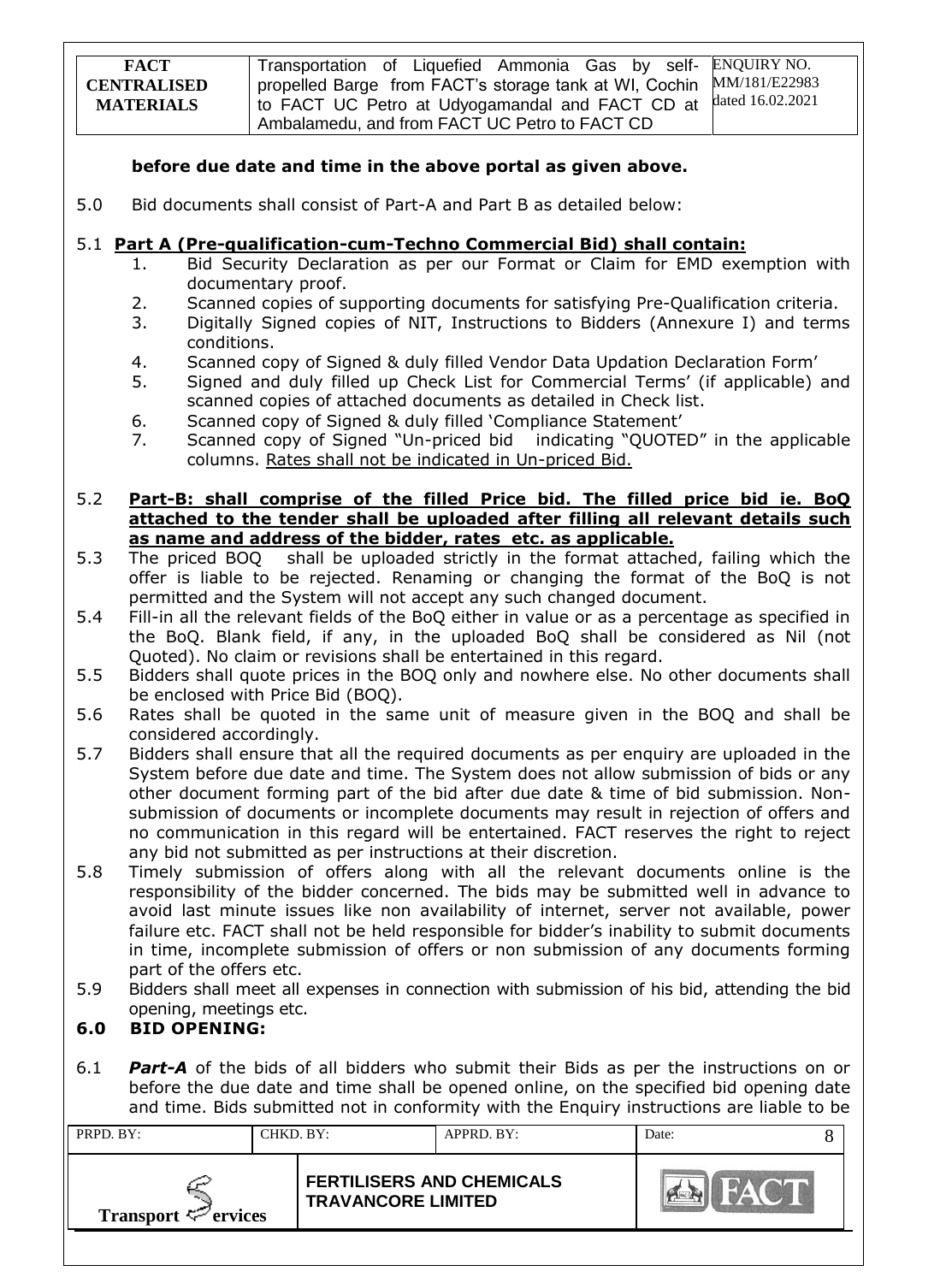| <b>FACT</b>        | Transportation of Liquefied Ammonia Gas by self- ENQUIRY NO.         |  |
|--------------------|----------------------------------------------------------------------|--|
| <b>CENTRALISED</b> | propelled Barge from FACT's storage tank at WI, Cochin MM/181/E22983 |  |
| <b>MATERIALS</b>   | I to FACT UC Petro at Udyogamandal and FACT CD at dated 16.02.2021   |  |
|                    | Ambalamedu, and from FACT UC Petro to FACT CD                        |  |

rejected without further processing.

6.2 *Part-B* - Price bids of those bidders whose Part-A bid is acceptable, based on prequalification and techno-commercial evaluation, only shall be opened online on a subsequent date, on completion of evaluation.

# **7.0 EARNEST MONEY:**

- 7.1 All bidders except those specifically exempted shall furnish Bid Security Declaration as per our format in lieu of Earnest Money Deposit, failing which such offers will be rejected. Submission of Bid Security Declaration will be exempted for Govt. Depts and firms/public sector units/ MSE units registered under MSMED Act (subject to Declaration of Udyog Aadhar Memorandum number by the vendors on CPP Portal) / firms registered under NSIC and Khadi Board as per applicable govt. directions, and on submission of valid documents/certificates in proof of the same.
- 7.2 If any bidder retracts from or without request of FACT revises or amends his bid during its validity period or fails to submit Security Deposit within the stipulated time or fails to execute the required agreement when the contract is awarded or fails to commence the execution of the work on the stipulated date, they will be disqualified from bidding for any contract with FACT for a period of **Three years** from the date of notification, without prejudice to FACT"s right to claim damages and/or other legal recourse.

### **8.0 PURCHASE PREFERENCE:**

This tender shall be based on MSME order dt. 23<sup>rd</sup> March 2012, and as amended from time to time, pertaining to Public Procurement Policy in respect of procurement of goods and services, produced and provided by micro and small enterprises, including special benefits to MSE firms owned by SC/ST and women entrepreneurs, on furnishing relevant documents as proof. **Declaration of UAM numbers on CPPP is mandatory, failing which bidders will not be able to enjoy the benefits as per PP policy**. Bidders will get the benefit of PP policy only if they are MSE bidders at the time of submission of their offers.

In divisible tenders, participating MSEs quoting price within price band of L1+15% shall also be allowed to supply a portion of requirement by bringing down their price to L1 price in a situation where L1 price is from someone other than an MSE. Such MSEs shall be allowed to supply atleast 25% (or as applicable) of the total tendered value. In case of more than one such MSE, the supply will be shared proportionately (to tendered quantity). Special provisions extended to certain categories of MSEs as per the order shall also be applicable.

In case of non divisible tenders, an MSE quoting in the price band of L1+15% may be awarded for full/compete work of tendered value, considering the spirit of policy for enhancing the Government procurement from MSEs subject to bringing down of price to L1 by the MSE concerned.

### **This tender is non divisible.**

| PRPD. BY:<br>CHKD. BY:   |  |                                                               | APPRD. BY: | Date: |  |
|--------------------------|--|---------------------------------------------------------------|------------|-------|--|
| Transport $\leq$ ervices |  | <b>FERTILISERS AND CHEMICALS</b><br><b>TRAVANCORE LIMITED</b> |            |       |  |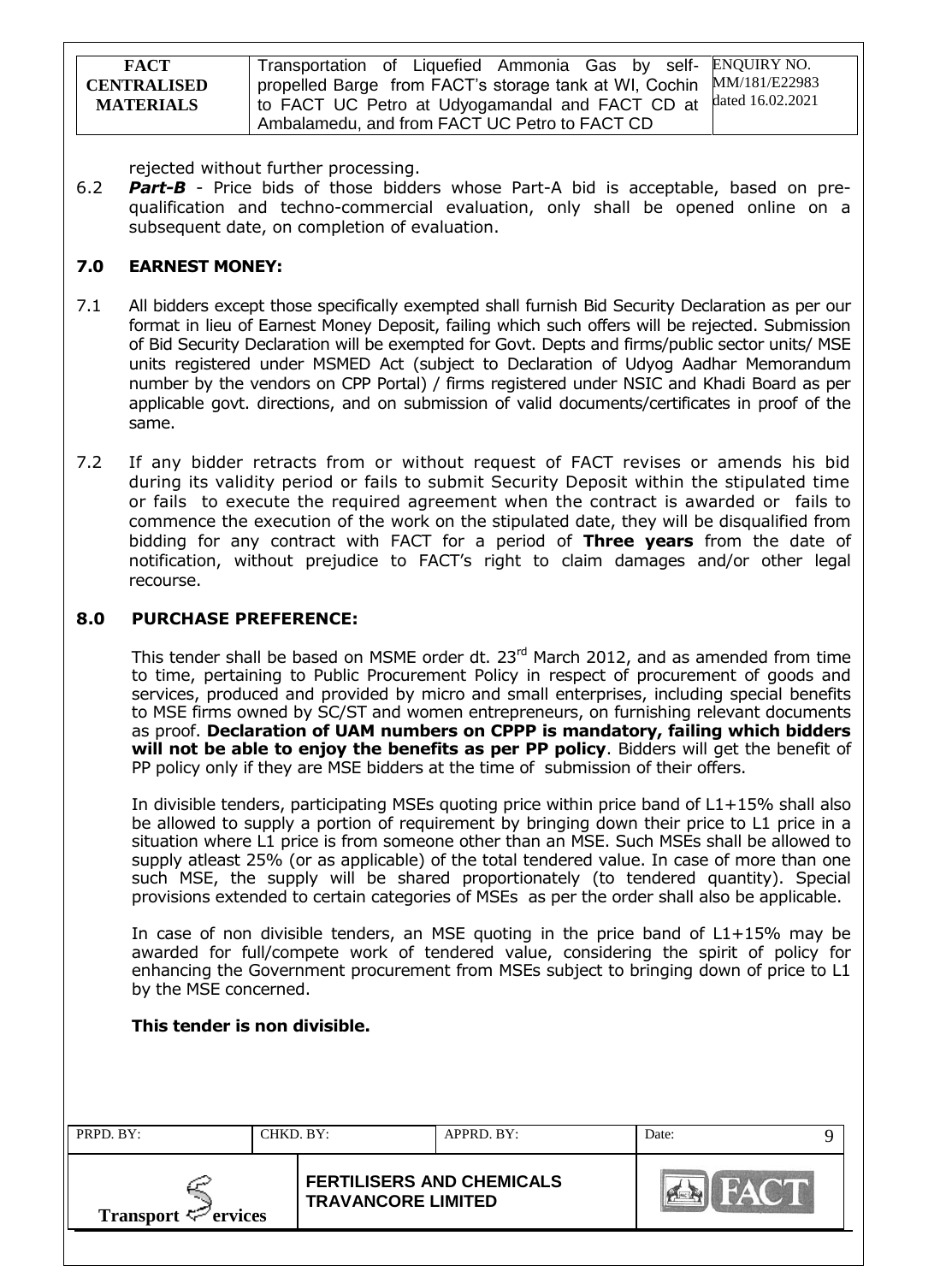| <b>FACT</b>        | Transportation of Liquefied Ammonia Gas by self- ENQUIRY NO.                  |  |
|--------------------|-------------------------------------------------------------------------------|--|
| <b>CENTRALISED</b> | I propelled Barge from FACT's storage tank at WI, Cochin MM/181/E22983        |  |
| <b>MATERIALS</b>   | <sup>1</sup> to FACT UC Petro at Udyogamandal and FACT CD at dated 16.02.2021 |  |
|                    | Ambalamedu, and from FACT UC Petro to FACT CD                                 |  |

#### **9.0 DEVIATIONS:**

- 9.1 Deviations in the tender clauses shall not be accepted.
- 9.2 FACT reserves the right to reject the offers with deviations without further correspondence.
- 9.3 Bidder shall clearly indicate the time required for mobilisation /commencement of work from the date of receipt of Letter of Intent (LOI) / Work Order.

### **10.0 CONFORMITY:**

Bids must conform in all respects with the applicable terms and conditions of this enquiry. Bidder must certify in the compliance Statement that his bid complies with all Enquiry documents and technical specifications.

### **11.0 Rates:**

11.1 Bidder shall quote his lowest rate for the work strictly as per the BoQ (Price Bid format) . Bids not complying with the above are liable to be rejected.

The Un-priced bid shall be submitted along with Part-A bid duly signed by the Bidder, indicating "QUOTED" in the columns. Rates shall not be indicated in Un-priced Bid.

- 11.2 Bidder shall quote all-inclusive rate for the work, but **exclusive of GST.** GST if applicable, will be payable extra by FACT as per statutory notification.
- 11.3 The rates quoted in the tender are to hold good for a period of four months from the date of opening of the Pre-Qualification-cum-Techno-Commercial bid (Part-A). If contract is awarded, the work order rates shall be valid for the entire period of contract inclusive of extension / extensions. **No bidder can withdraw his tender or revoke or revise the rates within the aforesaid period of 120 days.** If the bidder withdraws/revises/revokes OR shows unwillingness to confirm with his offer, they will be disqualified from bidding for any contract with FACT for a period of **Three years** from the date of notification, without prejudice to FACT"s other right to claim damages.

## **12.0 SECURITY DEPOSIT**:

- 12.1 The successful bidder (Contractor) shall be required to furnish an interest free Security Deposit (SD) equivalent to **three percent (3%) of the total contract value** by DD/NEFT/RTGS or by Bank Guarantee issued by a Nationalised / Scheduled Bank as per the Proforma prescribed within 15 days of issue of the work order. The Bank Guarantee shall be valid till the expiry of the contract with a claim period of six months thereafter. FACT a/c No. 57017844467 with the State Bank of India, Udyogamandal Branch, IFSC Code SBIN0070158 shall be used in case of remittance of Security deposit by NEFT/RTGS and proof of remittance shall be submitted to FACT.
- 12.2 In case the bidder whose bid is accepted, fails to deposit the prescribed Security Deposit or fails to execute the agreement or fails to commence the execution of the work within the specified time, the contract issued to him is liable to be terminated and alternative arrangements made at the risk and cost of the Contractor.

| <b>FERTILISERS AND CHEMICALS</b> | PRPD. BY: | CHKD. BY:                 | APPRD. BY: | Date: |  |
|----------------------------------|-----------|---------------------------|------------|-------|--|
| Transport $\mathcal{P}$ ervices  |           | <b>TRAVANCORE LIMITED</b> |            |       |  |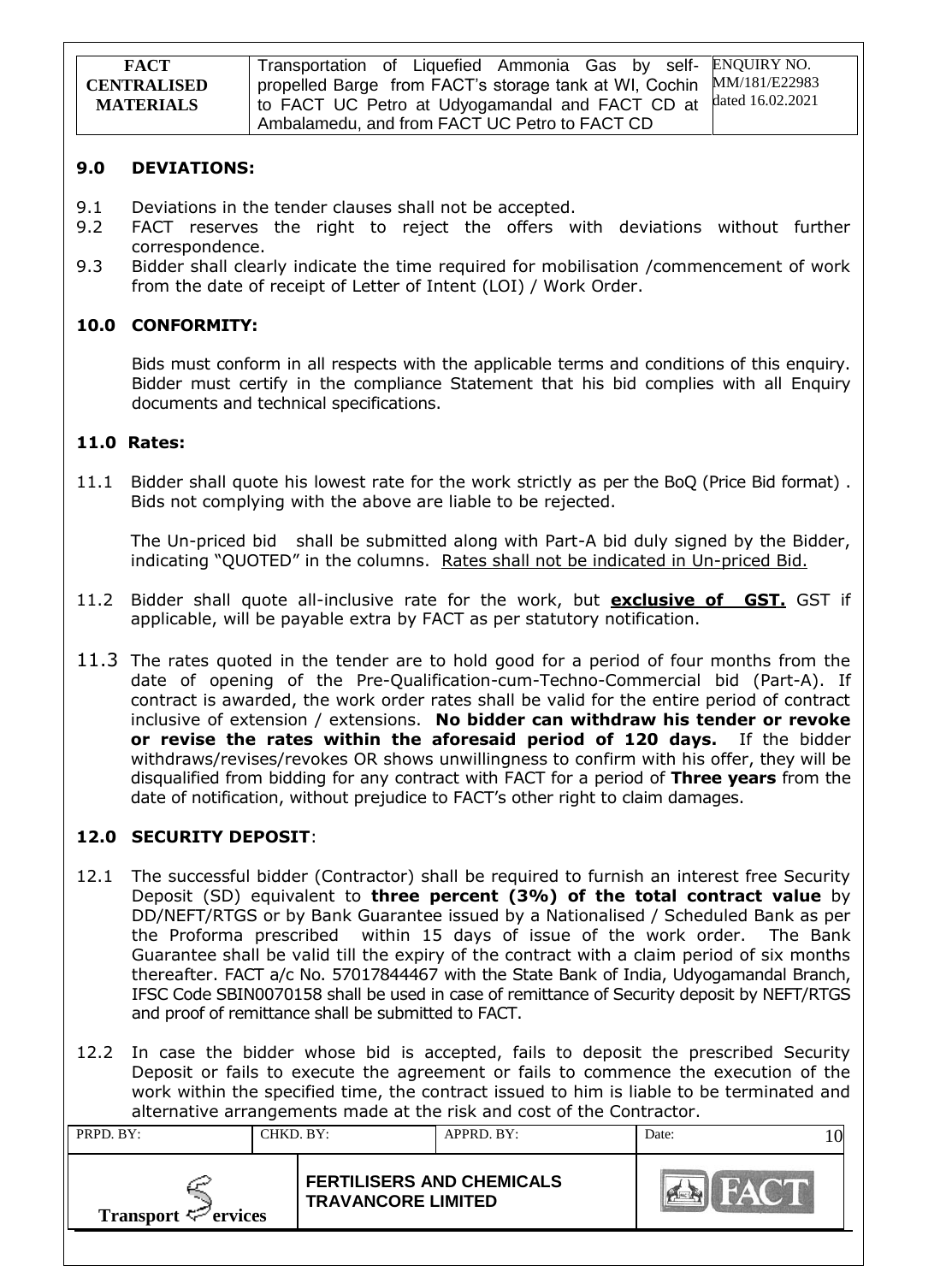Transportation of Liquefied Ammonia Gas by selfpropelled Barge from FACT's storage tank at WI, Cochin to FACT UC Petro at Udyogamandal and FACT CD at Ambalamedu, and from FACT UC Petro to FACT CD ENQUIRY NO. MM/181/E22983 dated 16.02.2021

### **13.0 PURCHASER'S RIGHT:**

FACT reserves the right to reject any or all bids without assigning any reason whatsoever. No claims shall lie against FACT on this account and FACT"s decision in this regard shall be final and binding on the bidders. FACT reserves the right to negotiate with the lowest bidder.

### **14.0 CONTRACTOR TO EXECUTE AGREEMENT**:

The contractor's responsibility under this contract will commence on the date specified in the Letter of Intent/Work Order. The successful Bidder shall be required to execute an Agreement with FACT, within 15 days of the receipt by him of the Work order issued by FACT for carrying out the work according to the terms and conditions of the contract given along with the Work Order. The Agreement shall be executed on Rs.200/- Stamp paper and shall be in the pro forma as specified by FACT. The provisions contained in tender papers and other documents exchanged between the Bidder and FACT shall form part of the contract.

### **15.0 The bidder shall furnish the following along with the offers.**

- 1. The GST registration Number and details. In the case of Provisional ID, GST Registration Number shall be provided on receipt of the same.
- 2. Place of supply/Service

3. Address of the supplier/service provider"s billing the item if it is different from 2 above

- 4. GST rates applicable for each item
- 5. HSN / SAC codes of each of the goods / services quoted

In case of unregistered contractor, a declaration to that effect with reason should be furnished.

FACT"s GST No. in the state of Kerala is **32AAACT6204C1Z2**. FACT"s GST numbers in other southern states is as follows:

| Tamilnadu:      | 33AAACT6204C1Z0 |
|-----------------|-----------------|
| Karnataka:      | 29AAACT6204C1ZP |
| Andhra Pradesh: | 37AAACT6204C1ZS |
| Telangana:      | 36AAACT6204C1ZU |
| Puducherry:     | 34AAACT6204C1ZY |

The supplier/contractor shall do the following:

a) Submit GST compliant tax invoice to FACT along with supply.

b) Shall ensure uploading the above invoice as per statute &

c) File monthly returns in time enabling FACT to claim the input tax credit.

GST charged by the supplier/contractor shall be released separately to the supplier/contractor only after filing of (i) the outward supply details & the monthly return on GSTN portal by the supplier/contractor and (ii) on matching the input tax

| PRPD. BY:<br>CHKD. BY:   |  |                                                               | APPRD. BY: | Date: |  |
|--------------------------|--|---------------------------------------------------------------|------------|-------|--|
| Transport $\leq$ ervices |  | <b>FERTILISERS AND CHEMICALS</b><br><b>TRAVANCORE LIMITED</b> |            |       |  |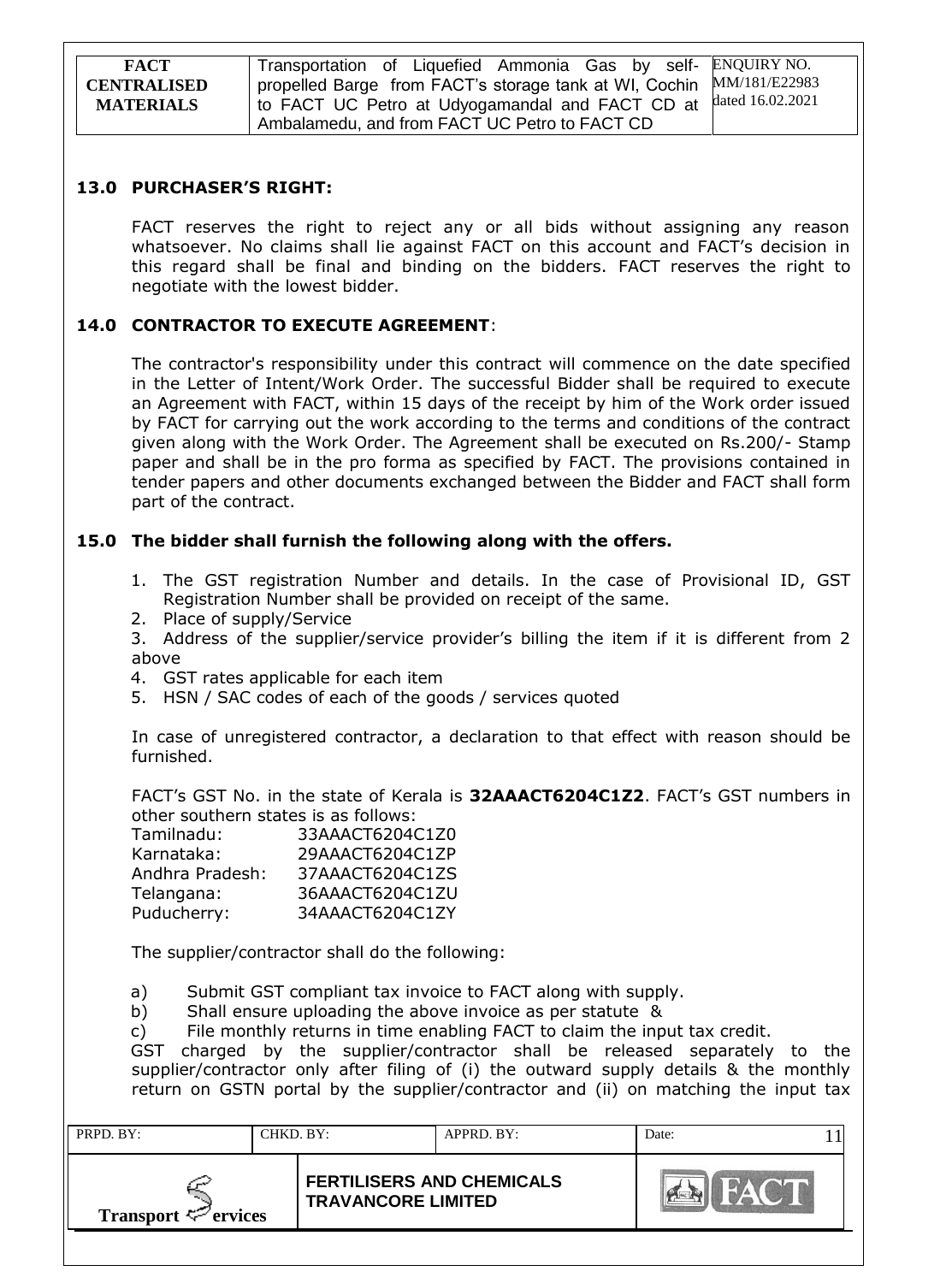| <b>FACT</b>        | Transportation of Liquefied Ammonia Gas by self- ENQUIRY NO.                  |  |
|--------------------|-------------------------------------------------------------------------------|--|
| <b>CENTRALISED</b> | I propelled Barge from FACT's storage tank at WI, Cochin MM/181/E22983        |  |
| <b>MATERIALS</b>   | <sup>1</sup> to FACT UC Petro at Udyogamandal and FACT CD at dated 16.02.2021 |  |
|                    | Ambalamedu, and from FACT UC Petro to FACT CD                                 |  |

credit to such invoice with the corresponding details of outward supply of the supplier/contractor.

In case FACT incurs any liability (like interest, penalty etc.,) due to denial/reversal of such input tax credit in respect of the invoice submitted by the supplier/contractor, for the reasons attributable to the supplier/contractor, the same shall be recovered from the supplier/contractor

Further in case FACT is deprived of the input tax credit due to any reason attributable to the supplier/contractor, the same shall not be paid or recovered if already paid to the supplier/contractor.

## **16.0 GENERAL:**

- 16.1 FACT reserves the right to extend without giving any reason, the last date for submission and opening of bid, but such extension will be duly intimated to those who have submitted online. In case the date of bid opening happens to be a day of strike/hartal etc. due to any reasons or happens to be a holiday for FACT, declared due to unforeseen and emergency reasons or due to any tech problems, the bids will be opened at the same time on the next full working day.
- 16.2 FACT reserves the right to make changes in the tender documents, but such changes will be published in our portal as a corrigendum. Bidders are requested to counter check with portal before submitting their bids.
- 16.3 Mere submission of all the documents will not necessarily mean that the Bidder is suitable. Worthiness assessed by FACT will be final and binding on the Bidder.
- 16.4 FACT may relax condition of prior turnover and prior experience (if specified in the Pre Qualification criteria) with respect to Micro & Small Enterprises (MSEs) subject to meeting of quality and technical specifications.
- 16.5 Except in the cases of items/services related to public safety, health, critical security operations and equipment etc., FACT at its discretion may relax the conditions of prior turnover and prior experience (if specified in the Pre Qualification criteria) for Startups recognised by Dept. of Industrial policy and promotion (DIPP) subject to meeting quality and technical specifications, on furnishing copies of relevant certificates / documents in proof of such recognition by DIPP.
- 16.6 All clarification and correspondence related to this enquiry shall be made only in English to the Asst.General Manager(Materials)T&S, Centralised Materials, PD Administrative Building, FACT Ltd., Udyogamandal – 683 501, Tel : 0484-2568260/2568629/2546427, FAX No: 0484-2545196, Email:julian@factltd.com
- 16.7 All disputes and questions, claims, rights, matters or things, whatsoever, in any way, arising out of or relating to the calling of bids, evaluation of offers, award of contract, change in structure of bids or any other matter relating to finalization of contract are to be referred to the sole Arbitrator who shall be the General Manager [Materials] of FACT. The award shall be binding on both the parties. The bidders are advised to get informed of all details they require regarding the work before submitting their bids.

16.8 Work order shall be issued by Asst. General Manager [Materials]-T&S.

| PRPD. BY:<br>CHKD. BY:   |  |                                                               | APPRD. BY: | Date: |  |
|--------------------------|--|---------------------------------------------------------------|------------|-------|--|
| Transport $\leq$ ervices |  | <b>FERTILISERS AND CHEMICALS</b><br><b>TRAVANCORE LIMITED</b> |            |       |  |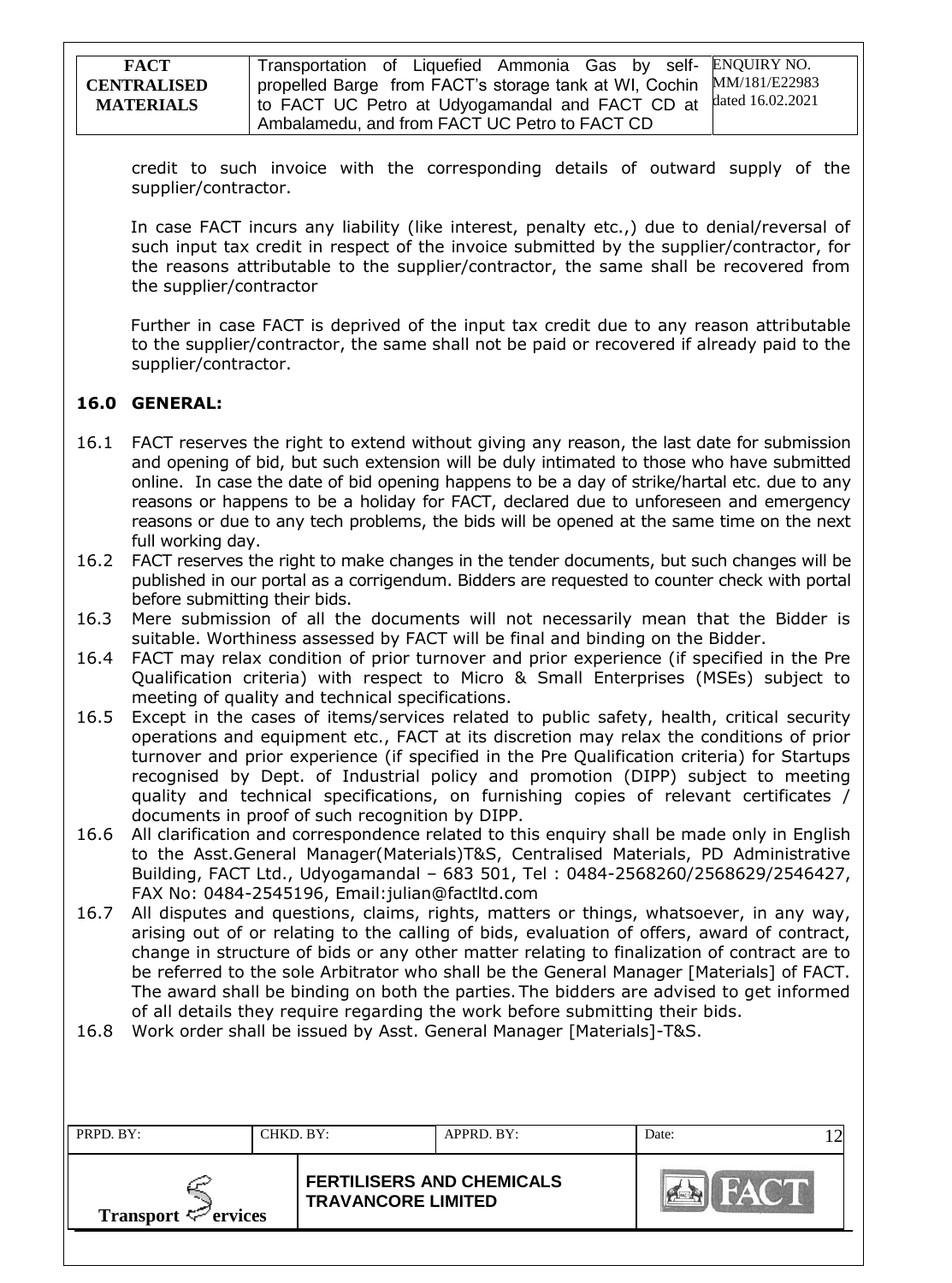| <b>FACT</b>                            | Transportation of Liquefied Ammonia Gas by self- ENQUIRY NO.                                                                               |  |
|----------------------------------------|--------------------------------------------------------------------------------------------------------------------------------------------|--|
| <b>CENTRALISED</b><br><b>MATERIALS</b> | propelled Barge from FACT's storage tank at WI, Cochin MM/181/E22983<br>1 to FACT UC Petro at Udyogamandal and FACT CD at dated 16.02.2021 |  |
|                                        | Ambalamedu, and from FACT UC Petro to FACT CD                                                                                              |  |

#### **17.0 TENDER UPDATES:**

Bidders are requested to visit Central Public Procurement Portal [\(https://eprocure.gov.in\)](https://eprocure.gov.in/) regularly for any updates/corrigendum on the tender, including extension of due date, if any. No other mode of communication shall be made in this regard.

## **18.0 FRAUD PREVENSION POLICY:**

Bidders shall comply with Fraud Prevention Policy of FACT 2012 (FPPF 2012). The said Policy is available in FACT's Website [www.fact.co.in.](http://www.fact.co.in/)

## **ASST. GENERAL MANAGER (MATERIALS)-TS**

| PRPD. BY:                                  | CHKD. BY: |                           | APPRD. BY:                       | Date: | 3 |
|--------------------------------------------|-----------|---------------------------|----------------------------------|-------|---|
| <b>Transport <math>\leq</math> ervices</b> |           | <b>TRAVANCORE LIMITED</b> | <b>FERTILISERS AND CHEMICALS</b> |       |   |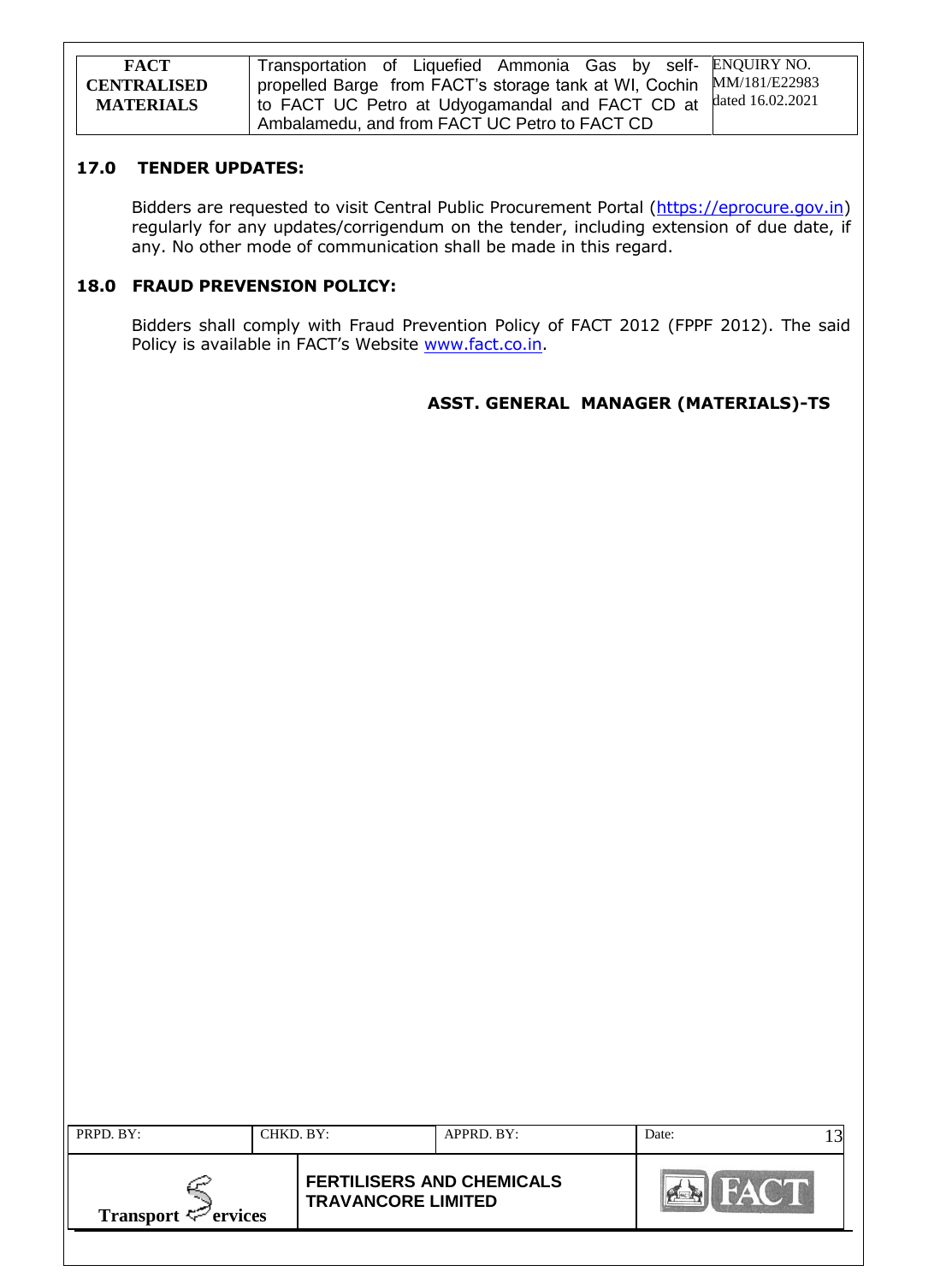Transportation of Liquefied Ammonia Gas by selfpropelled Barge from FACT's storage tank at WI, Cochin to FACT UC Petro at Udyogamandal and FACT CD at Ambalamedu, and from FACT UC Petro to FACT CD ENQUIRY NO. MM/181/E22983 dated 16.02.2021

### **ANNEXURE-II**

### **PRE QUALIFICATION CRITERIA Transportation of Liquefied Ammonia Gas by Barge**

The bidder should meet all of the following prequalification criteria for the above work

- 1.0 The contractor should have prior experience in handling hazardous liquid / chemicals transport through water ways.
- 2.0 The contractor should have at least 1 year of experience in handling water transport of LAG or any other cargo and transported a quantity not less than 20,000 MT during any one of the last 5 years as on the date of tender.
- 3.0 The bidder shall either own at least one number of the required barge with sufficient proof in own name, partners' name or firms name or lease the required barge.
- 4.0 Bidder shall furnish a solvency certificate (original) for a minimum of **Rs.10.00 lakh** from a Nationalised/Scheduled Bank along with Part-A (Techno commercial) Bid. The Solvency Certificate issued shall be dated after the date of enquiry.
- 5.0 Bidder must have a minimum annual turnover of **Rs.50 lakh** during any one of the last 5 financial years.
- 6.0 Bidder must have an office in Cochin or be willing to open one immediately on awarding the contract. The office must have a responsible person with sufficient authority to coordinate day-to-day activities with FACT at loading / unloading points.

### **Bids from Bidders not fulfilling 1.0 to 6.0 above will not be considered for further processing.**

 Note for Micro & Small Enterprises and Startups: Prequalification criteria specified above shall also be applicable for Micro & Small Enterprises and Startups without any relaxation.

### **The bidder shall submit the following documents in proof of above, along with Part-A of the bid:**

- **a)** Scanned copies of (i) Work order supported by corresponding (ii) Experience certificate and (iii) Work completion certificate issued by the contractee in support of Criterion 1.0 & 2.0 above. For this purpose the documents from organisations of similar standing as FACT, or organisations of sound financial capability and having status of principal employer; or Govt./ Quasi Govt. Depts., /Pvt. Ltd. companies which do their work mainly through public contracts shall be considered for acceptance.
- **b)** Documentary evidence in proof of ownership and lease agreement in original on Rs.200/- stamp paper (in case of leased barge) shall be submitted as proof of Criterion 3.0 above.

| PRPD. BY:<br>CHKD. BY:          |  | APPRD. BY:                                                    |  | Date: |  |
|---------------------------------|--|---------------------------------------------------------------|--|-------|--|
| Transport $\mathcal{P}$ ervices |  | <b>FERTILISERS AND CHEMICALS</b><br><b>TRAVANCORE LIMITED</b> |  |       |  |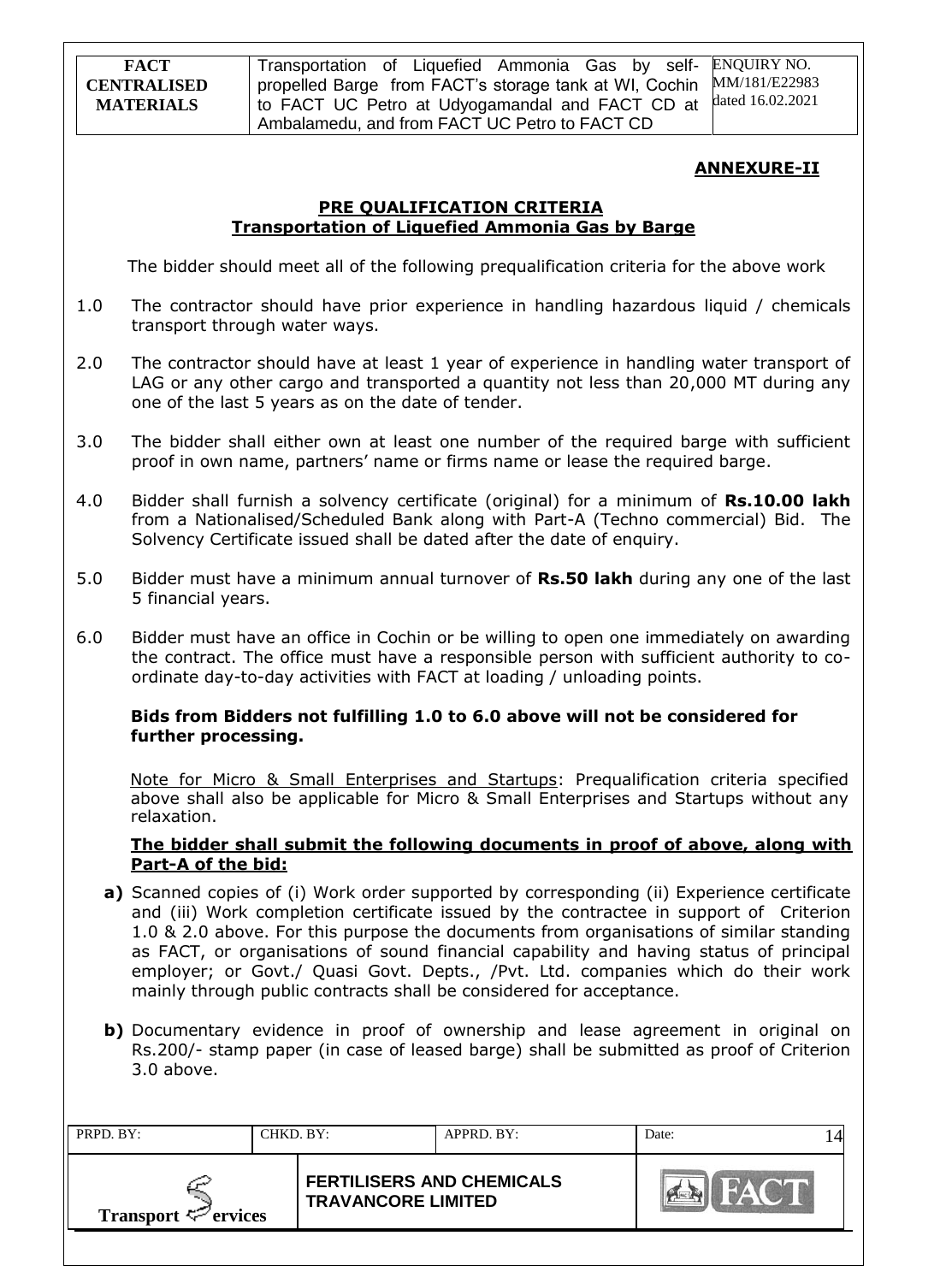| <b>FACT</b>        | Transportation of Liquefied Ammonia Gas by self- ENQUIRY NO.           |  |
|--------------------|------------------------------------------------------------------------|--|
| <b>CENTRALISED</b> | I propelled Barge from FACT's storage tank at WI, Cochin MM/181/E22983 |  |
| <b>MATERIALS</b>   | I to FACT UC Petro at Udyogamandal and FACT CD at dated 16.02.2021     |  |
|                    | Ambalamedu, and from FACT UC Petro to FACT CD                          |  |

- **c)** Scanned copy of Solvency Certificate for a minimum of **Rs.10,00,000/-** from a Nationalised/Scheduled Bank issued after the date of enquiry in proof of Criterion 4.0 above. Original solvency Certificate to be furnished offline.
- **d)** Documentary proof should be furnished in support of Criterion 5.0 above.
- **e)** Details of Kochi Office/nearby areas in support of Criterion 6.0 above.

**Note:** The offers of such bidders who meet PQ Criteria shall only be considered for technical evaluation and opening of price bids. Offers received without supporting documents or with incomplete form / documents are liable to be rejected. FACT reserves the right to verify the claim of the bidders /documents submitted by them, directly with the clients or any other agency in this regard.

**\*\*\*\*\*\*\*\*\*\*\*\*\*\*\***

| PRPD. BY:<br>CHKD. BY:   |  | APPRD. BY:                                                    |  | Date: |  |
|--------------------------|--|---------------------------------------------------------------|--|-------|--|
| Transport $\leq$ ervices |  | <b>FERTILISERS AND CHEMICALS</b><br><b>TRAVANCORE LIMITED</b> |  |       |  |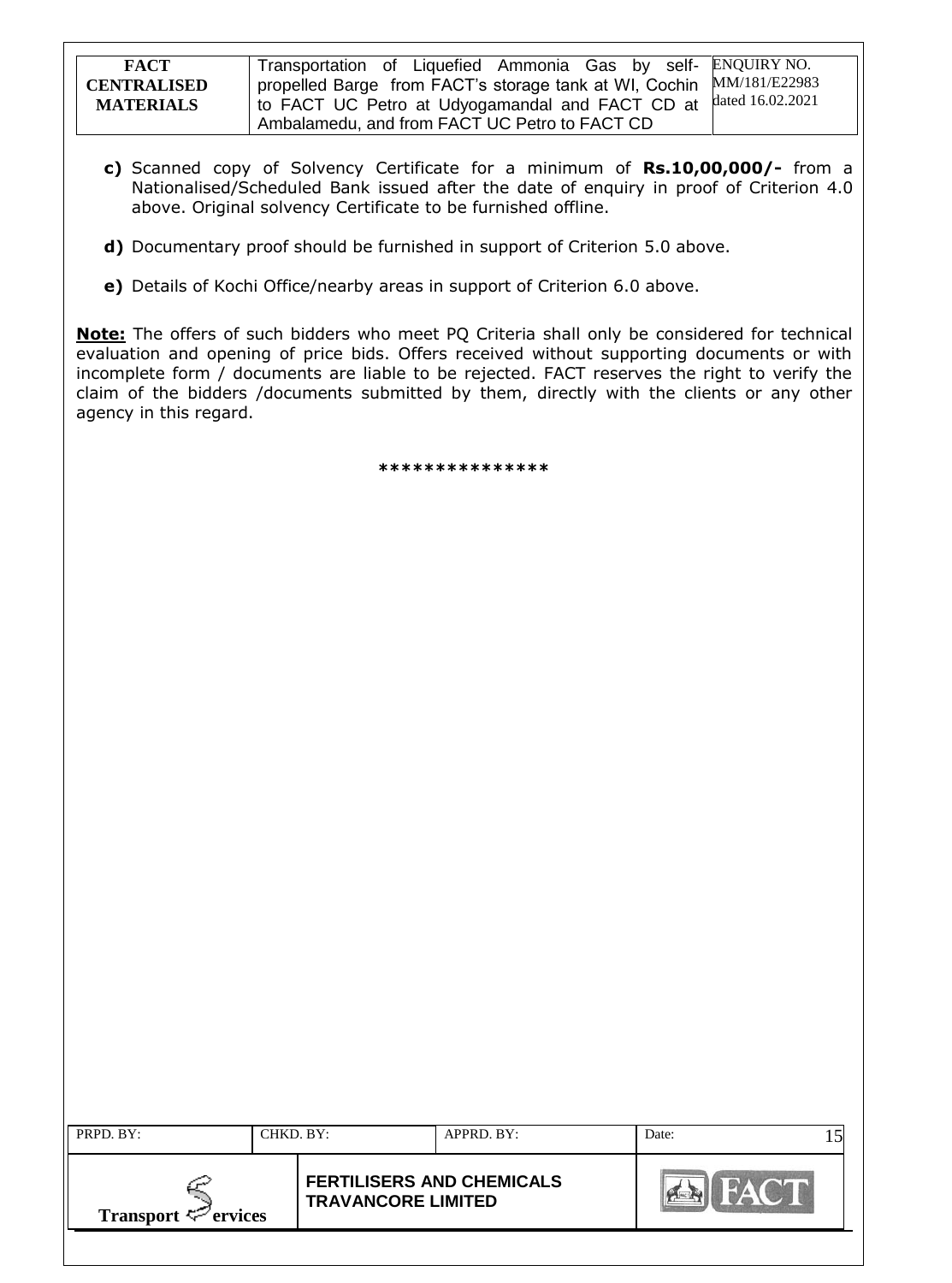Transportation of Liquefied Ammonia Gas by selfpropelled Barge from FACT's storage tank at WI, Cochin to FACT UC Petro at Udyogamandal and FACT CD at Ambalamedu, and from FACT UC Petro to FACT CD ENQUIRY NO. MM/181/E22983 dated 16.02.2021

### **Annexure III**

### **VENDOR DATA UPDATION FORM**

(PLEASE USE ADDITIONAL SHEETS, IF SPACE IS INSUFFICIENT)

### **Transportation of Liquefied Ammonia Gas by Barge**

TENDER NO. MM/181/E22983 dt. 16.02.2021

FACT reserves the right to verify the information given as per the format and enclosures. It is the responsibility of the bidder to give the full details asked for as per this format for evaluating his bid as per this Enquiry. Any misrepresentation of facts and withholding of information may result in disqualification.

| SI.<br>No.     | <b>Description</b>                                                     |                  |                                                                          |  |                  | To be filled in by vendor |              |
|----------------|------------------------------------------------------------------------|------------------|--------------------------------------------------------------------------|--|------------------|---------------------------|--------------|
| $\mathbf{1}$   | Name of the bidder/firm                                                |                  |                                                                          |  |                  |                           |              |
| 2              | correspond                                                             |                  | Name, address and designation of the<br>key person with whom company may |  |                  |                           |              |
| 3              | Address:                                                               | a. Regd. Office: |                                                                          |  |                  |                           |              |
| 4              | b. Branch Office:                                                      |                  |                                                                          |  |                  |                           |              |
| 5              | PIN Code                                                               |                  |                                                                          |  |                  |                           |              |
| 6              | Telephone Nos. (with Country/STD<br>codes)                             |                  |                                                                          |  |                  |                           |              |
| $\overline{7}$ | Tele fax Nos.                                                          |                  |                                                                          |  |                  |                           |              |
| 8              | E-Mail id                                                              |                  |                                                                          |  |                  |                           |              |
| 9              | <b>Contact Person</b>                                                  |                  |                                                                          |  |                  |                           |              |
| 10             | Liaison Agents                                                         |                  | Details of Local Office/ Representatives/                                |  |                  |                           |              |
| 11             | Address                                                                |                  |                                                                          |  |                  |                           |              |
| 12             | PIN Code                                                               |                  |                                                                          |  |                  |                           |              |
| 13             | Telephones                                                             |                  |                                                                          |  |                  |                           |              |
| 14             | Fax Number                                                             |                  |                                                                          |  |                  |                           |              |
| 15             | E-Mail ID                                                              |                  |                                                                          |  |                  |                           |              |
| 16             | <b>Contact Person</b>                                                  |                  |                                                                          |  |                  |                           |              |
| 17             | Name of the person authorized to sign<br>the bid and related documents |                  |                                                                          |  |                  |                           |              |
| 18             | Date of Registration of Firm                                           |                  |                                                                          |  |                  |                           |              |
| 19             | Constitution of the bidder (Strike out                                 |                  |                                                                          |  | Proprietorship / | Regd.                     | Partnership/ |
| PRPD. BY:      |                                                                        | CHKD. BY:        |                                                                          |  | APPRD. BY:       | Date:                     | 16           |
|                | Transport $\zeta$<br><sup>7</sup> ervices                              |                  | <b>FERTILISERS AND CHEMICALS</b><br><b>TRAVANCORE LIMITED</b>            |  |                  |                           |              |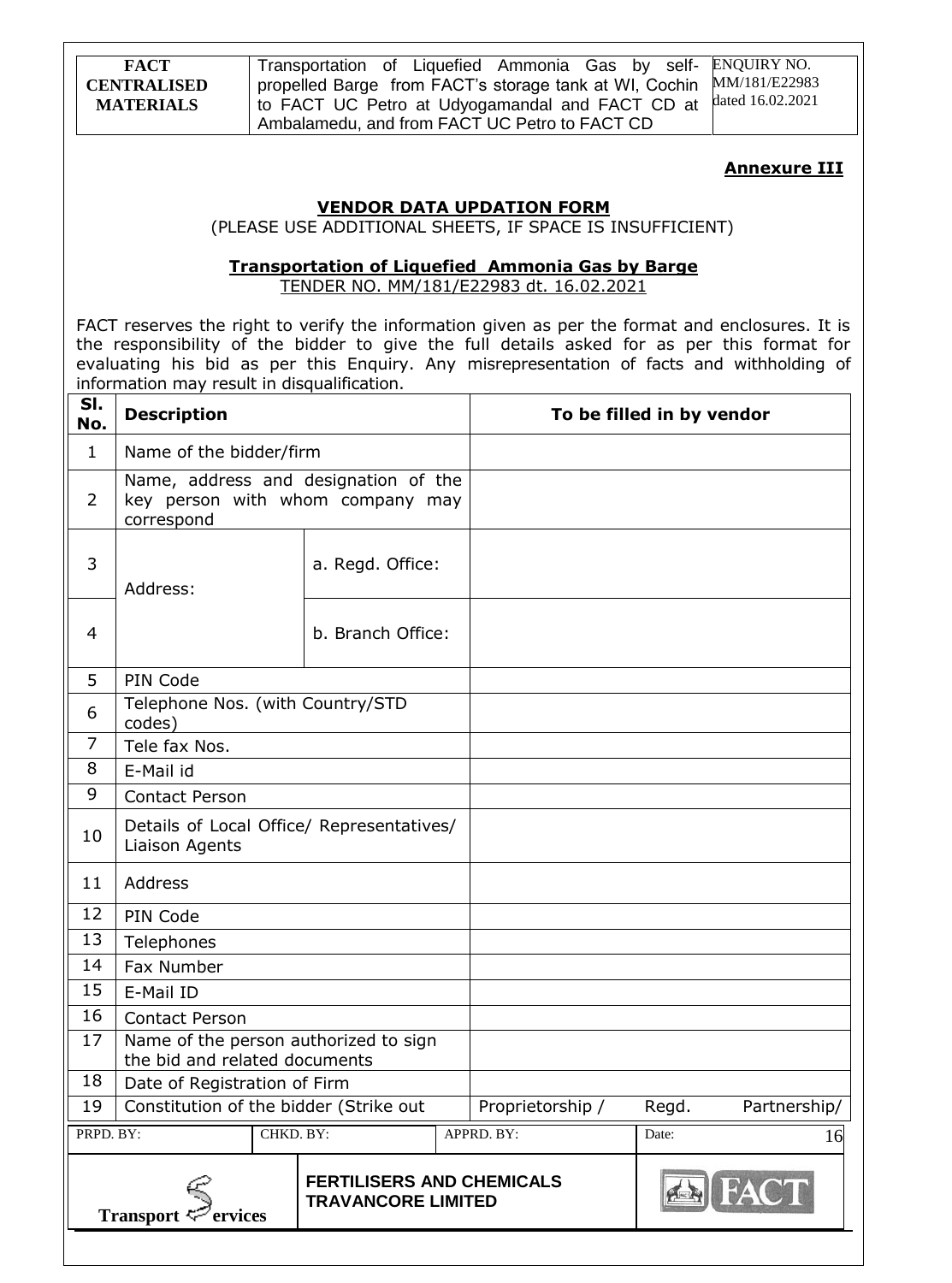|                                                                                                                                                                                                                                                                                                                                                                                                                                     | <b>ENQUIRY NO.</b><br><b>FACT</b><br>Transportation of Liquefied Ammonia Gas by self-<br>MM/181/E22983<br>propelled Barge from FACT's storage tank at WI, Cochin<br><b>CENTRALISED</b><br>dated 16.02.2021<br>to FACT UC Petro at Udyogamandal and FACT CD at<br><b>MATERIALS</b><br>Ambalamedu, and from FACT UC Petro to FACT CD |                                       |           |                                                               |                 |  |                   |                                                    |        |          |        |
|-------------------------------------------------------------------------------------------------------------------------------------------------------------------------------------------------------------------------------------------------------------------------------------------------------------------------------------------------------------------------------------------------------------------------------------|------------------------------------------------------------------------------------------------------------------------------------------------------------------------------------------------------------------------------------------------------------------------------------------------------------------------------------|---------------------------------------|-----------|---------------------------------------------------------------|-----------------|--|-------------------|----------------------------------------------------|--------|----------|--------|
|                                                                                                                                                                                                                                                                                                                                                                                                                                     |                                                                                                                                                                                                                                                                                                                                    | which is not applicable               |           |                                                               |                 |  | Limited<br>Sector | Company/Private                                    |        | Limited/ | Public |
| 20<br>Name and address of proprietor/<br>Partners/ Directors.                                                                                                                                                                                                                                                                                                                                                                       |                                                                                                                                                                                                                                                                                                                                    |                                       |           |                                                               |                 |  |                   |                                                    |        |          |        |
| 21<br><b>CATEGORY:</b><br>Whether the entrepreneur comes under<br>Micro/ Small/ Medium<br>a<br>the given status (please tick and attach<br>document).<br>(In case of Micro/Small pl. enclose<br><b>UAM certificate. All MSE bidders</b><br>shall register / declare their UAM<br><b>Number on CPP Portal; failing which</b><br>such bidders will not be able to<br>enjoy benefits as per PP Policy for<br><b>MSME order, 2012.)</b> |                                                                                                                                                                                                                                                                                                                                    |                                       |           |                                                               |                 |  |                   |                                                    |        |          |        |
| b                                                                                                                                                                                                                                                                                                                                                                                                                                   | In case the bidder is an Entrepreneur<br>whether he/she belongs to SC/ST<br>category                                                                                                                                                                                                                                               |                                       |           |                                                               |                 |  |                   |                                                    |        |          |        |
| 22<br><b>TECHNICAL EXPERTISE</b><br>Details of previous experience in transport of LAG or any other cargo by barges:<br>As required in clause 2.0 of PQ criteria, bidders experience in any of the previous five years<br>as on the date of tender shall be furnished as per the format below (Attach Certificates from<br>Organisation served):<br>Work                                                                            |                                                                                                                                                                                                                                                                                                                                    |                                       |           |                                                               |                 |  |                   | Period of Contract & Quantity in MT(Please specify |        |          |        |
|                                                                                                                                                                                                                                                                                                                                                                                                                                     | Name of<br>Client                                                                                                                                                                                                                                                                                                                  | Order No.<br>& Date                   |           | Item<br>Transported                                           | year)<br>Year 1 |  | Year 2            | Year 3                                             | Year 4 |          | Year 5 |
|                                                                                                                                                                                                                                                                                                                                                                                                                                     |                                                                                                                                                                                                                                                                                                                                    |                                       |           |                                                               |                 |  |                   |                                                    |        |          |        |
| PRPD. BY:                                                                                                                                                                                                                                                                                                                                                                                                                           |                                                                                                                                                                                                                                                                                                                                    |                                       | CHKD. BY: |                                                               | APPRD. BY:      |  |                   |                                                    | Date:  |          | 17     |
|                                                                                                                                                                                                                                                                                                                                                                                                                                     |                                                                                                                                                                                                                                                                                                                                    | Transport $\leq$ <sup>2</sup> ervices |           | <b>FERTILISERS AND CHEMICALS</b><br><b>TRAVANCORE LIMITED</b> |                 |  |                   |                                                    |        |          |        |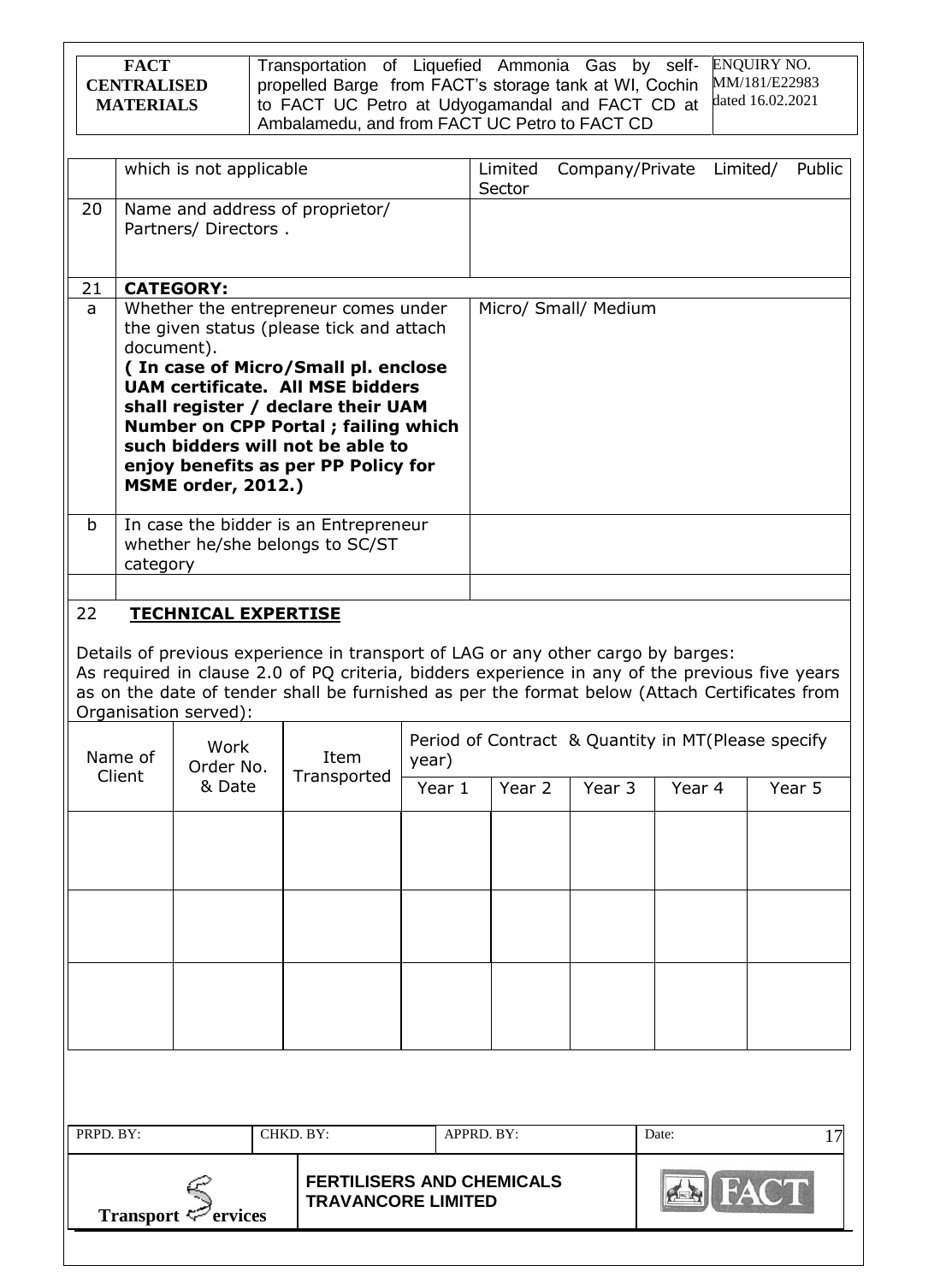| <b>FACT</b><br><b>CENTRALISED</b><br><b>MATERIALS</b>                                                                            |           |                           |      | Transportation of Liquefied Ammonia Gas by self-<br>propelled Barge from FACT's storage tank at WI, Cochin<br>to FACT UC Petro at Udyogamandal and FACT CD at<br>Ambalamedu, and from FACT UC Petro to FACT CD |         |         | <b>ENQUIRY NO.</b><br>MM/181/E22983<br>dated 16.02.2021 |
|----------------------------------------------------------------------------------------------------------------------------------|-----------|---------------------------|------|----------------------------------------------------------------------------------------------------------------------------------------------------------------------------------------------------------------|---------|---------|---------------------------------------------------------|
|                                                                                                                                  |           |                           |      |                                                                                                                                                                                                                |         |         |                                                         |
| Note: Copies of (i) Work order supported by corresponding (ii) Experience certificate and                                        |           |                           |      | (iii) Work completion certificate from organization served shall be furnished.                                                                                                                                 |         |         |                                                         |
| 23.0 FACILITIES                                                                                                                  |           |                           |      |                                                                                                                                                                                                                |         |         |                                                         |
| 23.0.1<br><b>Details</b><br>specification:                                                                                       | of        | <b>Barge</b>              | with |                                                                                                                                                                                                                |         |         |                                                         |
| 23.0.2 Own facilities available<br>for repair of barges                                                                          |           |                           |      |                                                                                                                                                                                                                |         |         |                                                         |
| 23.0.3 No. of Office staff                                                                                                       |           |                           |      |                                                                                                                                                                                                                |         |         |                                                         |
| 23.0.4 No. of skilled workers                                                                                                    |           |                           |      |                                                                                                                                                                                                                |         |         |                                                         |
| 23.0.5 No.of unskilled workers                                                                                                   |           |                           |      |                                                                                                                                                                                                                |         |         |                                                         |
| 23.0.6 Own facilities available for repair:<br>Of the equipments                                                                 |           |                           |      |                                                                                                                                                                                                                |         |         |                                                         |
| 23.0.7 No. of skilled / unskilled workers:                                                                                       |           |                           |      |                                                                                                                                                                                                                |         |         |                                                         |
| 23.1.0 Time required for mobilisation/                                                                                           |           |                           |      |                                                                                                                                                                                                                |         |         |                                                         |
| 23.2.0 Maximum quantity of LAG which can be transported per day using the barge<br>offered : MT                                  |           |                           |      |                                                                                                                                                                                                                |         |         |                                                         |
| (min. Qty to transport is 192 MT per trip)                                                                                       |           |                           |      |                                                                                                                                                                                                                |         |         |                                                         |
| 24<br><b>FINANCIAL WORTHINESS</b>                                                                                                |           |                           |      |                                                                                                                                                                                                                |         |         |                                                         |
| Name Address & Tel. Nos. of Bank with<br>which the Bidder has financial dealings                                                 |           |                           |      |                                                                                                                                                                                                                |         |         |                                                         |
| Working Capital that can be mobilised for two                                                                                    |           |                           |      |                                                                                                                                                                                                                |         |         |                                                         |
| months operation of the contract<br>supporting details                                                                           |           |                           | with |                                                                                                                                                                                                                | Rslakhs |         |                                                         |
| Turn over for the three financial years<br>2016-17<br>2017-18<br>ending 31 <sup>st</sup> March in (Rs. Lakhs)                    |           |                           |      |                                                                                                                                                                                                                |         | 2018-19 |                                                         |
|                                                                                                                                  |           |                           |      |                                                                                                                                                                                                                |         |         |                                                         |
| Details of credit / limits facilities enjoyed :<br>(Certificate from Bank regarding working capital mobilisation to be enclosed) |           |                           |      |                                                                                                                                                                                                                |         |         |                                                         |
|                                                                                                                                  |           |                           |      |                                                                                                                                                                                                                |         |         |                                                         |
| PRPD. BY:                                                                                                                        | CHKD. BY: |                           |      | APPRD. BY:                                                                                                                                                                                                     |         | Date:   | 18                                                      |
| Transport $\mathcal{P}$ ervices                                                                                                  |           | <b>TRAVANCORE LIMITED</b> |      | <b>FERTILISERS AND CHEMICALS</b>                                                                                                                                                                               |         |         |                                                         |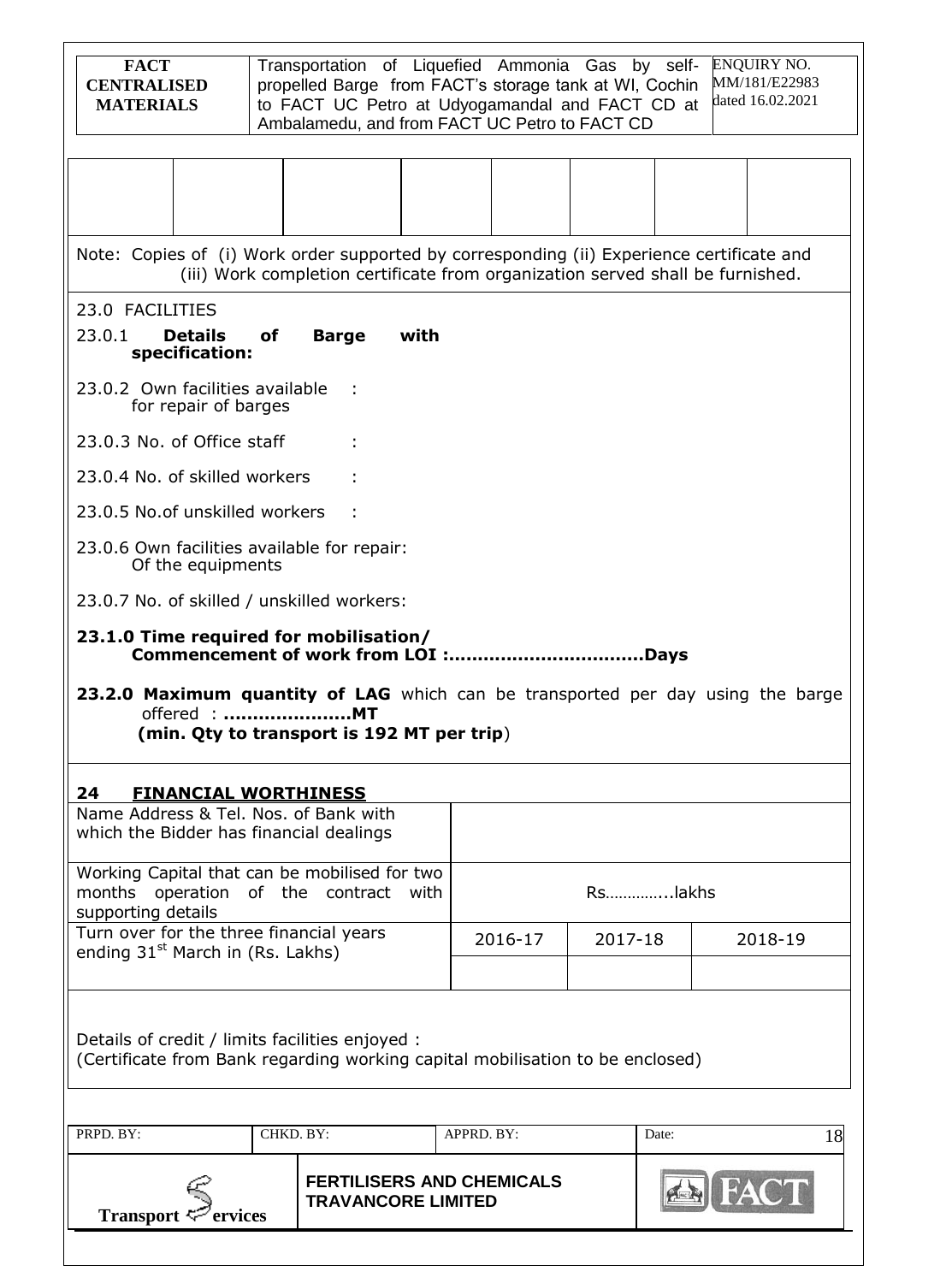|                | <b>FACT</b><br><b>CENTRALISED</b><br><b>MATERIALS</b>                                   |           |                                     |             |                                  | Transportation of Liquefied Ammonia Gas by self-<br>propelled Barge from FACT's storage tank at WI, Cochin<br>to FACT UC Petro at Udyogamandal and FACT CD at<br>Ambalamedu, and from FACT UC Petro to FACT CD |       | <b>ENQUIRY NO.</b><br>MM/181/E22983<br>dated 16.02.2021 |
|----------------|-----------------------------------------------------------------------------------------|-----------|-------------------------------------|-------------|----------------------------------|----------------------------------------------------------------------------------------------------------------------------------------------------------------------------------------------------------------|-------|---------------------------------------------------------|
| SI.            | Name of the                                                                             |           | Type of credit (ie. CC/C,           |             |                                  |                                                                                                                                                                                                                |       | Amount of credit limit sanctioned Rs.                   |
| No.            | <b>Bank</b>                                                                             |           |                                     | $O/D$ etc.  |                                  |                                                                                                                                                                                                                |       |                                                         |
|                |                                                                                         |           |                                     |             |                                  |                                                                                                                                                                                                                |       |                                                         |
|                |                                                                                         |           |                                     |             |                                  |                                                                                                                                                                                                                |       |                                                         |
|                |                                                                                         |           |                                     |             |                                  |                                                                                                                                                                                                                |       |                                                         |
|                |                                                                                         |           |                                     |             |                                  |                                                                                                                                                                                                                |       |                                                         |
|                |                                                                                         |           |                                     |             |                                  |                                                                                                                                                                                                                |       |                                                         |
|                |                                                                                         |           |                                     |             |                                  |                                                                                                                                                                                                                |       |                                                         |
| 25             | <b>OTHER DETAILS:</b>                                                                   |           |                                     |             |                                  |                                                                                                                                                                                                                |       |                                                         |
| $\mathbf{1}$   | Have<br>you<br>Government Department, Public Sector,                                    | ever      | been                                | blacklisted | by                               |                                                                                                                                                                                                                |       |                                                         |
|                | Quasi Government, Undertaking                                                           |           |                                     |             |                                  |                                                                                                                                                                                                                |       |                                                         |
|                | Time required for commencement of work                                                  |           |                                     |             |                                  |                                                                                                                                                                                                                |       |                                                         |
| 3              | from date of our Letter of Intent(LOI) /Work<br>Order                                   |           |                                     |             |                                  |                                                                                                                                                                                                                |       |                                                         |
|                | When was the current long-term agreement                                                |           |                                     |             |                                  |                                                                                                                                                                                                                |       |                                                         |
|                | signed with Workers' Union &                                                            |           |                                     |             |                                  |                                                                                                                                                                                                                |       |                                                         |
| 4              | When is it due for renegotiation                                                        |           |                                     |             |                                  |                                                                                                                                                                                                                |       |                                                         |
|                |                                                                                         |           |                                     |             |                                  |                                                                                                                                                                                                                |       |                                                         |
|                | Whether there is any serious labour unrest                                              |           |                                     |             |                                  |                                                                                                                                                                                                                |       |                                                         |
| 5              | at present                                                                              |           |                                     |             |                                  |                                                                                                                                                                                                                |       |                                                         |
|                |                                                                                         |           |                                     |             |                                  |                                                                                                                                                                                                                |       |                                                         |
| 6              | Any criminal cases pending against you / firm:                                          |           |                                     |             |                                  |                                                                                                                                                                                                                |       |                                                         |
|                | 26. Please furnish the following details along with your Banker's Authorisation letter: |           |                                     |             |                                  |                                                                                                                                                                                                                |       |                                                         |
| $\mathbf{1}$   | Income Tax PAN No.                                                                      |           |                                     |             |                                  |                                                                                                                                                                                                                |       |                                                         |
| 2              | <b>GST Registration No.</b>                                                             |           |                                     |             |                                  |                                                                                                                                                                                                                |       |                                                         |
| $\overline{3}$ | Name of the Bank with<br>address                                                        |           |                                     |             |                                  |                                                                                                                                                                                                                |       |                                                         |
| 4              | Name of the Branch with                                                                 |           |                                     |             |                                  |                                                                                                                                                                                                                |       |                                                         |
| 5              | address<br><b>MICR Code</b>                                                             |           |                                     |             |                                  |                                                                                                                                                                                                                |       |                                                         |
| 6              | <b>IFSC Code</b>                                                                        |           |                                     |             |                                  |                                                                                                                                                                                                                |       |                                                         |
| $\overline{7}$ | Account Type                                                                            |           |                                     |             |                                  |                                                                                                                                                                                                                |       |                                                         |
| 8              | Bank Account No.                                                                        |           |                                     |             |                                  |                                                                                                                                                                                                                |       |                                                         |
| 9              | Account holder's Name                                                                   |           |                                     |             |                                  |                                                                                                                                                                                                                |       |                                                         |
| 10             | Vendor email address                                                                    |           |                                     |             |                                  |                                                                                                                                                                                                                |       |                                                         |
|                | Following documents to be enclosed.                                                     |           |                                     |             |                                  |                                                                                                                                                                                                                |       |                                                         |
|                | 1)                                                                                      |           |                                     |             |                                  | Audited Profit and Loss account and Balance Sheet for the past 3 years.                                                                                                                                        |       |                                                         |
|                | 2)                                                                                      |           |                                     |             |                                  | Copy of "Permanent Account Number" (PAN) Card, if any.                                                                                                                                                         |       |                                                         |
|                | 3)                                                                                      |           | Copy of "GST registration", if any. |             |                                  |                                                                                                                                                                                                                |       |                                                         |
|                | 4)                                                                                      |           | Proof of constitution of your firm  |             |                                  |                                                                                                                                                                                                                |       |                                                         |
| PRPD. BY:      |                                                                                         | CHKD. BY: |                                     |             | APPRD. BY:                       |                                                                                                                                                                                                                | Date: | 19                                                      |
|                | Transport $\mathcal{P}$ ervices                                                         |           | <b>TRAVANCORE LIMITED</b>           |             | <b>FERTILISERS AND CHEMICALS</b> |                                                                                                                                                                                                                |       |                                                         |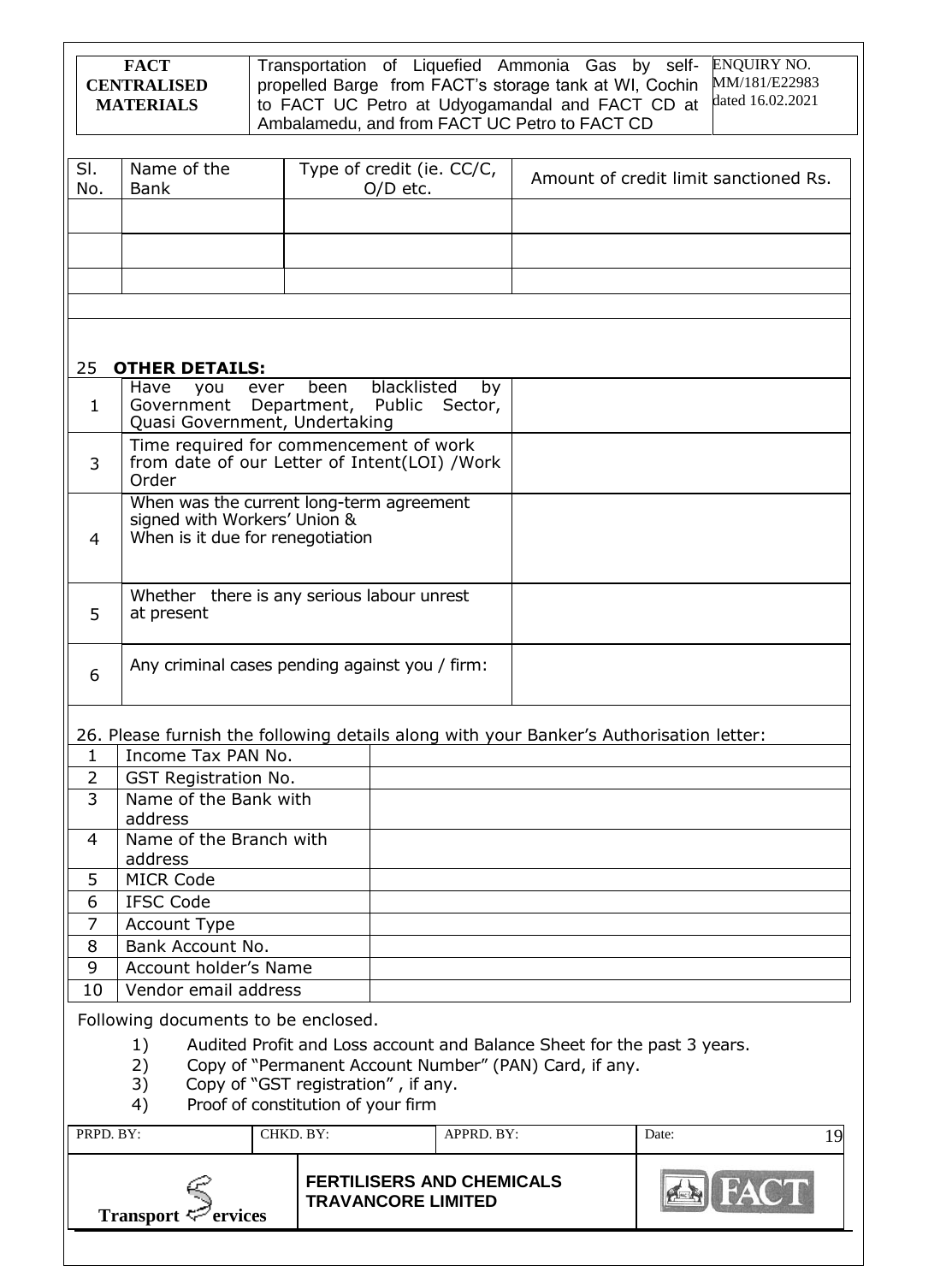| <b>FACT</b><br><b>CENTRALISED</b><br><b>MATERIALS</b> |                                                                                                                                                                                               | Transportation of Liquefied Ammonia Gas by self-<br>propelled Barge from FACT's storage tank at WI, Cochin<br>to FACT UC Petro at Udyogamandal and FACT CD at<br>Ambalamedu, and from FACT UC Petro to FACT CD                                                                                                                                                                                                                                                                                  | <b>ENQUIRY NO.</b><br>MM/181/E22983<br>dated 16.02.2021                                                                                                                                                                                                                                                                                                                                                                                                                                                                                                                |
|-------------------------------------------------------|-----------------------------------------------------------------------------------------------------------------------------------------------------------------------------------------------|-------------------------------------------------------------------------------------------------------------------------------------------------------------------------------------------------------------------------------------------------------------------------------------------------------------------------------------------------------------------------------------------------------------------------------------------------------------------------------------------------|------------------------------------------------------------------------------------------------------------------------------------------------------------------------------------------------------------------------------------------------------------------------------------------------------------------------------------------------------------------------------------------------------------------------------------------------------------------------------------------------------------------------------------------------------------------------|
| 5)<br>6)<br>7)<br>8)<br>9)<br>AMMB-003-R5.            | Lease agreement (in case of leased barge)<br>criteria no as mentioned in clause (a) of PQ criteria.<br>nationalised/ scheduled bank for Rs.10 lakh.<br>any one of the last 5 financial years. | Copies of the R.C. Book/Licence/Calibration Certificates of the barge owned &<br>Copies of (i) Work order supported by corresponding (ii) Experience certificate<br>and (iii) Work completion certificate from organization served as required in PQ<br>Latest solvency certificate issued after the enquiry / tender date from a<br>Documentary proof for having a minimum annual turnover of Rs.50 lakh for<br>Other details required in Technical Procurement Specification TPS No. OFF-LAG- |                                                                                                                                                                                                                                                                                                                                                                                                                                                                                                                                                                        |
|                                                       |                                                                                                                                                                                               | <b>DECLARATION</b>                                                                                                                                                                                                                                                                                                                                                                                                                                                                              |                                                                                                                                                                                                                                                                                                                                                                                                                                                                                                                                                                        |
| disqualification.                                     |                                                                                                                                                                                               |                                                                                                                                                                                                                                                                                                                                                                                                                                                                                                 | I/We hereby declare that the particulars furnished above are true to the best of my/our<br>knowledge and belief. I/we hereby agree that FACT shall have the right to visit my/our<br>office/works to satisfy themselves that the particulars furnished above are correct and I/we<br>shall furnish any additional information/documents that may be required by FACT. I/we<br>understand that suppression of any facts/furnishing false information shall render us liable for<br>I/We also hereby undertake to maintain and deploy the barge offered by me/us, during |
| execution of the work                                 |                                                                                                                                                                                               | Authorised Signatory,                                                                                                                                                                                                                                                                                                                                                                                                                                                                           |                                                                                                                                                                                                                                                                                                                                                                                                                                                                                                                                                                        |
| Date:                                                 |                                                                                                                                                                                               | Name                                                                                                                                                                                                                                                                                                                                                                                                                                                                                            |                                                                                                                                                                                                                                                                                                                                                                                                                                                                                                                                                                        |
| Place:                                                |                                                                                                                                                                                               | Designation :                                                                                                                                                                                                                                                                                                                                                                                                                                                                                   |                                                                                                                                                                                                                                                                                                                                                                                                                                                                                                                                                                        |
|                                                       |                                                                                                                                                                                               | Signature<br>$\mathbb{R}^2$                                                                                                                                                                                                                                                                                                                                                                                                                                                                     |                                                                                                                                                                                                                                                                                                                                                                                                                                                                                                                                                                        |
|                                                       |                                                                                                                                                                                               |                                                                                                                                                                                                                                                                                                                                                                                                                                                                                                 |                                                                                                                                                                                                                                                                                                                                                                                                                                                                                                                                                                        |
|                                                       |                                                                                                                                                                                               | (Seal)                                                                                                                                                                                                                                                                                                                                                                                                                                                                                          |                                                                                                                                                                                                                                                                                                                                                                                                                                                                                                                                                                        |
| PRPD. BY:                                             | CHKD. BY:                                                                                                                                                                                     | APPRD. BY:                                                                                                                                                                                                                                                                                                                                                                                                                                                                                      | Date:<br>20                                                                                                                                                                                                                                                                                                                                                                                                                                                                                                                                                            |
| Transport $\mathcal{P}$ ervices                       | <b>TRAVANCORE LIMITED</b>                                                                                                                                                                     | <b>FERTILISERS AND CHEMICALS</b>                                                                                                                                                                                                                                                                                                                                                                                                                                                                | <b>FACT</b>                                                                                                                                                                                                                                                                                                                                                                                                                                                                                                                                                            |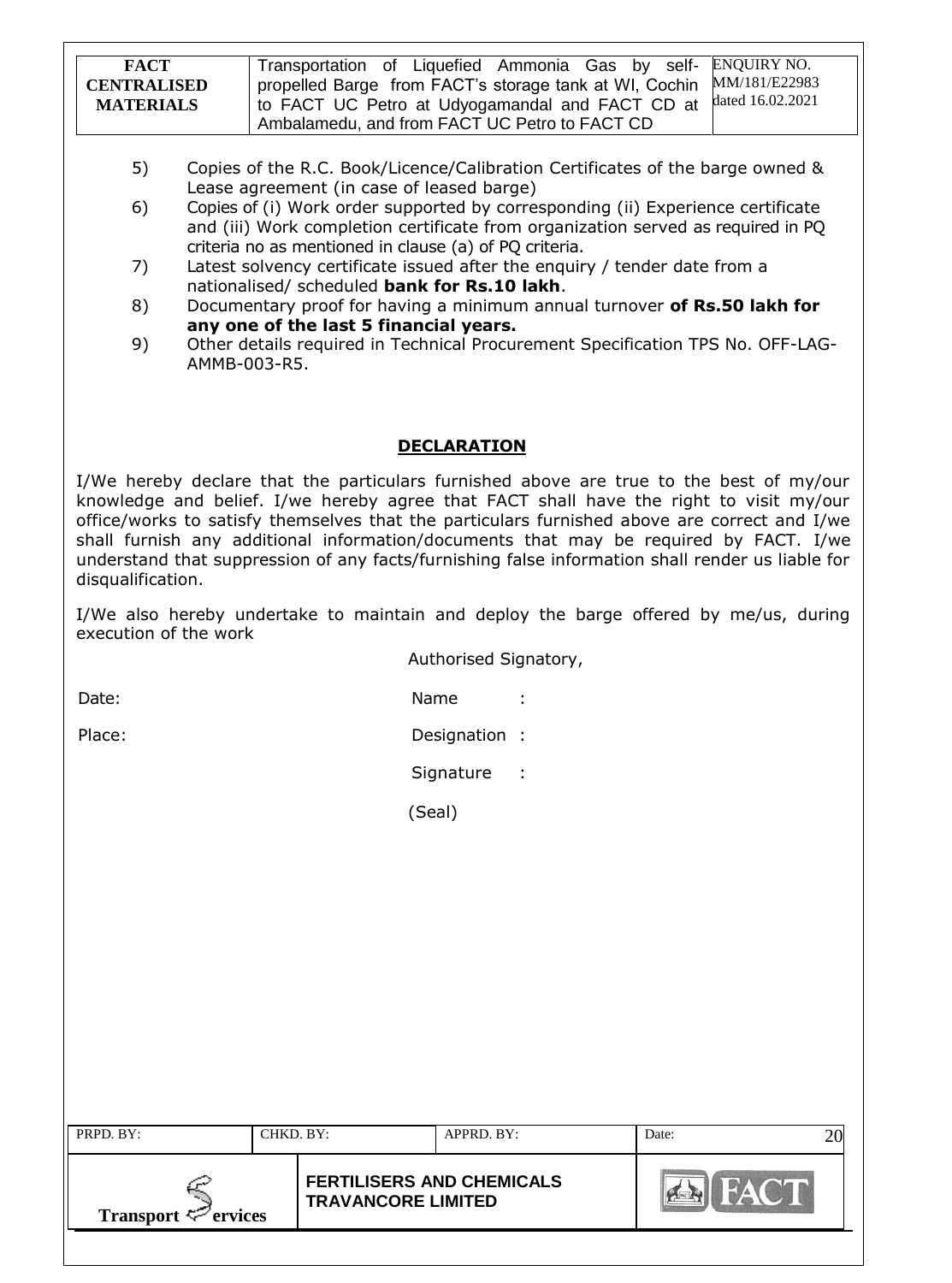**FACT CENTRALISED MATERIALS** Transportation of Liquefied Ammonia Gas by selfpropelled Barge from FACT's storage tank at WI, Cochin to FACT UC Petro at Udyogamandal and FACT CD at Ambalamedu, and from FACT UC Petro to FACT CD ENQUIRY NO. MM/181/E22983 dated 16.02.2021

### **Annexure-V**

## **TERMS AND CONDITIONS**

### **01. GENERAL:**

- 1.1 **"FACT"** shall mean the Fertilisers and Chemicals Travancore Limited, with registered office at Udyogamandal and its operating Divisions at Udyogamandal and Ambalamedu.
- 1.2 **"Contractor"** shall mean the firm/company/individual, who has been awarded the work order (Contract) against their bid in response to the enquiry issued by FACT.
- 1.3 The Contractor shall return to FACT the duplicate copy of the work order with terms and conditions duly acknowledged and signed in confirmation of having accepted the order as per terms and conditions mentioned.
- 1.4 The Contractor shall execute within 15 days from the date of receipt of FACT's Work Order, an agreement in stamp paper in the form prescribed by FACT and shall bear all expenses incidental thereto.
- 1.5 The contract once awarded will not imply that the Contractor has exclusive right for the particular job.
- 1.6 The Contractor is deemed to have carefully examined and satisfied himself on the nature and extent of work to be executed and no claims for any extra payment shall be admissible under any circumstances.
- 1.7 FACT shall not in any way be responsible to the Contractor for payment of compensation for hold up of work, if any, due to any situation beyond the control of FACT.
- 1.8 The transportation of LAG includes provision of suitable barge, operation of the barge with their own crew and making arrangements at contractor's cost for overcoming infringements, if any, to create a passage for movement in the canals.
- 1.9 If a bidder has offered a barge, which is found unsuitable for movement through the canals and for placing at WI/UD/CD Jetty, on award of contract, it shall be the responsibility of the bidder to arrange and provide suitable alternate barge for the work, at no extra cost to FACT. FACT shall not entertain any claim consequent to the bidder/contractor making such alternate arrangements for the work.
- 1.10 The Contractor or his authorised representative shall call on the contract administrator or his authorized representative to receive instructions regarding the transport of LAG to be undertaken by him and arrange to work accordingly. The signing of FACT's transit documents by the Contractor's representative shall be deemed to be acknowledgement of receipt of goods on behalf of the Contractor.
- 1.11 The Contractor or his duly authorised representative shall take delivery of materials and the Contractor shall always be responsible for safety and preservation of material till they are duly delivered at the destination points
- 1.12 FACT shall have the right to object to any unsafe practice used or resorted to by the Contractor and to direct the Contractor to carry out the job in a manner considered safe by FACT. Notwithstanding any instruction given by FACT in this respect or in any other respect, the responsibility for the safe and prompt delivery of the materials shall be that of the Contractor.

| PRPD. BY:<br>CHKD, BY:   |  | APPRD. BY:                                                    |  | Date: |  |
|--------------------------|--|---------------------------------------------------------------|--|-------|--|
| Transport $\leq$ ervices |  | <b>FERTILISERS AND CHEMICALS</b><br><b>TRAVANCORE LIMITED</b> |  |       |  |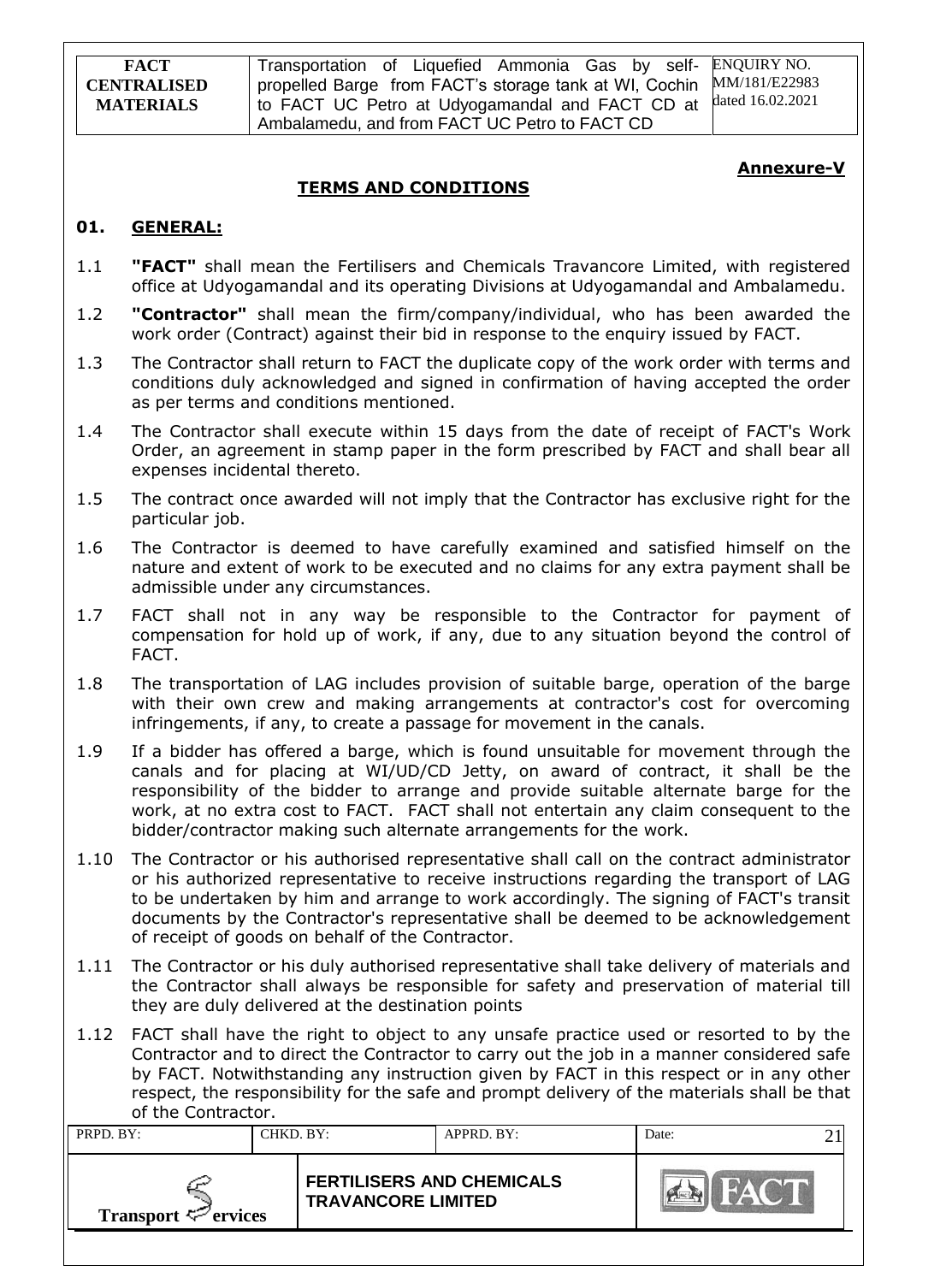| <b>FACT</b>                            | Transportation of Liquefied Ammonia Gas by self- ENQUIRY NO.                                                                                                                                |  |
|----------------------------------------|---------------------------------------------------------------------------------------------------------------------------------------------------------------------------------------------|--|
| <b>CENTRALISED</b><br><b>MATERIALS</b> | propelled Barge from FACT's storage tank at WI, Cochin MM/181/E22983<br>1 to FACT UC Petro at Udyogamandal and FACT CD at dated 16.02.2021<br>Ambalamedu, and from FACT UC Petro to FACT CD |  |
|                                        |                                                                                                                                                                                             |  |

- 1.13 In case the goods are held up en-route due to any break-down or accident or force majeure condition the matter shall be intimated to the contract administrator over telephone or in person immediately and confirmed within three days in writing. Barge shall not stop anywhere en-route other than for reasons mentioned above.
- 1.14 It will be the responsibility of the Contractor to obtain at his cost all clearances/sanctions from concerned authorities and local bodies (if required) such as Port Trust, Public Works Department, Post & Telegraph Department, Railways, Corporations, Municipalities, Panchayats, Police, Electricity Board, etc. The Contractor is expected and bound to anticipate and arrange for all such clearances and sanctions well in advance. Any damage, demurrage or any other losses arising direct or consequential on account of any lapses in this regard shall be to the Contractor's account.
- 1.15 The maintenance of draft in Udyogamandal and Champakara canals will not be the responsibility of FACT.

# **02. SCOPE OF WORK / QUANTITY**:

Transportation of Liquefied Ammonia Gas by self-propelled Barge (approx. quantity: **63,000** MT per annum) using bullets provided by FACT from FACT's storage tank at Willingdon Island, Cochin to FACT UC Petro at Udyogamandal and FACT CD at Ambalamedu and from FACT UC Petro to FACT CD for a period of two years. However individual quantity for each item of work may be appropriated among the three routes as per requirement, subject to keeping the overall quantity the same. Please refer clause 7.0 of Technical Procurement Specifications TPS No. OFF-LAG-AMMB-003-R5 for detailed scope of work.

**03. PERIOD OF CONTRACT:** The period of contract shall be **TWO years** from the date of commencement of work as per Letter of Intent / Work order.

## **04. INSURANCE:**

FACT shall arrange transit insurance for the cargo and the bullets only. Insurance coverage for the Contractor"s Barge, all equipments, crew and all belongings engaged for the work shall be arranged by him at his own responsibility and cost. The Contractor shall be fully responsible for all damages to the Barge, personnel deployed by him, and also for liabilities on account of third party claims, if any, arising on account of accidents or any other calamities during the pendency of the contract. FACT shall have recourse to the Contractor for any costs, claims, demands, proceedings, damages and expenses whatsoever arising out of or in connection with any failure of the Contractor to perform any of the obligations under the terms of the contract.

The safety of the Contractor's belongings shall be arranged by him at his own responsibility and cost.

### **05. SECURITY DEPOSIT:**

The Contractor shall remit **three percent (3%) of the total contract value** as interest free Security Deposit (SD) by DD/NEFT/RTGS or by Bank Guarantee issued by a Nationalised/ Scheduled Bank as per the Proforma prescribed by FACT within 15 days of issue of work order by FACT. The Bank Guarantee shall be valid till the expiry of the

| PRPD. BY:<br>CHKD. BY:       |  | APPRD. BY:                                                    |  | Date: |  |
|------------------------------|--|---------------------------------------------------------------|--|-------|--|
| Transport $\epsilon$ ervices |  | <b>FERTILISERS AND CHEMICALS</b><br><b>TRAVANCORE LIMITED</b> |  |       |  |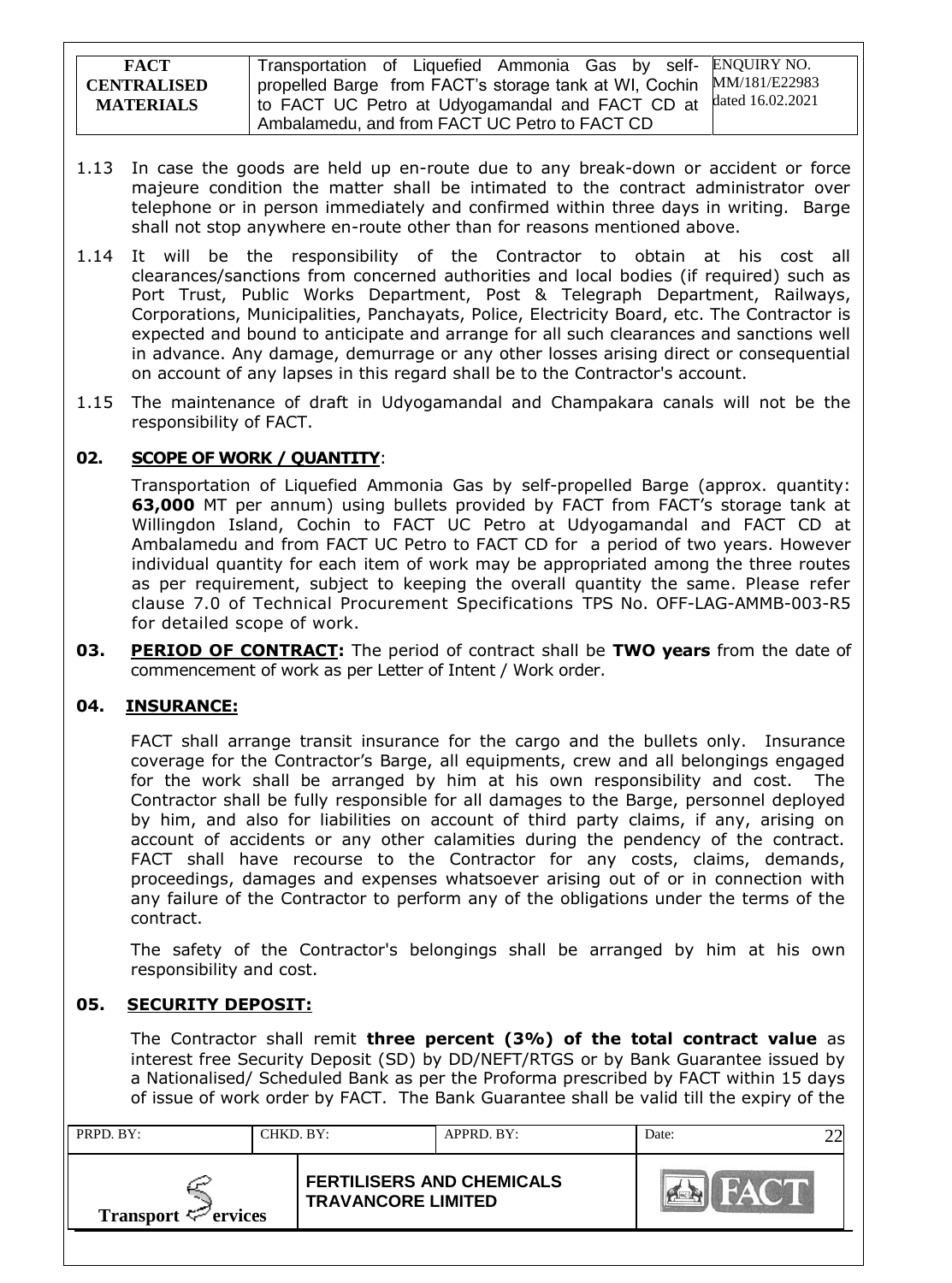| <b>FACT</b>        | Transportation of Liquefied Ammonia Gas by self- ENQUIRY NO.                  |  |
|--------------------|-------------------------------------------------------------------------------|--|
| <b>CENTRALISED</b> | I propelled Barge from FACT's storage tank at WI, Cochin MM/181/E22983        |  |
| <b>MATERIALS</b>   | <sup>1</sup> to FACT UC Petro at Udyogamandal and FACT CD at dated 16.02.2021 |  |
|                    | Ambalamedu, and from FACT UC Petro to FACT CD                                 |  |

contract with a claim period of six months thereafter. Alternatively, the Bank Guarantee may be furnished for a period of one year and claim period of six months, with an undertaking by the contractor to renew the BG at the end of every year for further periods till completion of the contract.

The EMD (if applicable) remitted by the Contractor can be adjusted towards security deposit, if so desired by him. Such EMD shall be returned only on remittance of requisite Security Deposit.

The Security Deposit shall not be released until the work as per the Contract is satisfactorily completed and accepted and final bills paid. Any amount due from the Contractor to FACT shall be deducted from the Security Deposit without prejudice to FACT's right to claim balance amount, if any, from the Contractor.

The violation of any of the terms and conditions of Contract by the Contractor shall be liable to forfeiture of the Security Deposit and disqualification from further work with FACT without prejudice to FACT's right to avail other remedies.

## **06. RATES:**

The rate for transportation is all-inclusive per MT of LAG (but exclusive of GST) transported from WI to UC Petro or WI to CD or between UC Petro and CD as per the movement requirement of FACT. GST, if applicable, will be payable extra by FACT as per statutory notification. The rates shall be inclusive of all incidental and other charges excluding GST, which may have to be incurred by the Contractor in execution of the work as per this contract.

 The rates quoted shall be firm without any change on any account during the contract period of 2 years except for variations in the price of High Speed Diesel Oil (HSD) at Cochin.

### **For the purpose of calculation of variation in rates as above, the Price of diesel at Cochin on the date of opening of Part-A bid shall be taken as the base rate.**

 In the event of any increase / decrease in the price of HSD, from the price of HSD prevailing at Cochin on the due date for submission of Part-A bids, FACT shall increase / decrease the transport rates. The revision formula applicable shall be at the rate of **one Rupee per MT for one Rupee per litre increase or decrease in price of HSD**. The revision in the contract rate shall be calculated in this proportion, (i.e. if the increase or decrease is only 50 Paise per litre, the rate shall be increased/decreased by 50 Paise per MT). Diesel price variation shall be averaged(simple) for the completed billing period and revised rates shall be applicable for that completed billing cycle.

## **07. PAYMENT:**

The scheme envisages transportation of LAG by filling in six insulated bullets (used for rail transportation earlier) of capacity 32 MT each, mounted in the barge. Quantity filled in each bullet will be controlled by setting Mass Flow Meter at 32 MT. Since measurement of quantity is by flow meter set at 32 MT, quantity for bill settlement shall be taken as 32 MT each.

| PRPD. BY:                                                                                 | CHKD. BY: |  | APPRD. BY: | Date: |  |
|-------------------------------------------------------------------------------------------|-----------|--|------------|-------|--|
| <b>FERTILISERS AND CHEMICALS</b><br><b>TRAVANCORE LIMITED</b><br>Transport $\leq$ ervices |           |  |            |       |  |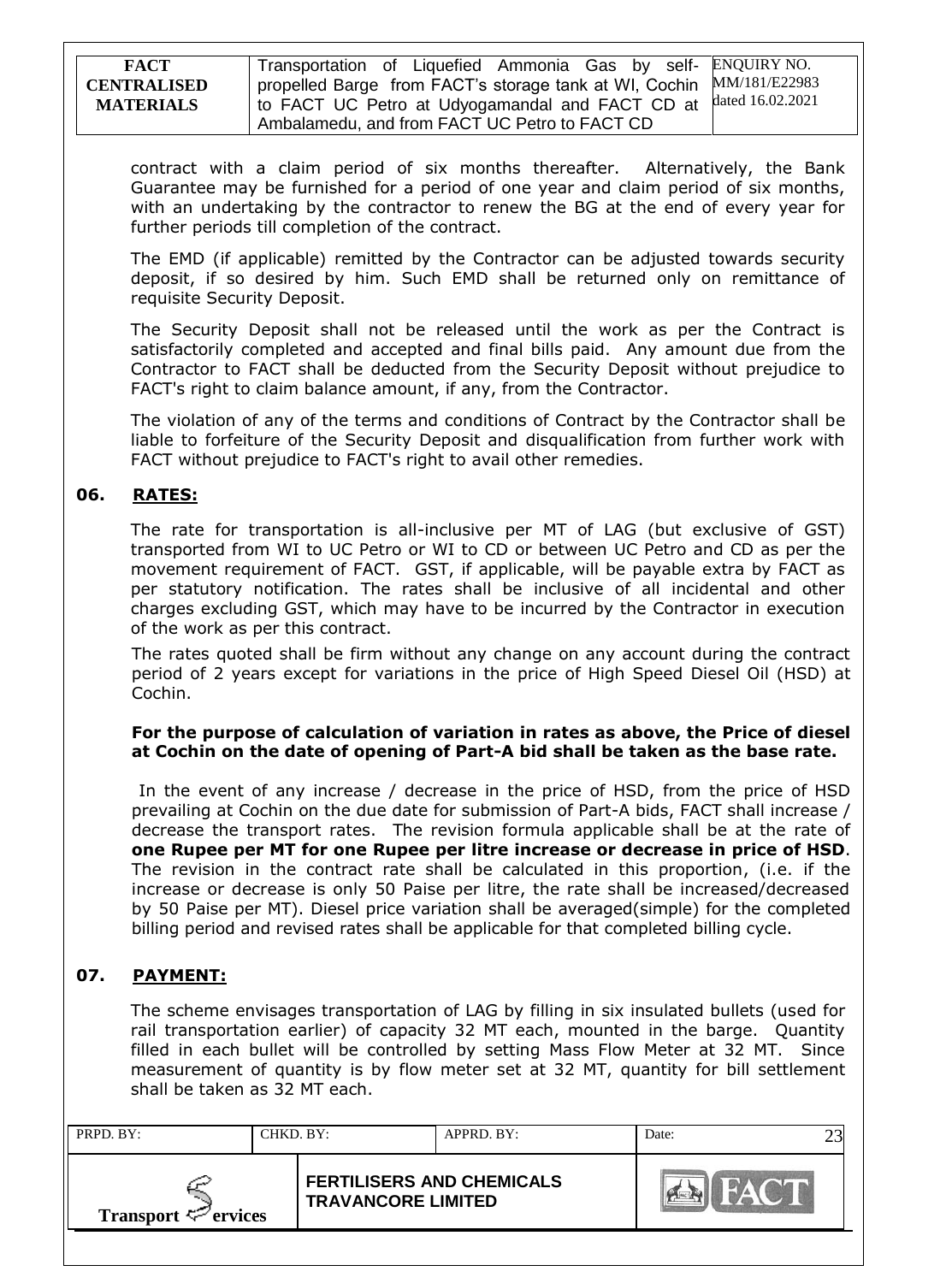| <b>FACT</b>        | Transportation of Liquefied Ammonia Gas by self- ENQUIRY NO.                  |  |
|--------------------|-------------------------------------------------------------------------------|--|
| <b>CENTRALISED</b> | propelled Barge from FACT's storage tank at WI, Cochin MM/181/E22983          |  |
| <b>MATERIALS</b>   | <sup>1</sup> to FACT UC Petro at Udyogamandal and FACT CD at dated 16.02.2021 |  |
|                    | Ambalamedu, and from FACT UC Petro to FACT CD                                 |  |

Payments shall be made based on the bills submitted on fortnightly basis duly certified by DGM(Production)CD in the W.I./CD routes & UC-Petro/CD routes and DGM(Production)Petro in WI/ UC-Petro route or their authorized representative or any other Officer nominated by FACT for that purpose. Bills that are complete in all respects will be processed and passed for payment normally within 15 days from date of receipt. The Contractor shall not be eligible for any other charges on any account other than that specifically mentioned in the Work Order.

Payment shall be effected, on presentation of the bills to the Dy.General Manager (Fin)-Bills duly certified by the authorised person specified. Final settlement of contractors bill shall be made after deduction of (1) amounts due from them to FACT on account of shortage / damages / loss to the goods entrusted to them, (2) statutory levies such as PF liability, Income Tax etc. if any and (3) any other amount due from the contractor for any other reason. If the amount due from the contractor is more than the amount due to the contractor, the contractor shall arrange to pay FACT the difference without delay.

# **08. QUANTITY:**

The minimum quantity movement is estimated as 192 MT per day (using 6 bullets) for approximate 330 days per year. The estimated total quantity of LAG to be transported by barge will be 63,000 MT per annum with permissible variation as specified in the TPS. The quantity to be moved is only approximate indication and the quantities are liable to vary either way depending on storage capacity available and plant requirements etc. FACT cannot guarantee to the Contractor either continuity of work on all days or any definite or minimum quantity for transportation on daily basis. The Contractor shall have no right to claim damages including idle time or loss of profit on account of reduction in revenue arising out of variation in quantity, within the indicated limits, made available for transport. **FACT reserve the right to appropriate the total quantity among three routes as per requirement from time to time during the contract period**

### **09. CONTINUITY OF WORK:**

 The contract shall not mean continuity of work for the Contractor. The Contractor shall contact the authorised representatives of FACT for obtaining instructions. The instructions given over telephone have also to be complied with. The contract once awarded will not imply that the Contractor will have exclusive right for the particular job. The contract is not a guarantee to the Contractor either for continuity of work on all days or any definite volume of work at any time.

## **10. RESPONSIBILITY FOR MATERIAL:**

The Contractor shall be responsible for the material entrusted to him and shall compensate FACT for any shortage or damage while the goods are in his custody.

## **11. SECURITY & SAFETY REGULATIONS:**

The Contractor shall strictly observe the Security and Safety Regulations of FACT. Any loss or damage incurred by FACT, on account of the neglect or failure of the Contractor or the Contractor's employees, representatives including the crew of the barge to

| PRPD. BY:<br>CHKD. BY:          |  |                                                               | APPRD. BY: | Date: |  |
|---------------------------------|--|---------------------------------------------------------------|------------|-------|--|
| Transport $\mathcal{P}$ ervices |  | <b>FERTILISERS AND CHEMICALS</b><br><b>TRAVANCORE LIMITED</b> |            |       |  |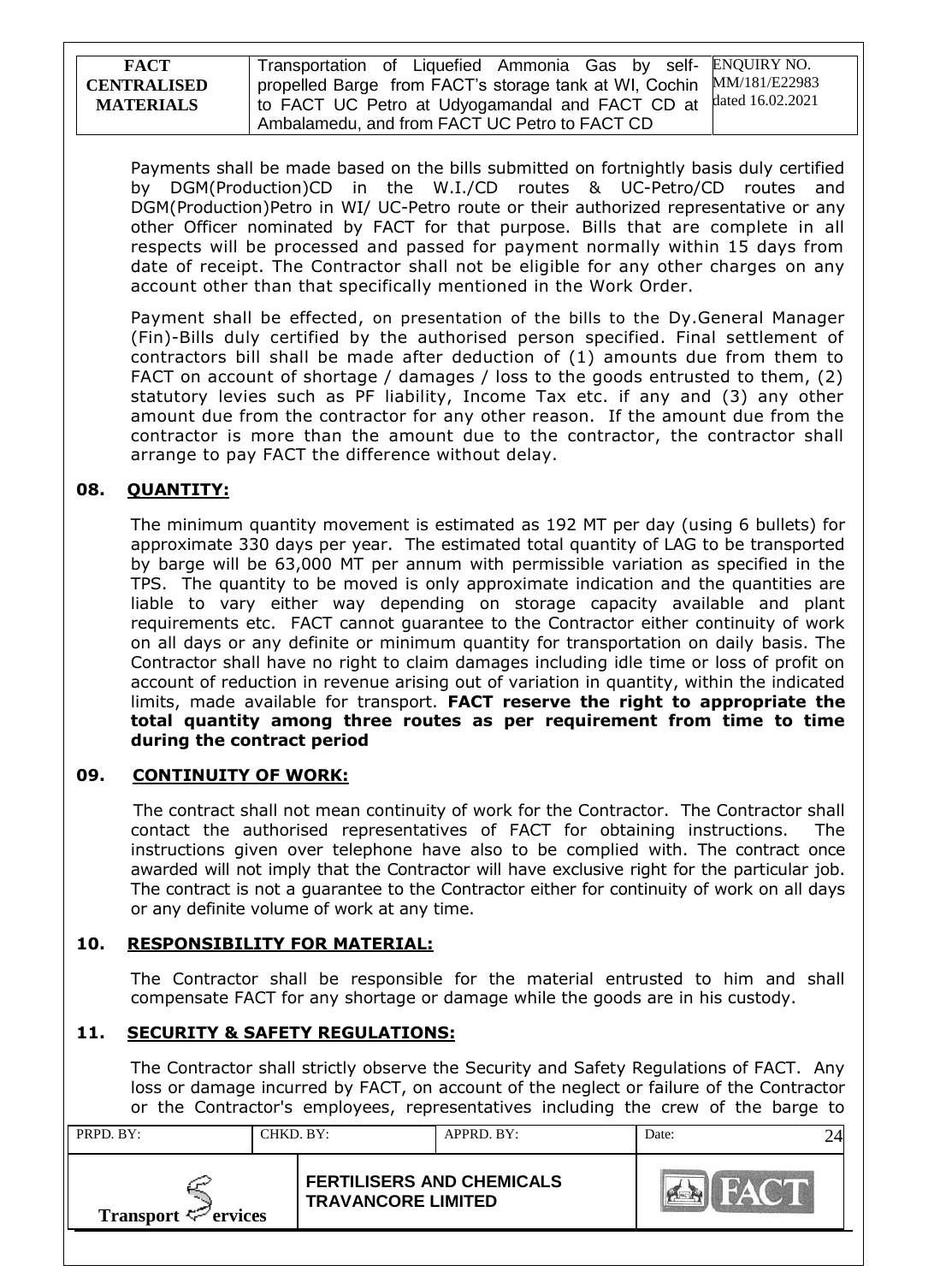| <b>FACT</b>        | Transportation of Liquefied Ammonia Gas by self- ENQUIRY NO.         |  |
|--------------------|----------------------------------------------------------------------|--|
| <b>CENTRALISED</b> | propelled Barge from FACT's storage tank at WI, Cochin MM/181/E22983 |  |
| <b>MATERIALS</b>   | I to FACT UC Petro at Udyogamandal and FACT CD at dated 16.02.2021   |  |
|                    | Ambalamedu, and from FACT UC Petro to FACT CD                        |  |

observe the security and safety regulations shall be to the Contractor's account.

Smoking and carrying smoking material (including matches) inside FACT premises is prohibited due to safety reasons and the Contractor shall ensure that his employees, representatives and crew comply with this.

Any damage caused to any of FACT's buildings, equipment, vehicles, crafts etc. and that of any other contractor/s due to the negligence of the Contractor, his employees, his representatives and crew shall be to the account of the Contractor and FACT shall be indemnified and compensated in all such respects by the Contractor.

All precautions in transporting and handling whether stipulated or not shall be adhered to by the Contractor. The Contractor shall exercise care, diligence and promptness in the work and adhere to transport Rules and regulations, statutory obligations and all other Rules and Laws that have a bearing on the work. Any damages/shortages/penalties or any action legal or otherwise arising out of the Contractor's delay or failure or negligence or breach of statutory obligations shall be to the Contractor's account. If any loss/expenditure arising from the breach thereof is not met satisfactorily by the Contractor, FACT reserves the right to withhold payment of bills/Security Deposit and discharge the obligations of the Contractor without prejudice to FACT claiming from the Contractor full value of damages/compensation. The account rendered by FACT in this connection shall be treated as final.

The barge employed during the course of the execution of the Contract, shall have valid permits for carrying out the intended task.

## **12. STATUTORY OBLIGATIONS**

The Contractor shall comply with the requirements of all Local, State and Central Govt. Acts, Rules Regulations, By-Laws, Orders etc, in force from time to time and in particular Indian Factories Act, Workmen's Compensations Act, Contract Labour (regulations and abolition) Act 1970, Minimum Wages Act 1936, The Mines Act 1952, The Explosives Act 1884 and all other relevant Acts and Laws as amended from time to time in so far as they are or may be applicable to the execution of works as per this contract.

The Contractor shall obtain at his cost all permits, license and other authorisation, as required for his work, from Govt. authorities. The Contractor shall maintain proper records & registers as required by the concerned statutes and submit them to FACT as and when required.

Proper records of payment of wages to workers/labourers/crew etc. engaged in the work shall be maintained by the Contractor and produced for inspection when required by FACT.

The workers deployed by the Contractor for the work shall be covered under the PF & ESI Acts. The Contractor shall ensure full compliance to the above Acts. The Contractor shall be responsible for making all payments to his workmen, including ESI and Provident Fund benefits etc., as applicable. Deductions towards PF & ESI contributions on behalf of the workers will be made from the Contractor"s bills, if applicable, and remitted to the concerned Departments by FACT based on wage roll cum attendance roll to be furnished by the Contractor. If the workers are not presently registered with

| PRPD. BY:<br>CHKD. BY:                                                                    |  | APPRD. BY: |  | Date: |  |
|-------------------------------------------------------------------------------------------|--|------------|--|-------|--|
| <b>FERTILISERS AND CHEMICALS</b><br><b>TRAVANCORE LIMITED</b><br>Transport $\leq$ ervices |  |            |  |       |  |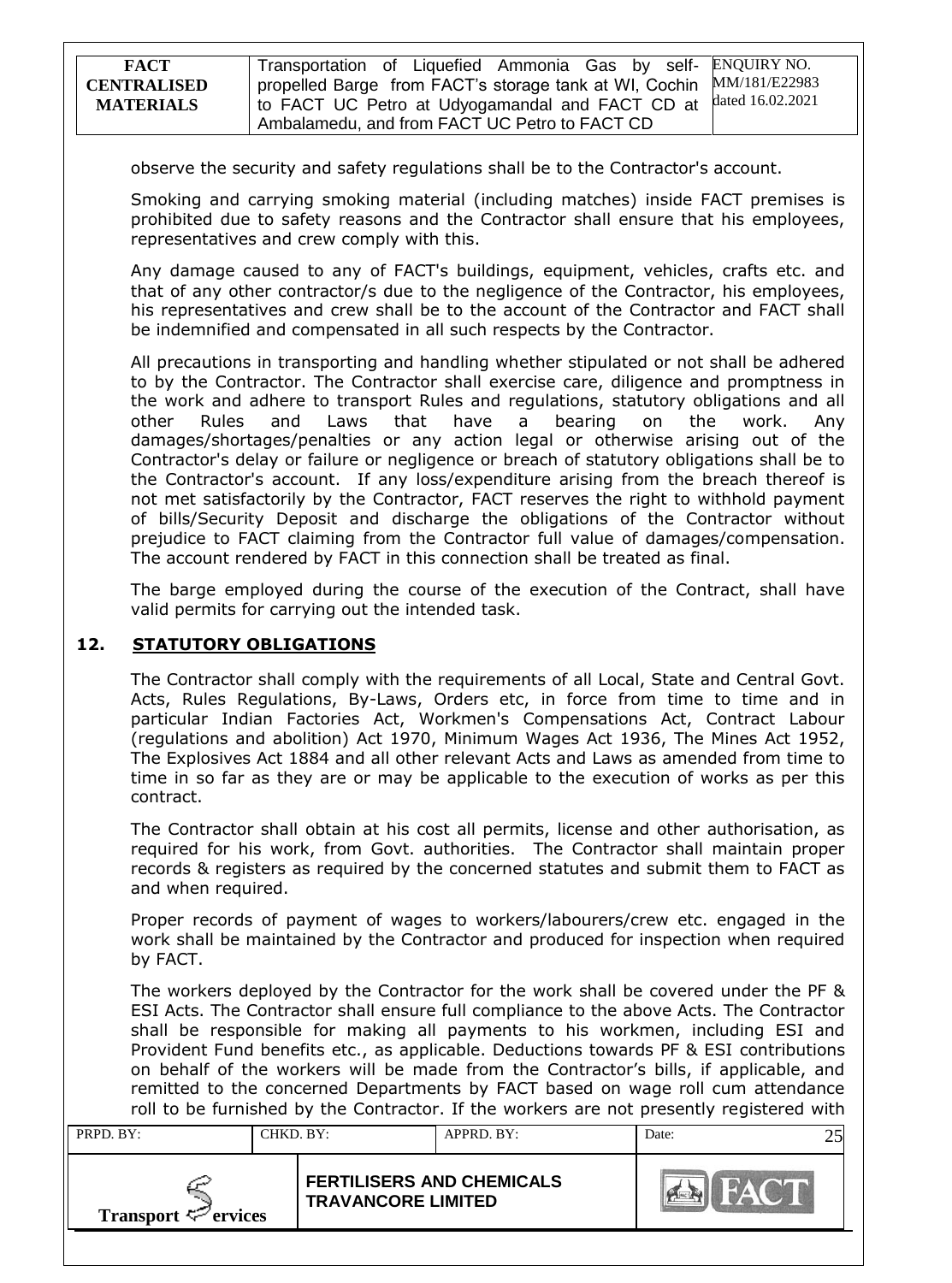**FACT CENTRALISED MATERIALS** Transportation of Liquefied Ammonia Gas by selfpropelled Barge from FACT's storage tank at WI, Cochin to FACT UC Petro at Udyogamandal and FACT CD at Ambalamedu, and from FACT UC Petro to FACT CD ENQUIRY NO. MM/181/E22983 dated 16.02.2021

PF & ESI, necessary applications signed by the workers shall be submitted by the Contractor for enabling their registration. It is also made clear that FACT shall not make any payments to the Contractor other than the rates agreed for the work. All extra payments, if any, to be made to the Contractor's workmen during the course of contract period shall be borne entirely by the Contractor. In case the Contractor fails to discharge his statutory obligations leading to a situation wherein FACT is to incur any expenditure/loss in their capacity as the Principal Employer, such expenditure/loss shall be realized from the Contractor.

The contractor shall be liable for payment of all claims, compensation or expenses payable as a result of any accident or injury sustained by workmen employed or hired by the contractor in the execution of the contract, which the contractor is liable to pay by rule, law and order of Government. The expenses, if any, incurred by FACT on the above will be realized from any amount that may be due to the contractor from FACT.

# **13. CONTRACTOR's WORKMEN**

FACT shall have no dealing with the Contractor's workmen or their Union. FACT reserves the right to debar any of the contractor's employees/workmen/crew from entering FACT premises for whatever reason FACT deems fit.

## **14. LIQUIDATED DAMAGES:**

The contractor shall make available the barge within 12 hours of receipt of oral / written instructions from DGM(P)-CD or any other Officer authorised by him and undertake the trip to transport the quantity of 192 MT Ammonia. In case the contractor fails to place the barge to undertake the trip and transport the quantity as above or transport a lesser quantity, due to reasons attributable to him, liquidated damages (LD) at the rate of Rs. 30/- per MT for the shortfall in quantity (i.e. 192 MT - actual qty. transported) shall be recovered from the bills of the Contractor or from any amounts due to the contractor subject to Clause 15 of Terms and Conditions.

# **15. DEFAULT:**

 In the event of failure on the part of the Contractor to execute the Contract to FACT's satisfaction, FACT may, at their option, terminate the contract wholly or partially and arrange to transport the material through other contractors or by themselves or make alternate arrangements for the transportation at the risk and cost of the Contractor and without prejudice to FACT"s other rights as per the contract. Evaluation of the Contractor"s performance by FACT and decisions taken thereon shall be final and binding on the Contractor.

## **16. TERMINATION:**

If any work entrusted with other contractors by FACT is obstructed by, interfered with or caused to be interfered with by the Contractor, his employees, his representatives or crew, the contract shall be terminated without notice and the remaining work for the unexpired portion of the contract arranged by FACT through others at the Contractor's risk and cost.

The contract can be terminated by FACT with one month's notice at any time during the pendency of the contract.

| PRPD. BY:<br>CHKD. BY:          |  | APPRD. BY:                                                    |  | Date: |  |
|---------------------------------|--|---------------------------------------------------------------|--|-------|--|
| Transport $\mathcal{P}$ ervices |  | <b>FERTILISERS AND CHEMICALS</b><br><b>TRAVANCORE LIMITED</b> |  |       |  |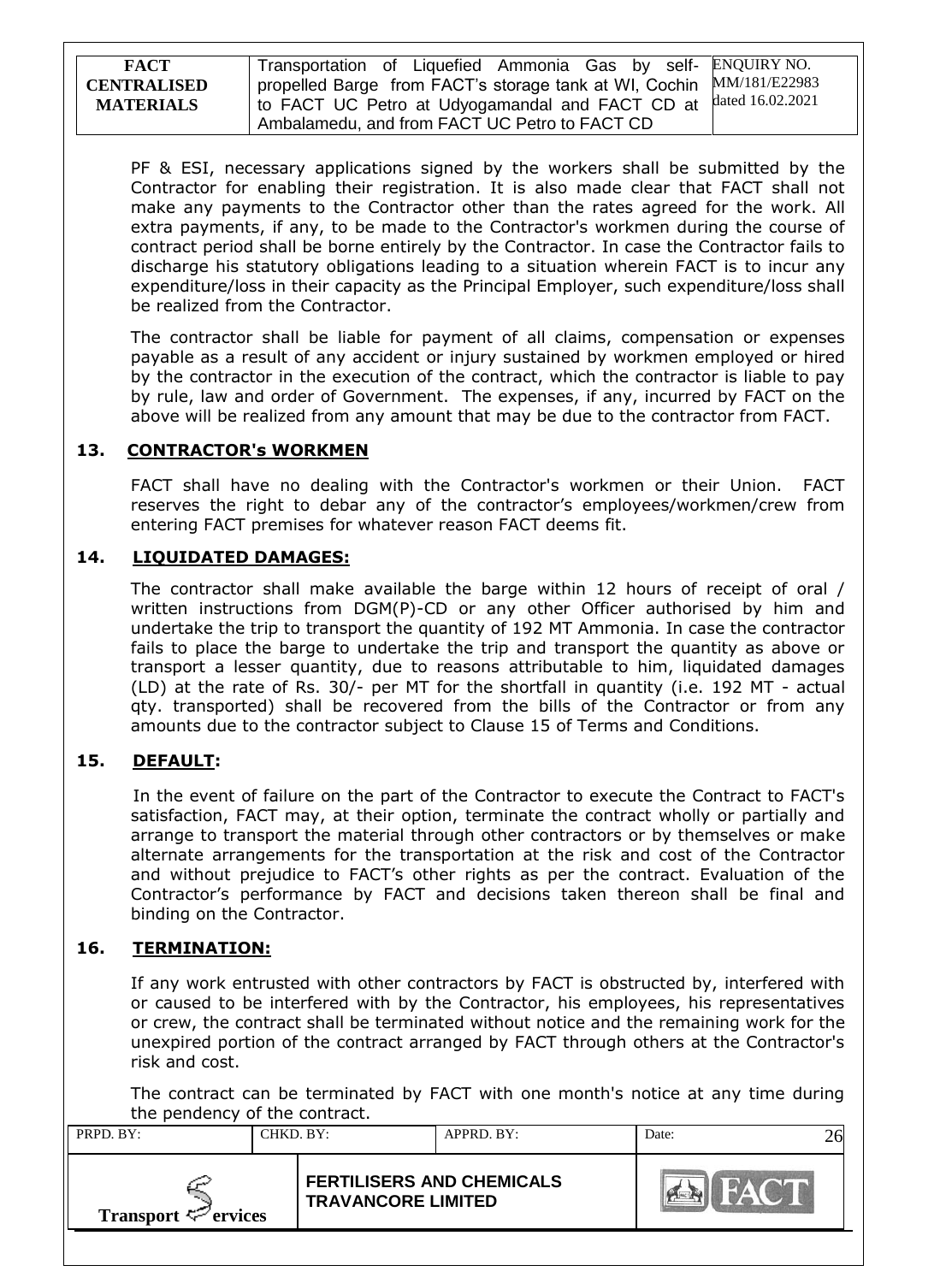Transportation of Liquefied Ammonia Gas by selfpropelled Barge from FACT's storage tank at WI, Cochin to FACT UC Petro at Udyogamandal and FACT CD at Ambalamedu, and from FACT UC Petro to FACT CD ENQUIRY NO. MM/181/E22983 dated 16.02.2021

### **17. FORCE MAJEURE:**

 Neither the Contractor nor FACT shall be considered in default in the performance of their obligations under the Work Order so long as the performance is prevented or delayed because of Force Majeure conditions like war or hostilities, riots or civil commotion, earth quake, flood or tempest, drought, accident, fire or explosion, labour strike or lock-out or Act-of-God or because of any law and order proclamation, regulation or ordinance of Government or subdivision there of and situation arising out of our plant break downs. Notice of a Force Majeure situation shall be given by the affected party to the other party with in one week of its occurrence. Should such a delay be for more than three months, FACT shall have the right to cancel the Work Order at no charge to FACT and FACT shall be entitled to reimbursement of any amount due from the Contractor.

## **18. ASSIGNMENT :**

The Contractor shall not assign, transfer or sub-let this work order without the prior written approval of FACT.

### **17. APPLICABLE LAW & SETTLEMENT OF DISPUTES:**

This contract shall be subject to and shall in all respects be governed by Indian law. If any dispute arises out of or relating to or in connection with this contract, between the contractor and the owner/FACT, the same shall be amicably settled through mutual discussions, failing which, the unresolved dispute (s) shall be referred to arbitration in accordance with the provisions of the Arbitration and Conciliation Act, 1996, as amended from time to time and number of Arbitrator shall be one. The Venue of the Arbitration shall be at Ernakulam and the proceeding shall be in English.

Any legal proceedings relating to or in connection with this contract shall be limited to the exclusive jurisdiction of the High Court of Kerala.

### **18. ENVIRONMENT MANAGEMENT SYSTEM:**

FACT is a company having Environmental Management System according to ISO 14001 standard. The Contractor shall ensure that none of their activities cause damage to the environment.

## **19. FRAUD PREVENTION POLICY OF FACT:**

FACT a Central Public Sector Undertaking (PSU) follows Corporate Governance principles proactively and has formulated a Fraud Prevention Policy. Details of Fraud Prevention Policy of FACT-2012 can be viewed in FACT"s Website *[www.fact.co.in](http://www.fact.co.in/)*. Contractors shall make themselves aware and also ensure compliance of the same.

### **20. ENTIRETY OF CONTRACT:**

All of the terms agreed to between the Contractor and FACT are included in the Work Order and no other communication, written, oral, or implied shall be considered to be included in the Work Order or form part of the Work Order, unless specifically agreed to in writing by FACT.

| PRPD. BY:<br>CHKD. BY:   |  | APPRD. BY:                                                    | Date: |  |  |
|--------------------------|--|---------------------------------------------------------------|-------|--|--|
| Transport $\leq$ ervices |  | <b>FERTILISERS AND CHEMICALS</b><br><b>TRAVANCORE LIMITED</b> |       |  |  |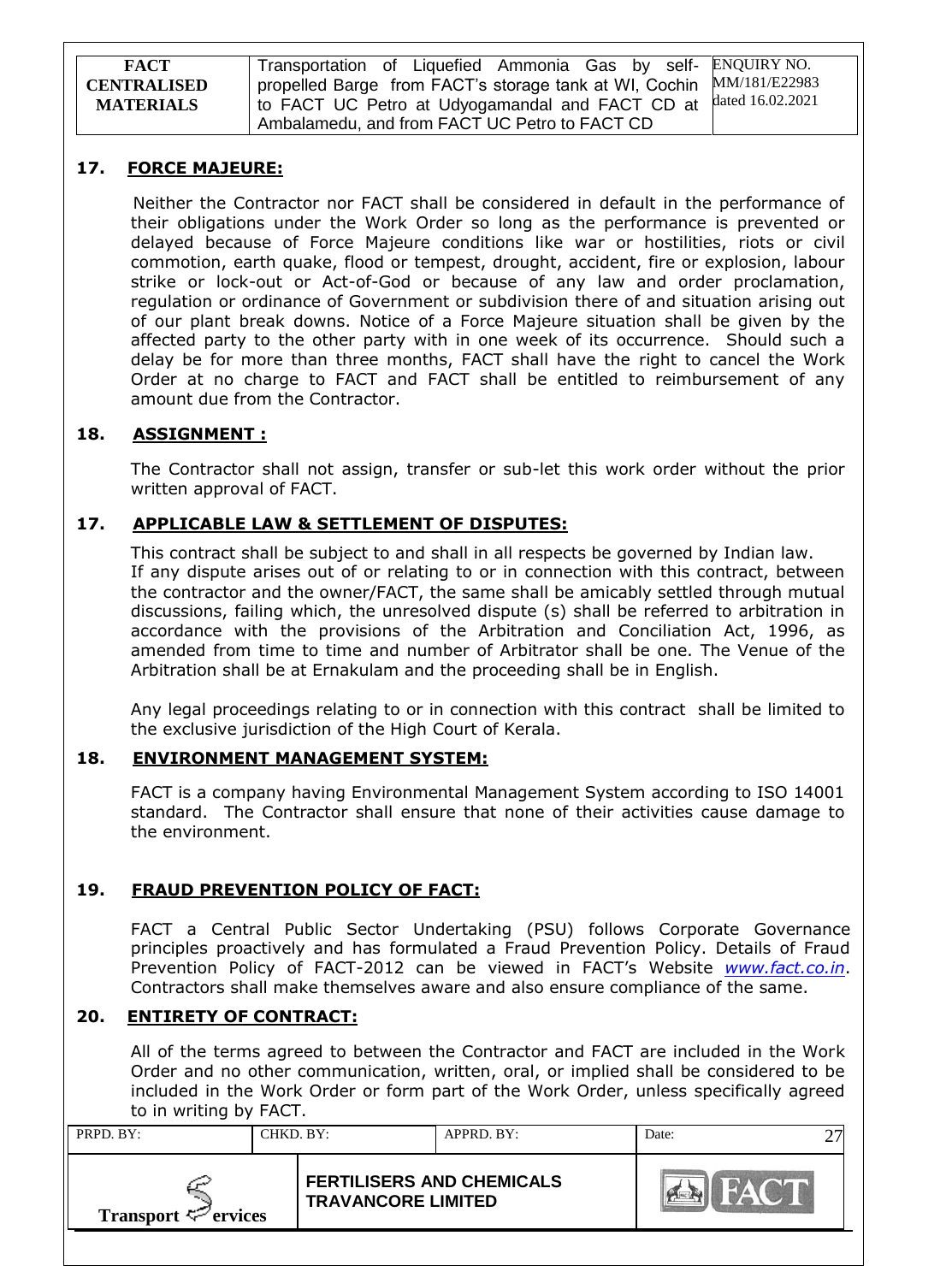| <b>FACT</b>        | Transportation of Liquefied Ammonia Gas by self- ENQUIRY NO.         |                  |
|--------------------|----------------------------------------------------------------------|------------------|
| <b>CENTRALISED</b> | propelled Barge from FACT's storage tank at WI, Cochin MM/181/E22983 |                  |
| <b>MATERIALS</b>   | to FACT UC Petro at Udyogamandal and FACT CD at                      | dated 16.02.2021 |
|                    | Ambalamedu, and from FACT UC Petro to FACT CD                        |                  |

- 21. **WORKING HOURS:** The Contractor shall have to undertake transporting 24 hours a day on all days including Sundays and Holidays.
- **22. PASSES:** The Contractor shall obtain photo passes issued by CISF, for himself, his workers and representatives for entry inside the premises of FACT and where loading/unloading points are located. Passes are not transferable and shall be renewed on expiry. Passes must be surrendered to our Security Department, when workers/representatives are changed or when the contract is completed/terminated, failing which amount as fixed by the Company shall be payable for every pass thus not surrendered.

### **23. CONTRACTOR TO EXECUTE AGREEMENT:**

 The contractor's responsibility under this contract will commence on the date specified in the Letter of Intent/Work Order. The successful Bidder shall be required to execute an Agreement with FACT, within 15 days of the receipt by him of the Work order issued by FACT for carrying out the work according to the terms and conditions of the contract given along with the Work Order. The Agreement shall be executed on Rs. 200/- Stamp paper and shall be in the proforma as specified by FACT. The provisions contained in tender papers and other documents exchanged between the Bidder and FACT shall form part of the contract. The Earnest Money Deposit (if any) is liable to be forfeited in case the contractor fails to execute the Agreement within the stipulated period as mentioned above.

### **24. ISSUE OF BULLETS**

 **The bullets shall be issued to the barge operator/s on furnishing a Bank Guarantee of Rs.60 lakh (10 Lakh per bullet) for the 6 bullets. The Bank guarantee shall be submitted within 15 days of award of contract as per our proforma at Annexure X. The Bank Guarantee shall be valid till the expiry of the contract with a claim period of six months thereafter.**

### **25. Contract Administration:**

 This contract shall be administered and executed by DGM(P) CD ie., Deputy General Manager(Production)-Cochin Division or his authorized representative.

All other terms and conditions shall be as per our "Technical Procurement Specifications-TPS No. OFF-LAG-AMMB-003-R5 (Annexure–IV). In case of any contradiction between Technical Procurement Specifications TPS No. OFF-LAG-AMMB-003-R5 (Annexure–IV) and Terms and Conditions (Annexure–V), Annexure – IV will prevail.

| PRPD. BY:                                                                                 |  | CHKD. BY: | APPRD. BY: | Date: |  |
|-------------------------------------------------------------------------------------------|--|-----------|------------|-------|--|
| <b>FERTILISERS AND CHEMICALS</b><br><b>TRAVANCORE LIMITED</b><br>Transport $\leq$ ervices |  |           |            |       |  |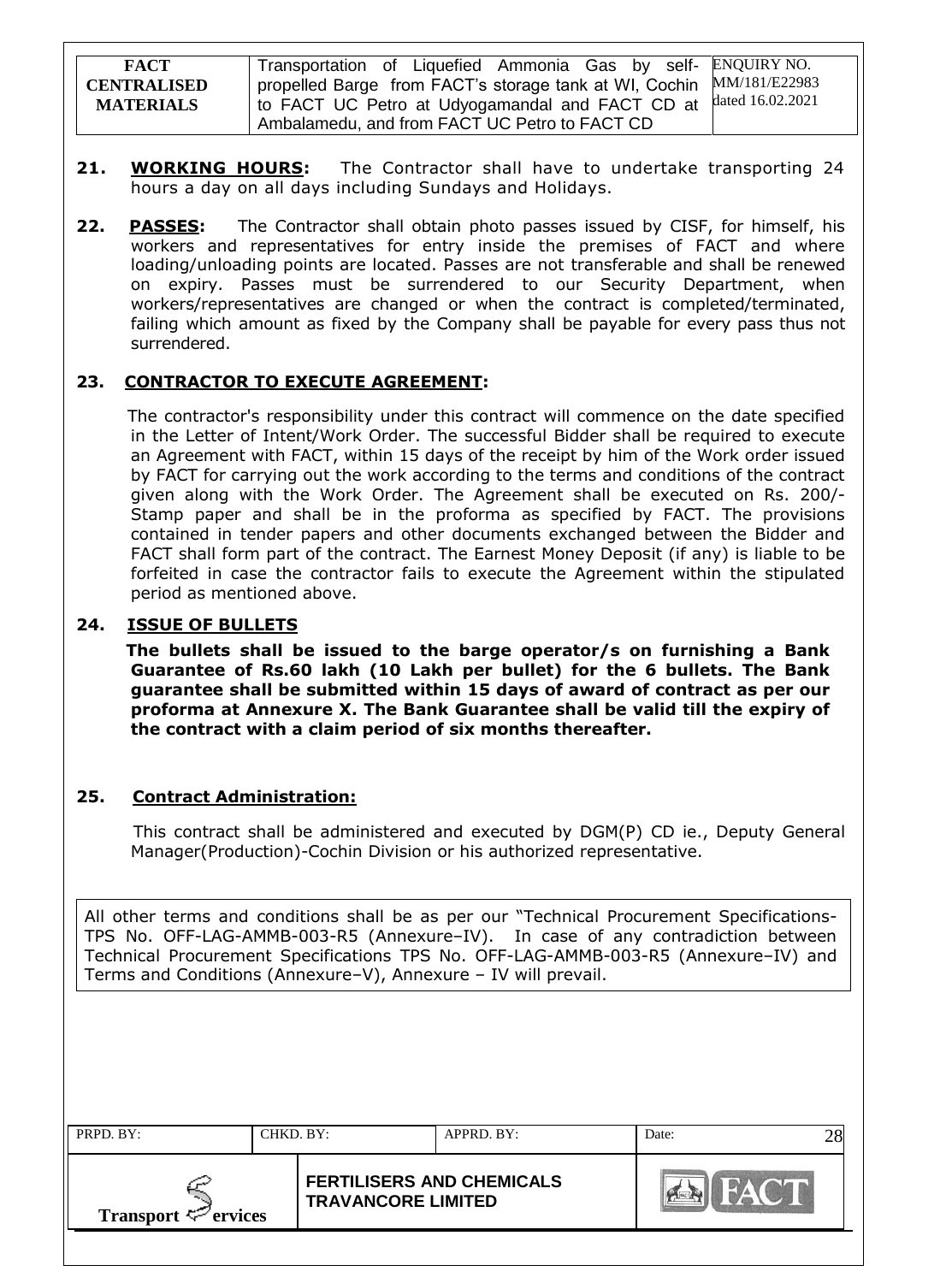Transportation of Liquefied Ammonia Gas by selfpropelled Barge from FACT's storage tank at WI, Cochin to FACT UC Petro at Udyogamandal and FACT CD at Ambalamedu, and from FACT UC Petro to FACT CD ENQUIRY NO. MM/181/E22983 dated 16.02.2021

### **ANNEXURE-VI**

# **COMPLIANCE STATEMENT**

We state that our bid is in full compliance with the documents issued against the Enquiry No: MM/181/E22983 dtd. 16.02.2021 and we have read and understood the Notice Inviting Tender, Scope of Work, Instructions to Bidders, Special Terms and Conditions and Standard terms and conditions of Contract attached with this enquiry referred above and hereby confirm our acceptance to the same.

Name of bidder: Signature of the Bidder:

Place: Contract (Seal) Date:

| PRPD. BY:                                                                                        |  | CHKD. BY:<br>APPRD. BY: |  | Date: |  |
|--------------------------------------------------------------------------------------------------|--|-------------------------|--|-------|--|
| <b>FERTILISERS AND CHEMICALS</b><br><b>TRAVANCORE LIMITED</b><br>Transport $\mathcal{P}$ ervices |  |                         |  |       |  |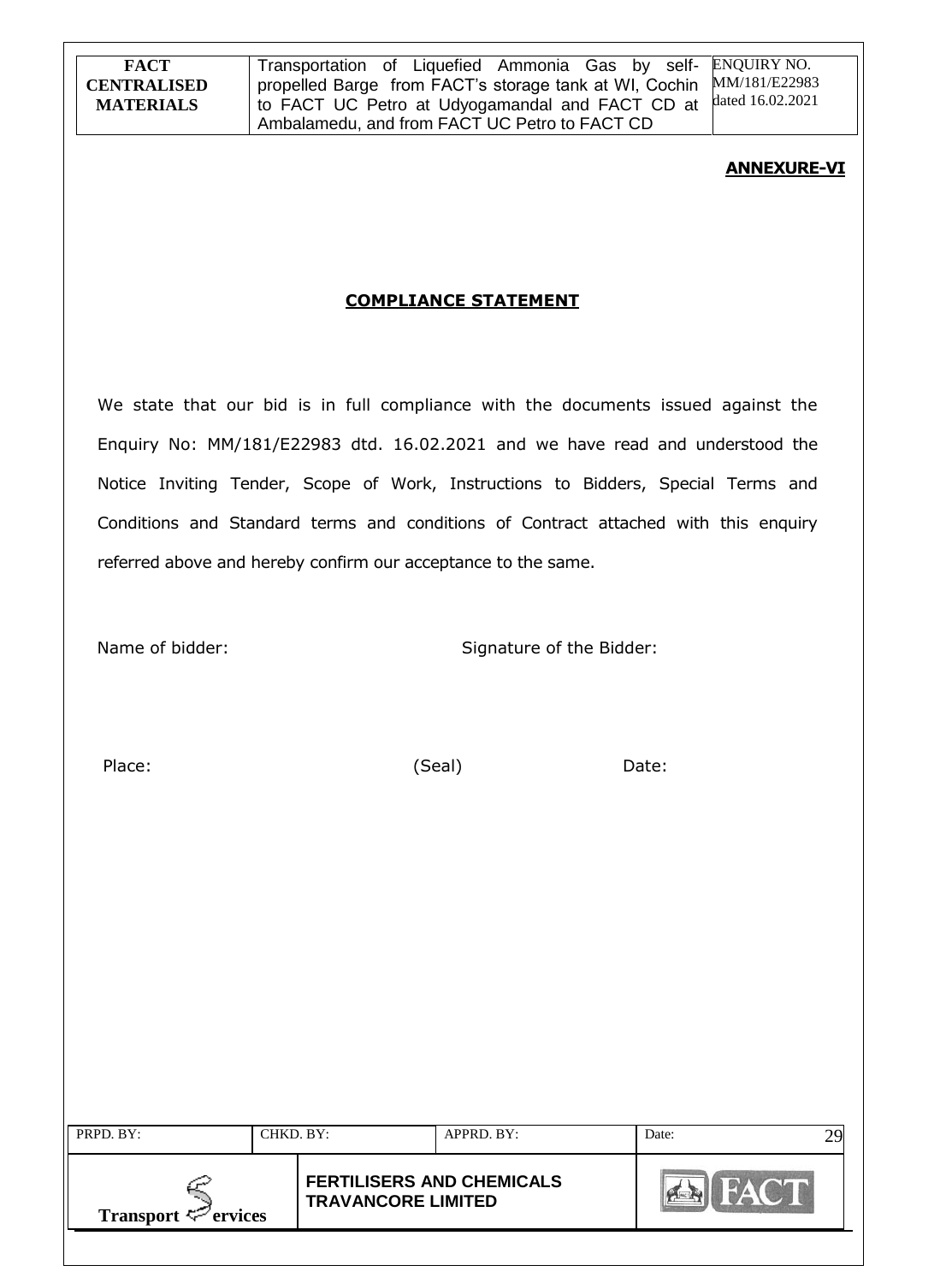|            | <b>FACT</b><br><b>CENTRALISED</b><br><b>MATERIALS</b>                                                                                                                                                                                                             |                                                                                                                 |                                 |                                                                   | Transportation of Liquefied Ammonia Gas by self-<br>propelled Barge from FACT's storage tank at WI, Cochin<br>to FACT UC Petro at Udyogamandal and FACT CD at<br>Ambalamedu, and from FACT UC Petro to FACT CD |                                                                         | <b>ENQUIRY NO.</b><br>MM/181/E22983<br>dated 16.02.2021                                   |
|------------|-------------------------------------------------------------------------------------------------------------------------------------------------------------------------------------------------------------------------------------------------------------------|-----------------------------------------------------------------------------------------------------------------|---------------------------------|-------------------------------------------------------------------|----------------------------------------------------------------------------------------------------------------------------------------------------------------------------------------------------------------|-------------------------------------------------------------------------|-------------------------------------------------------------------------------------------|
|            |                                                                                                                                                                                                                                                                   |                                                                                                                 |                                 |                                                                   |                                                                                                                                                                                                                |                                                                         | <u> ANNEXURE – VII</u>                                                                    |
|            |                                                                                                                                                                                                                                                                   | (Important: Please do not indicate any rates in this format.<br>Only indicate "Quoted" under each blank column) |                                 | <b>UNPRICED COPY OF PRICE BID</b>                                 |                                                                                                                                                                                                                |                                                                         |                                                                                           |
| From       |                                                                                                                                                                                                                                                                   |                                                                                                                 |                                 | To                                                                | AGM [MATERIALS]-T&S,<br>MATERIALS DEPT, FACT LTD.,<br>UDYOGAMANDAL 683 501                                                                                                                                     |                                                                         | FACT PD ADMINISTRATIVE BUILDING,                                                          |
| Dear Sirs, |                                                                                                                                                                                                                                                                   |                                                                                                                 |                                 |                                                                   |                                                                                                                                                                                                                |                                                                         |                                                                                           |
|            | by Barge.<br>With reference to the above, we quote our lowest rate for the subject tender as follows:                                                                                                                                                             |                                                                                                                 |                                 |                                                                   |                                                                                                                                                                                                                |                                                                         | Sub: Enquiry No.MM/181/E22983 dtd. 16.02.2021 for transportation of Liquefied Ammonia Gas |
| SI.<br>No. | <b>Description</b>                                                                                                                                                                                                                                                | Unit                                                                                                            | Quantity<br>$(2 \text{ years})$ | Rate per unit<br>(all inclusive)<br><b>Excluding GST</b><br>(Rs.) |                                                                                                                                                                                                                | <b>Total Amount</b><br>(all inclusive)<br><b>Excluding GST</b><br>(Rs.) |                                                                                           |
|            |                                                                                                                                                                                                                                                                   |                                                                                                                 |                                 |                                                                   |                                                                                                                                                                                                                |                                                                         | Indicate "Quoted". "Do not quote<br>rate in this column"                                  |
| 1(a)       | Transporting and fixing<br>the bullets in the barge as<br>per Scope of Work and<br>terms and conditions of<br>Enquiry No.<br>MM/181/E22983 dtd.<br>16/02/2021.                                                                                                    | <b>Bullet</b>                                                                                                   | 6                               |                                                                   |                                                                                                                                                                                                                |                                                                         |                                                                                           |
| 1(b)       | Dismantling the bullets<br>from the barge, lifting and<br>transporting the same to<br>the designated location in<br>FACT(CD) on completion<br>of contract as per Scope of<br>Work and terms and<br>conditions of Enquiry No.<br>MM/181/E22983 dtd.<br>16/02/2021. | <b>Bullet</b>                                                                                                   | 6                               |                                                                   |                                                                                                                                                                                                                |                                                                         |                                                                                           |
|            |                                                                                                                                                                                                                                                                   |                                                                                                                 |                                 |                                                                   |                                                                                                                                                                                                                |                                                                         |                                                                                           |
| PRPD. BY:  |                                                                                                                                                                                                                                                                   | CHKD. BY:                                                                                                       |                                 | APPRD. BY:                                                        |                                                                                                                                                                                                                | Date:                                                                   | 30                                                                                        |
|            | Transport $\mathcal{F}$ ervices                                                                                                                                                                                                                                   |                                                                                                                 |                                 | <b>FERTILISERS AND CHEMICALS</b><br><b>TRAVANCORE LIMITED</b>     |                                                                                                                                                                                                                |                                                                         |                                                                                           |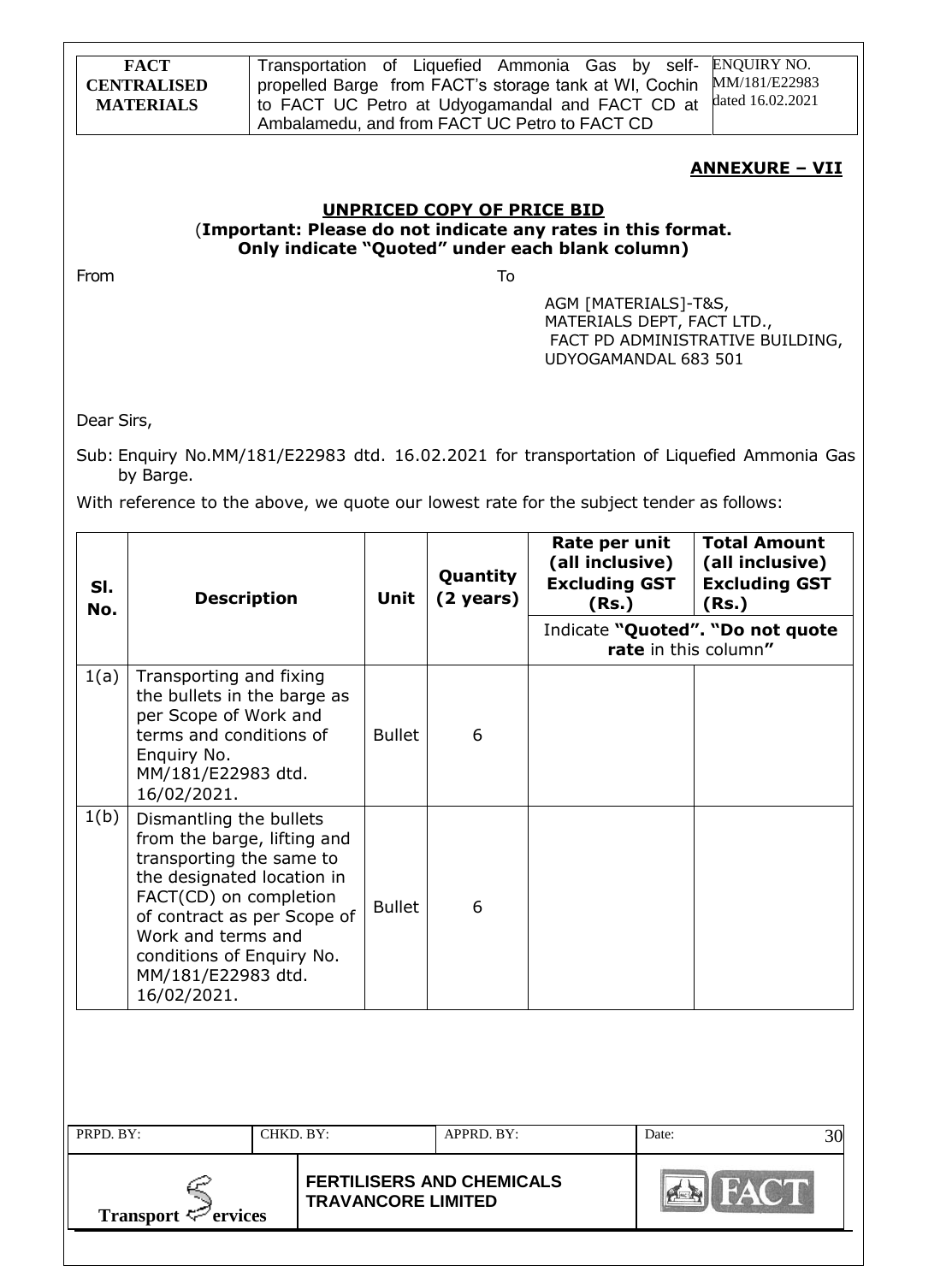| <b>FACT</b>        | Transportation of Liquefied Ammonia Gas by self- ENQUIRY NO.         |  |
|--------------------|----------------------------------------------------------------------|--|
| <b>CENTRALISED</b> | propelled Barge from FACT's storage tank at WI, Cochin MM/181/E22983 |  |
| <b>MATERIALS</b>   | to FACT UC Petro at Udyogamandal and FACT CD at dated 16.02.2021     |  |
|                    | Ambalamedu, and from FACT UC Petro to FACT CD                        |  |

| SI.<br>No. | <b>Description</b>                                                                                                                                                                         | Unit      | Quantity<br>(2 years) | Rate per unit<br>(all inclusive)<br><b>Excluding</b><br>GST (Rs.)<br><b>Indicate</b><br>"Quoted" "Do<br>not quote<br>rate in this<br>column" | <b>Total Amount</b><br>(all inclusive)<br><b>Excluding</b><br>GST (Rs.)<br><b>Indicate</b><br>"Quoted" "Do<br>not quote<br>rate in this<br>column" |
|------------|--------------------------------------------------------------------------------------------------------------------------------------------------------------------------------------------|-----------|-----------------------|----------------------------------------------------------------------------------------------------------------------------------------------|----------------------------------------------------------------------------------------------------------------------------------------------------|
| 2.         | Transportation of Liquefied<br>Ammonia Gas from & to the<br>following destinations as per<br>Scope of work and terms and<br>conditions of Enquiry No.<br>MM/181/E22983 dtd.<br>16/02/2021. |           |                       |                                                                                                                                              |                                                                                                                                                    |
| 2(a)       | FACT-UC<br>From<br>Petro<br>at<br>Udyogamandal to FACT-CD at<br>Ambalamedu.                                                                                                                | <b>MT</b> | 90,000                |                                                                                                                                              |                                                                                                                                                    |
| 2(b)       | From FACT Ammonia Storage<br>(Willington Island), Cochin Port<br><b>FACT-CD</b><br>Trust<br>to<br>at<br>Ambalamedu.                                                                        | MT        | 30,000                |                                                                                                                                              |                                                                                                                                                    |
| 2(c)       | From FACT Ammonia Storage<br>(Willington Island), Cochin Port<br>Trust to FACT-UC Petro<br>at<br>Udyogamandal.                                                                             | <b>MT</b> | 6,000                 |                                                                                                                                              |                                                                                                                                                    |

*GST shall be extra as applicable based on statutory notifications.*

We have read and understood the Notice Inviting Tender, Instructions to bidders, Technical Procurement Specifications TPS No. OFF-LAG-AMMB-003-R5 and the Terms and Conditions of this enquiry and hereby confirm our acceptance to the same.

Place: Name and address of the Bidder with signature and Place:

Date:

seal:

*Note: The bidder shall write "quoted" for all the items above.*

| PRPD. BY:                | CHKD. BY: |                                                               | $APPRD$ . BY: | Date: |  |
|--------------------------|-----------|---------------------------------------------------------------|---------------|-------|--|
| Transport $\leq$ ervices |           | <b>FERTILISERS AND CHEMICALS</b><br><b>TRAVANCORE LIMITED</b> |               |       |  |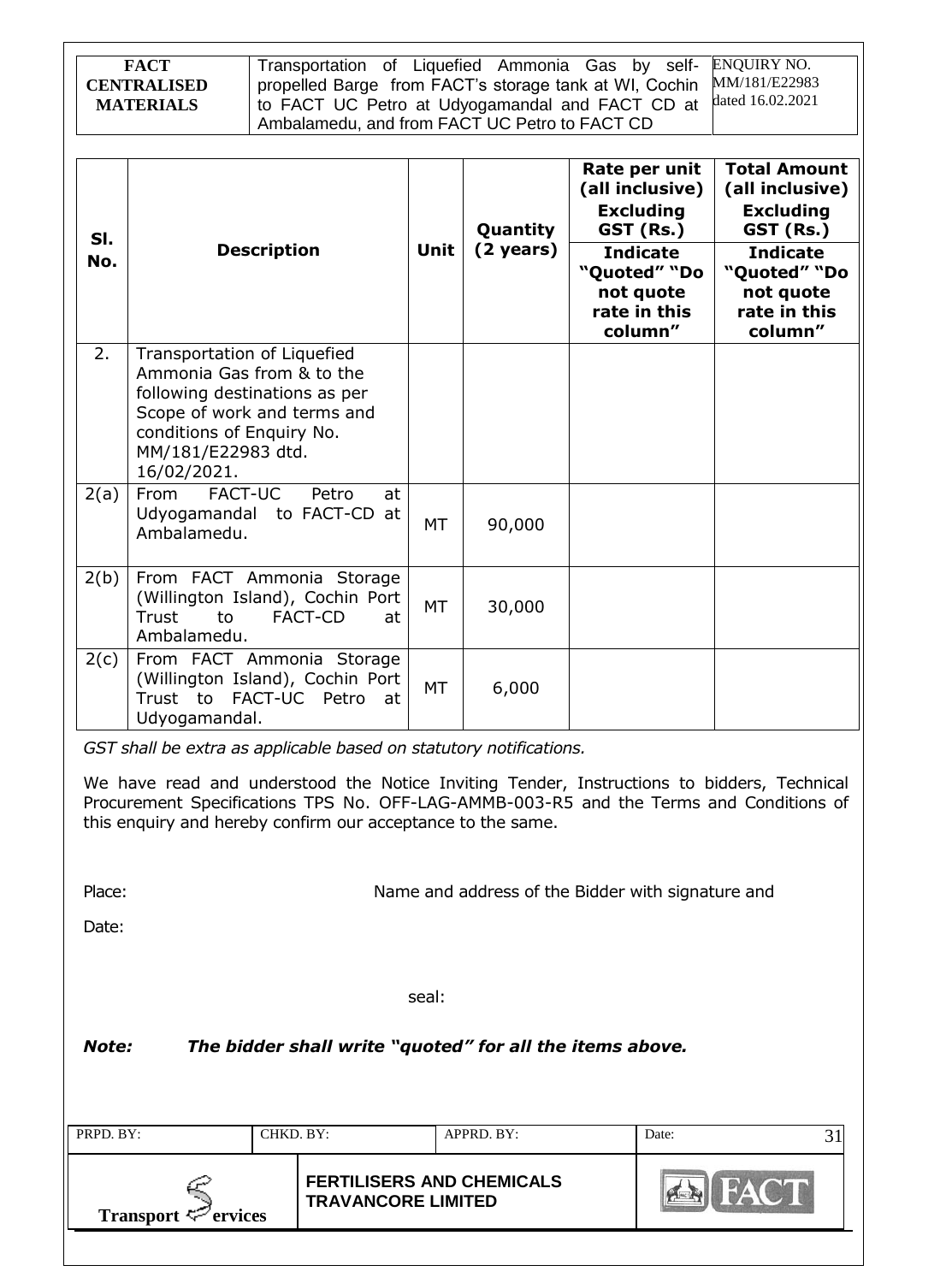| <b>FACT</b><br><b>CENTRALISED</b><br><b>MATERIALS</b> |           |                           | Transportation of Liquefied Ammonia Gas by self-<br>propelled Barge from FACT's storage tank at WI, Cochin<br>to FACT UC Petro at Udyogamandal and FACT CD at<br>Ambalamedu, and from FACT UC Petro to FACT CD | ENQUIRY NO.<br>MM/181/E22983<br>dated 16.02.2021                                                                                                                                        |
|-------------------------------------------------------|-----------|---------------------------|----------------------------------------------------------------------------------------------------------------------------------------------------------------------------------------------------------------|-----------------------------------------------------------------------------------------------------------------------------------------------------------------------------------------|
|                                                       |           |                           |                                                                                                                                                                                                                | <b>ANNEXURE-VIII</b>                                                                                                                                                                    |
|                                                       |           |                           | <b>PROFORMA OF PRICE BID</b>                                                                                                                                                                                   |                                                                                                                                                                                         |
|                                                       |           |                           |                                                                                                                                                                                                                |                                                                                                                                                                                         |
|                                                       |           |                           |                                                                                                                                                                                                                |                                                                                                                                                                                         |
|                                                       |           |                           |                                                                                                                                                                                                                |                                                                                                                                                                                         |
|                                                       |           |                           | the price Bid (BOQ-EXCEL SHEET)                                                                                                                                                                                | Please visit <b>https://eprocure.gov.in</b> and search using the tender ID under FACT Tenders to see                                                                                    |
| Cochin as per Clause 6 of Annexure-V.                 |           |                           |                                                                                                                                                                                                                | Note: The bidder shall quote for all the items above. Rates quoted shall be firm for the<br>contract period of TWO years except for variations in the price of High Speed Diesel Oil at |
|                                                       |           |                           |                                                                                                                                                                                                                |                                                                                                                                                                                         |
|                                                       |           |                           |                                                                                                                                                                                                                |                                                                                                                                                                                         |
|                                                       |           |                           |                                                                                                                                                                                                                |                                                                                                                                                                                         |
|                                                       |           |                           |                                                                                                                                                                                                                |                                                                                                                                                                                         |
|                                                       |           |                           |                                                                                                                                                                                                                |                                                                                                                                                                                         |
|                                                       |           |                           |                                                                                                                                                                                                                |                                                                                                                                                                                         |
| PRPD. BY:                                             | CHKD. BY: |                           | APPRD. BY:                                                                                                                                                                                                     | 32<br>Date:                                                                                                                                                                             |
| Transport $\leq$ <sup>2</sup> ervices                 |           | <b>TRAVANCORE LIMITED</b> | <b>FERTILISERS AND CHEMICALS</b>                                                                                                                                                                               | <b>B</b> FACT                                                                                                                                                                           |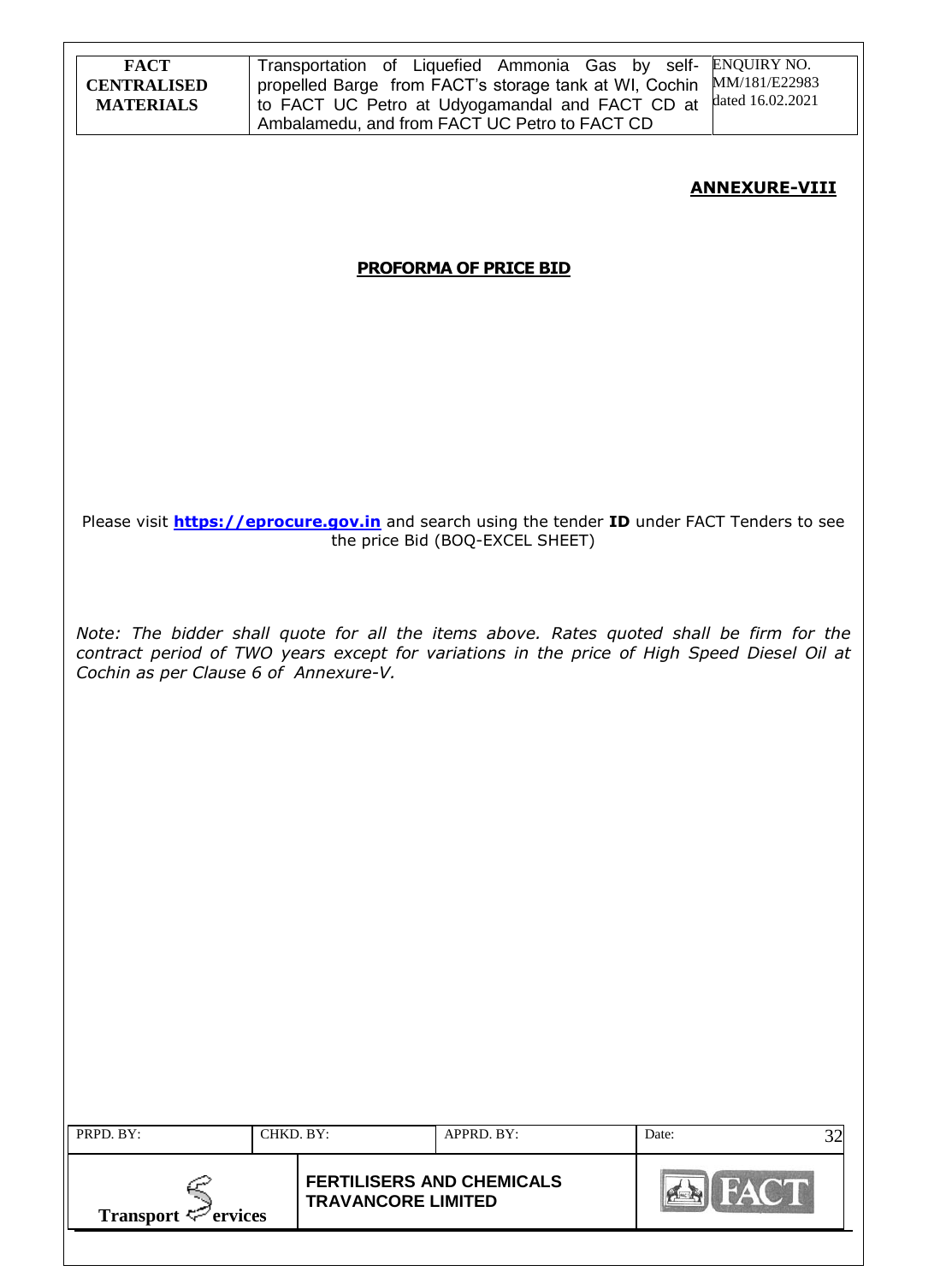| <b>FACT</b><br><b>CENTRALISED</b><br><b>MATERIALS</b>              |                                                              | Transportation of Liquefied Ammonia Gas by self-<br>propelled Barge from FACT's storage tank at WI, Cochin<br>to FACT UC Petro at Udyogamandal and FACT CD at<br>Ambalamedu, and from FACT UC Petro to FACT CD                                     | <b>ENQUIRY NO.</b><br>MM/181/E22983<br>dated 16.02.2021                                                                                                                                                                                                              |
|--------------------------------------------------------------------|--------------------------------------------------------------|----------------------------------------------------------------------------------------------------------------------------------------------------------------------------------------------------------------------------------------------------|----------------------------------------------------------------------------------------------------------------------------------------------------------------------------------------------------------------------------------------------------------------------|
|                                                                    |                                                              |                                                                                                                                                                                                                                                    | <b>ANNEXURE-IX</b>                                                                                                                                                                                                                                                   |
|                                                                    |                                                              | <b>Bid-Security Declaration</b>                                                                                                                                                                                                                    |                                                                                                                                                                                                                                                                      |
| To: AGM(Mat)T&S<br>FACT-PD Admin building-<br>UDYOGAMANDAL- 683501 |                                                              |                                                                                                                                                                                                                                                    |                                                                                                                                                                                                                                                                      |
|                                                                    | (2) Our Bid No. _________________________ dt.                |                                                                                                                                                                                                                                                    |                                                                                                                                                                                                                                                                      |
|                                                                    |                                                              |                                                                                                                                                                                                                                                    |                                                                                                                                                                                                                                                                      |
|                                                                    | a Bid Security Declaration in lieu of Earnest Money Deposit. |                                                                                                                                                                                                                                                    | I/We understand that, as per Clause  of Tender/bid conditions, bids must be supported by                                                                                                                                                                             |
|                                                                    |                                                              | prejudice to FACT's rights to claim damages or any other legal recourse) if,                                                                                                                                                                       | I/We hereby accept that I/We may be disqualified from bidding for any contract with you for a<br>period of Three years from the date of disqualification as may be notified by you (without                                                                          |
|                                                                    |                                                              | 1) I am /We are in a breach of any of the obligations under the bid conditions,<br>bid validity period specified in the form of Bid or extended period, if any.<br>work in accordance with the terms and conditions and within the specified time. | 2) I/We have withdrawn or unilaterally modified/amended/revised, my/our Bid during the<br>3) On acceptance of our bid by FACT, I/we failed to deposit the prescribed Security<br>Deposit or fails to execute the agreement or fails to commence the execution of the |
| Signature:                                                         |                                                              |                                                                                                                                                                                                                                                    |                                                                                                                                                                                                                                                                      |
|                                                                    |                                                              | Name & designation of the authorized person signing the Bid-Securing Declaration Form:                                                                                                                                                             |                                                                                                                                                                                                                                                                      |
| name of Bidder)                                                    |                                                              |                                                                                                                                                                                                                                                    | Duly authorized to sign the bid for and on behalf of: __________________________ (complete                                                                                                                                                                           |
|                                                                    |                                                              | Dated on ________________ day of _____________________ month, _________ year.                                                                                                                                                                      |                                                                                                                                                                                                                                                                      |
|                                                                    | partners to the Joint Venture that submits the bid).         |                                                                                                                                                                                                                                                    | (Note: In case of a Joint Venture, the Bid Security Declaration must be in the name of all                                                                                                                                                                           |
| PRPD. BY:                                                          | CHKD. BY:                                                    | APPRD. BY:                                                                                                                                                                                                                                         | 33<br>Date:                                                                                                                                                                                                                                                          |
| Transport $\mathcal{P}$ ervices                                    | <b>TRAVANCORE LIMITED</b>                                    | <b>FERTILISERS AND CHEMICALS</b>                                                                                                                                                                                                                   |                                                                                                                                                                                                                                                                      |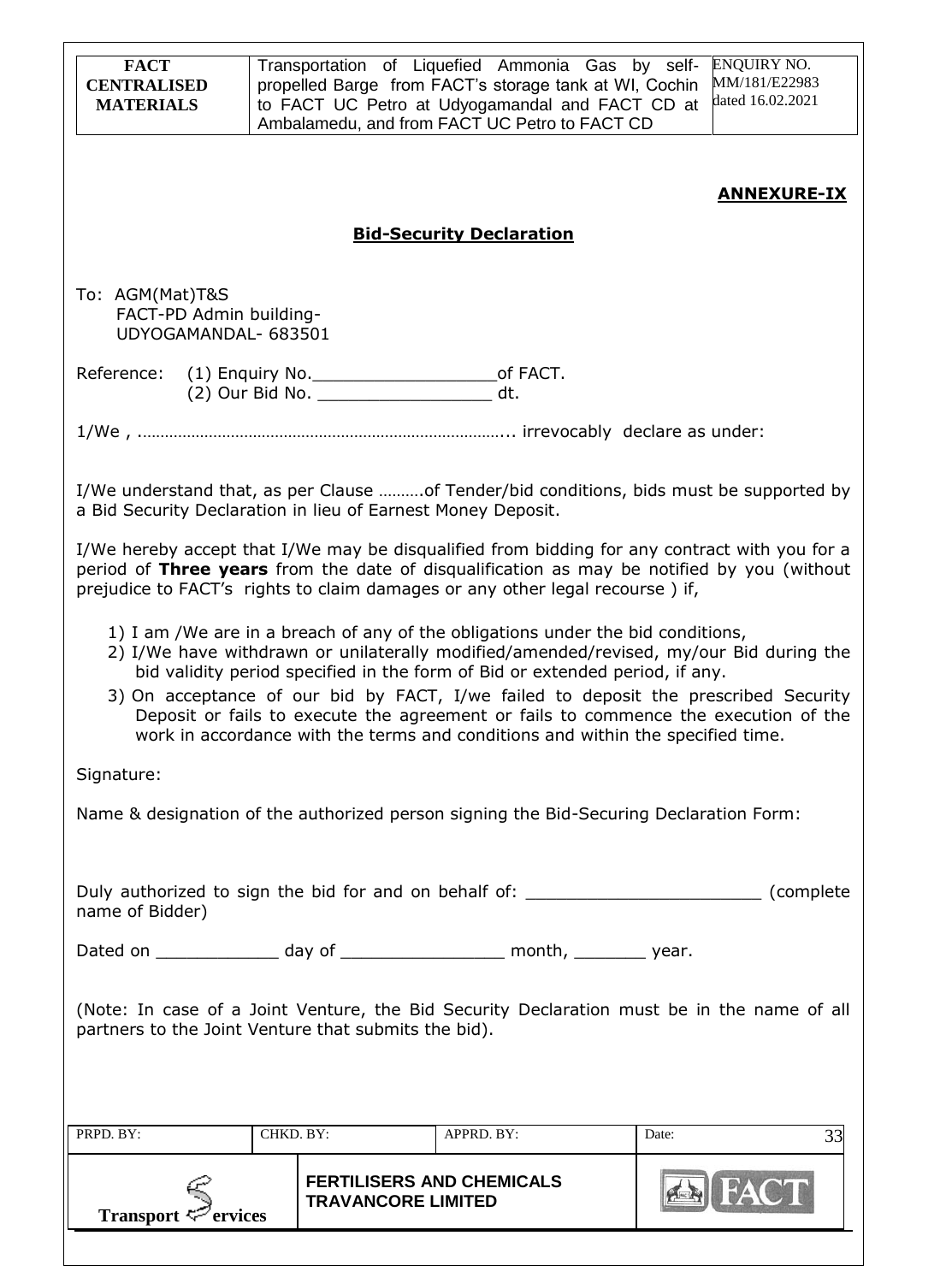Transportation of Liquefied Ammonia Gas by selfpropelled Barge from FACT's storage tank at WI, Cochin to FACT UC Petro at Udyogamandal and FACT CD at Ambalamedu, and from FACT UC Petro to FACT CD ENQUIRY NO. MM/181/E22983 dated 16.02.2021

#### **Annexure -X**

# **PROFORMA OF BANK GUARANTEE FOR FURNISHING SECURITY DEPOSIT**

(TO BE OBTAINED FROM A INDIAN NATIONALISED/SCHEDULED BANK ON STAMP PAPER WORTH Rs.500/-)

The Fertilisers and Chemicals Travancore Ltd., Udyogamandal, Cochin-683 501.

Whereas FACT , Udyogamandal P.O., Kerala (hereinafter called referred to as the Company) has placed a work order no. ............... dated ............ with M/S.........................(hereinafter called the Contractor) for the work of .......................and whereas it is one of the conditions of the said work order that the Contractor shall either remit a sum of Rs.............. (Rupees..........................only) or furnish a Bank Guarantee for Rs............ (Rupees...........................only) as security deposit for the due fulfilment of the said work order by the said Contractor.

In consideration of the Company having agreed to accept a Bank Guarantee from us towards such security deposit in lieu of the cash deposit in accordance with the terms and conditions of the above work order, we................. the Bank (hereinafter referred to as the Bank) do hereby undertake to pay the Company merely on demand any sum or sums from time to time demanded by the Company up to a maximum of Rs.................. (Rupees.............................only) being the amount of the security deposit against any loss or damage caused to or suffered by or would be caused to or suffered by the Company by reason of any breach by the said Contractor of any of the terms and conditions contained in the said work order.

We, the said Bank, do hereby undertake to pay the amount so demanded by the Company without any demur merely on a demand from the Company stating that the amount claimed is due by way of loss or damage caused to or suffered or would be caused to or suffered by the Company by reason of breach by the said Contractor of any of the terms and conditions contained in the said contract. Any such demand made on the Bank shall be conclusive as regards the amount due and payable by the Bank under this guarantee.

We undertake to pay to the Company any money so demanded notwithstanding any dispute or disputes raised by the said Contractor in any suit or proceeding pending before any court or Tribunal relating thereto our liability under this present being absolute and unequivocal.

The payment so made by us under this Guarantee shall be a valid discharge of our liability for payment thereunder and the said Contractor shall have no claim against us for making such payment.

We........................… further agree that the guarantee herein contained shall remain in full force and effect during the period that would be take for the performance of the said contract and that it shall continue to be enforceable till all the dues of the Company under or by virtue of the said contract have been fully paid and its claim satisfied or discharged or till the Company certifies that the terms and conditions of the said contract have been fully and properly carried out by the said contractor and accordingly discharges this guarantee.

We........further agree with the said company that they shall have the fullest liberty without our consent and without affecting in any manner our obligations hereunder to vary any of the terms

| PRPD. BY:                | CHKD. BY: |                                                               | APPRD. BY: | Date: |  |
|--------------------------|-----------|---------------------------------------------------------------|------------|-------|--|
| Transport $\leq$ ervices |           | <b>FERTILISERS AND CHEMICALS</b><br><b>TRAVANCORE LIMITED</b> |            |       |  |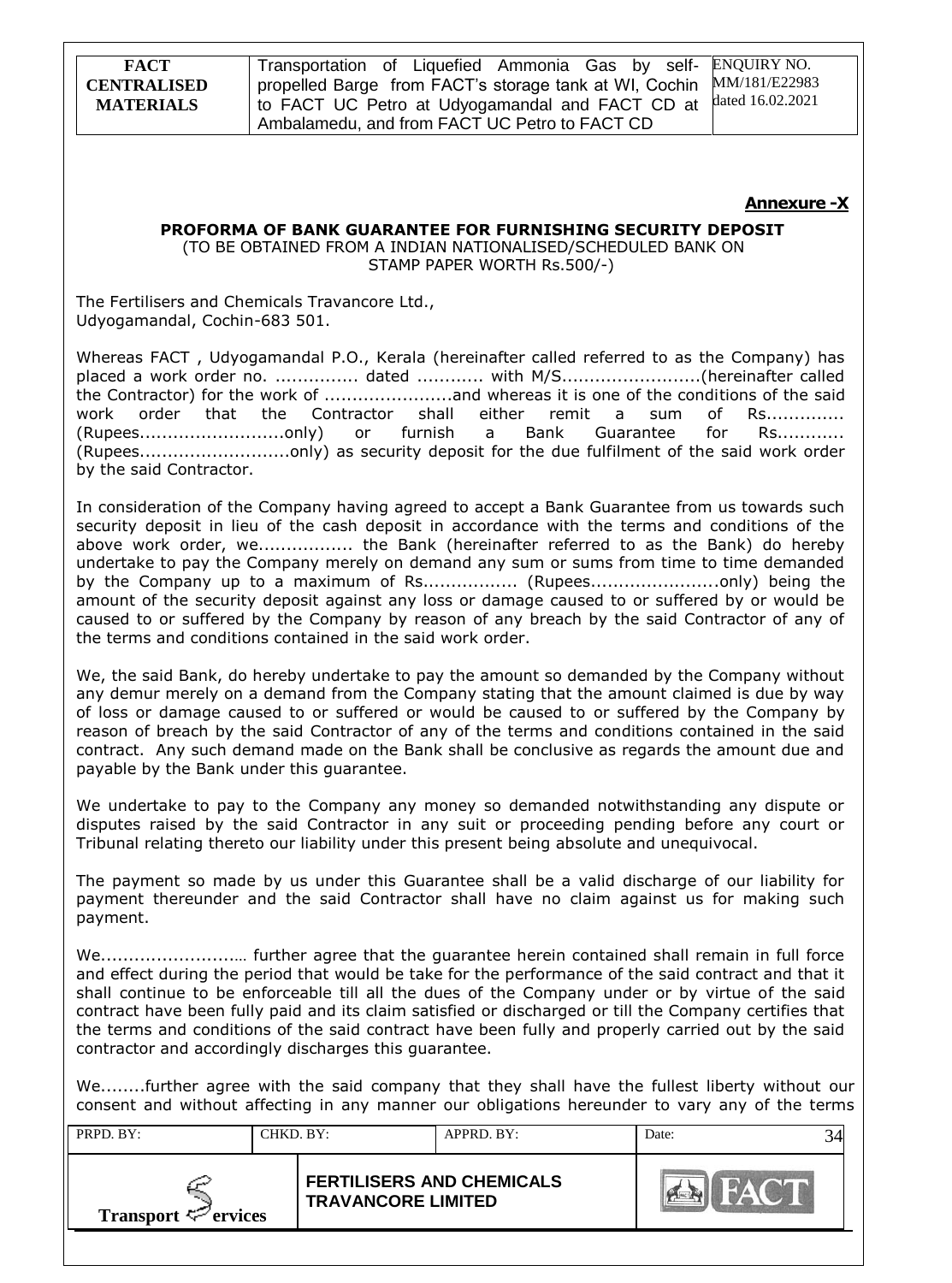| <b>FACT</b>        | Transportation of Liquefied Ammonia Gas by self- ENQUIRY NO.         |  |
|--------------------|----------------------------------------------------------------------|--|
| <b>CENTRALISED</b> | propelled Barge from FACT's storage tank at WI, Cochin MM/181/E22983 |  |
| <b>MATERIALS</b>   | 1 to FACT UC Petro at Udyogamandal and FACT CD at dated 16.02.2021   |  |
|                    | Ambalamedu, and from FACT UC Petro to FACT CD                        |  |

and conditions of the said contract or to extend time of performance by the said Contractor or to postpone for any time and from time to time any of the powers exercisable by it against the said Contractor and either to enforce or forebear from enforcing any of the terms and conditions governing the said contract or securities available to the Company and the said Bank shall not be released from its liability under these presents by any exercise by the Company of the liberty with reference to the matters aforesaid or by reason of time being given to the said Contractor or any other forbearance, act or omission on the part of the Company or any indulgence by the Company to the said Contractor or any other matter of thing whatsoever which under the law relating to sureties, but for this provision, have the effect of so relieving us.

This guarantee shall not be affected by any change in the constitution of the Bank or the Company or the said Contractor nor shall this guarantee be affected by any change in the constitution of the Company or the said Contractor by absorption with any other body or corporation and this guarantee shall be available to or enforceable by such body or corporation.

Our guarantee shall remain in force until................. Unless a claim or demand is made within six months after the expiry of the above date, all the Company"s rights under the guarantee shall be deemed as waived/forfeited and we shall be relieved and discharged from all liabilities there under. Notwithstanding anything contained hereinbefore, our liability under this guarantee shall be limited to an amount not exceeding Rs.................... (Rupees.............................. only).

Any notice by way of request, demand or otherwise hereunder may be sent by post to the Bank addressed as aforesaid and if sent by post, it shall be deemed to have been given at the time when it would be delivered in due course of post and in proving such notice when given by post, it shall be sufficient to prove that the envelope containing the notice was posted and certificate signed by an officer of the Company that the envelope was so posted shall be conclusive.

Disputes/differences, if any, relating to or arising out of this Bank Guarantee, shall be settled by courts having jurisdiction over Udyogamandal, in Kerala State, where the registered office of the company is situated and no other court shall have jurisdiction in the matter.

We........................................ Bank lastly undertakes not to revoke this guarantee during its currency except with the previous consent of the Company in writing.

Dated this.................... day of ................................ Two thousand and twenty one.

| For (Name of Bank)  |  |
|---------------------|--|
| Authorised Official |  |
| Name                |  |
| Designation         |  |

Place:

Full address of the Branch issuing this guarantee:

| PRPD. BY:                       | CHKD. BY: |                                                               | APPRD. BY: | Date: |  |
|---------------------------------|-----------|---------------------------------------------------------------|------------|-------|--|
| Transport $\mathcal{P}$ ervices |           | <b>FERTILISERS AND CHEMICALS</b><br><b>TRAVANCORE LIMITED</b> |            |       |  |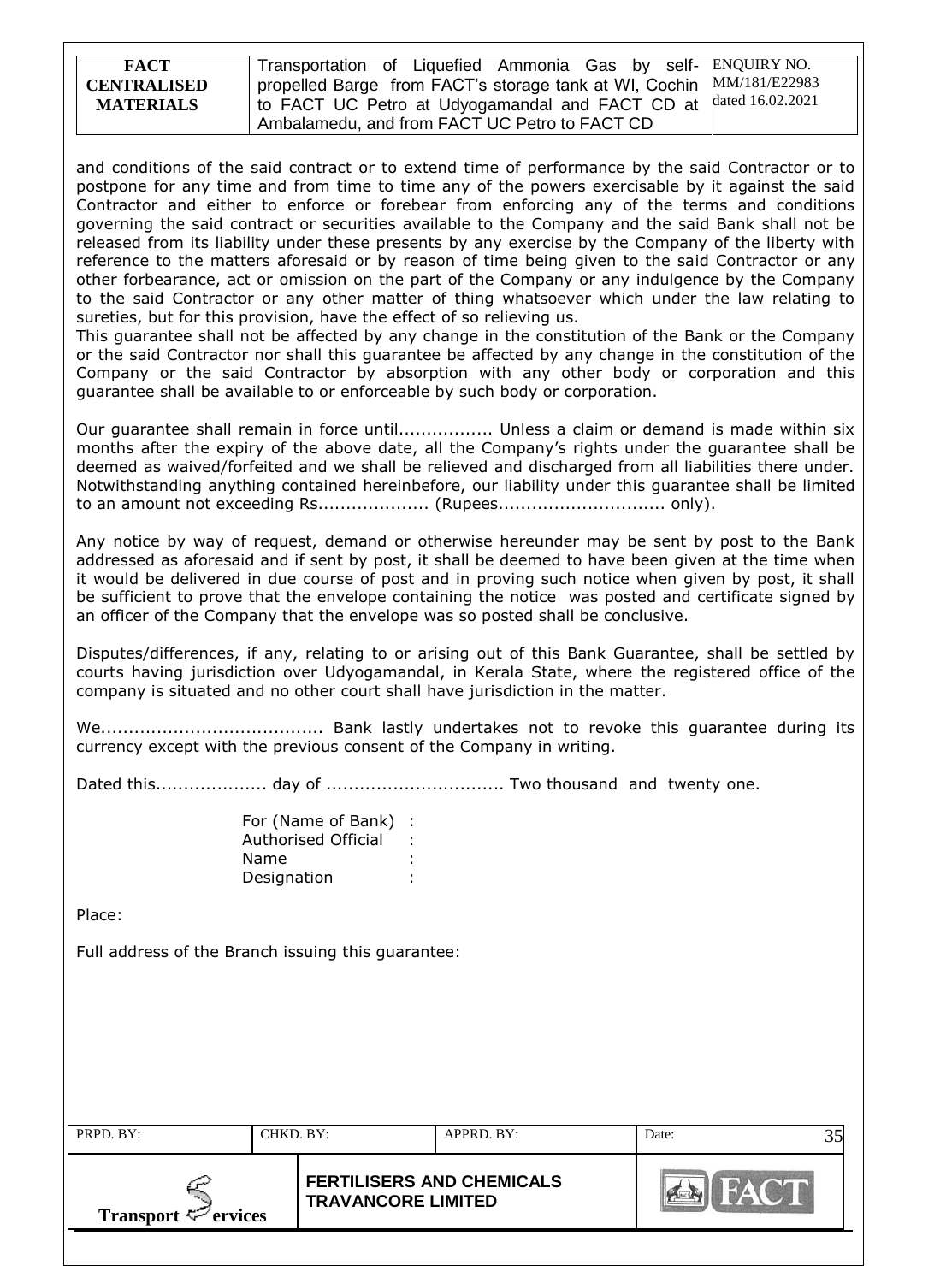Transportation of Liquefied Ammonia Gas by selfpropelled Barge from FACT's storage tank at WI, Cochin to FACT UC Petro at Udyogamandal and FACT CD at Ambalamedu, and from FACT UC Petro to FACT CD ENQUIRY NO. MM/181/E22983 dated 16.02.2021

### **ANNEXURE-XI**

#### **AGREEMENT**

#### Proforma of Agreement to be executed in Rs 200/- Non Judicial stamp paper

ARTICLES OF AGREEMENT made this day the …. Between THE FERTILISERS AND CHEMICALS TRAVANCORE LIMITED, a Company registered under the Travancore Companies ACT IV of 1114(Malayalam Era) and having its registered office at Eloor, Udyogamandal P O Ernakulam District, Kerala State(hereinafter called the FACT) on the one part and M/s…. (hereinafter called the Contractor) which expression shall where the context so admits or applies be deemed to include their heirs, executors, administrators, successors interest and legal representatives as well) on the other part.

WHEREAS the Contractor has agreed with M/s FACT for the due performance of work as set forth in the Work Order No. dt… and accompaniments upon the terms and conditions therein mentioned as accepted vide their endorsements in the aforesaid work order.

NOW THESE PRESENT WITNESS THAT in consideration of the payments to be made by M/s FACT mentioned in the aforesaid Work Order no….. dt……. and accompaniments thereunto the Contractor shall duly perform the said works, fulfill and keep all conditions in the work order which will be deemed and taken to be part of this contracts as if the same had been fully set-out herein and FACT hereby agree that if the Contractor shall duly perform the said works in the manner aforesaid and observe and keep the said terms and conditions, FACT will pay to the Contractor at the time and in the manner set forth in the aforesaid work order and in the Annexure thereunto as accepted by Contractor vide his endorsement in the aforesaid work order, the amount or amounts calculated at the rate mentioned and as per terms stipulated therein as payment for the work. This agreement shall be in force up to ……..

THE SAID CONDITIONS shall be read and construed as forming part of this Agreement and the parties thereto will respectively abide by and submit themselves to the conditions and stipulations and perform the agreement on their parts respectively.

UPON THE TERMS AND CONDITIONS of this Agreements being fulfilled and performed to the satisfaction of Officer of the Company empowered by the Company in this behalf, the Security Deposit remitted by the Contractor or such position thereof as he may be entitled to under the said condition shall be returned to the contractor.

IN WITNESS thereof the Contractor, M/s…. and The Sr. Manager (Materials) T &S of M/s The Fertilisers and Chemicals Travancore Ltd, For and on behalf of the Company have hereunto set their hands this day and year first above written.

For

In the presence of witnesses:

2.

In the presence of witnesses:  $\blacksquare$  for and on behalf of the Company. 1.

2.

| PRPD. BY:                    | CHKD. BY:                 | APPRD. BY:                       | Date: |  |
|------------------------------|---------------------------|----------------------------------|-------|--|
| Transport $\epsilon$ ervices | <b>TRAVANCORE LIMITED</b> | <b>FERTILISERS AND CHEMICALS</b> |       |  |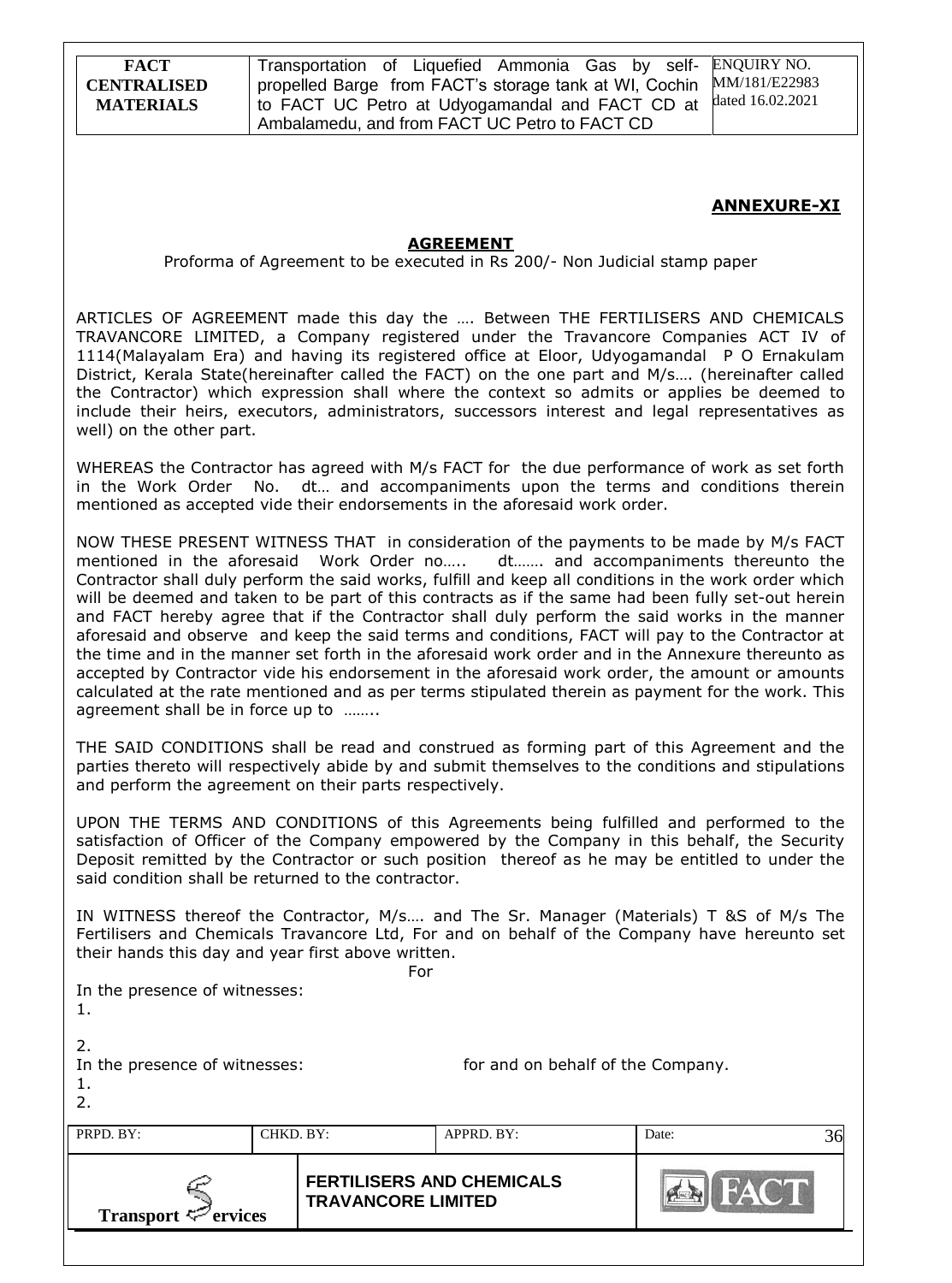Transportation of Liquefied Ammonia Gas by selfpropelled Barge from FACT's storage tank at WI, Cochin to FACT UC Petro at Udyogamandal and FACT CD at Ambalamedu, and from FACT UC Petro to FACT CD ENQUIRY NO. MM/181/E22983 dated 16.02.2021

#### **ANNEXURE -XII**

#### **INTEGRITY PACT**

#### **(To be executed on Rs.500/- Non-judicial Stamp Paper)**

#### **INTEGRITY PACT**

#### **Between**

The Fertilisers and Chemicals Travancore Limited (FACT), a company formed and registered under the Travancore Companies Act IX to 1114 (Companies Act, 2013) and having its registered office at Eloor, Udyogamandal-683501, Kochi, Ernakulam District, Kerala, hereinafter referred to as "The Principal".

#### *And* **And**

.................................. hereinafter referredtoas "The Bidder/ Contractor".

#### **Preamble**

The Principal intends to award, under laid down organization procedures, contract/s for .......................... The Principal values full compliance with all relevant laws and regulations, and the principles of economic use of resources, and of fairness / transparency in its relations with its Bidder(s) and or/Contractor(s).

In order to achieve these goals, the Principal will appoint an Internal External Monitor (EIM), who will monitor the tender process and execution of the contact for compliance with the principle mentioned above.

#### **Section 1 - Commitments of the Principal**

(1) The Principal commits itself to take all measures necessary to prevent corruption and to observe the following principles:

a) No employee of the Principal, personally or through family members, will in connection with the tender, or the execution of the contract, demand, take a promise for or accept, for self or third person, any material or immaterial benefit which the person is not legally entitled to.

b) The Principal will, during the tender process, treat all Bidder(s) with equity and reason. The Principal will in particular, before and during the tender process, provide to all Bidder(s) the same information and will not provide to any Bidder(s) confidential / additional information through which the Bidder(s) could obtain an advantage in relation to the tender process or the contract execution.

c) The Principal will exclude from the process all known prejudiced/interested persons.

(2) If the Principal obtains information on the conduct of any of its employees which is a criminal offence under the India Penal Code / Prevention of Corruption Act, or if there be a substantive suspicion in this regard, the Principal will inform the Vigilance Officer and in addition can initiate disciplinary actions.

| PRPD. BY:<br>CHKD, BY:          |  | $APPRD$ . BY:                                                 | Date: |  |  |
|---------------------------------|--|---------------------------------------------------------------|-------|--|--|
| Transport $\mathcal{P}$ ervices |  | <b>FERTILISERS AND CHEMICALS</b><br><b>TRAVANCORE LIMITED</b> |       |  |  |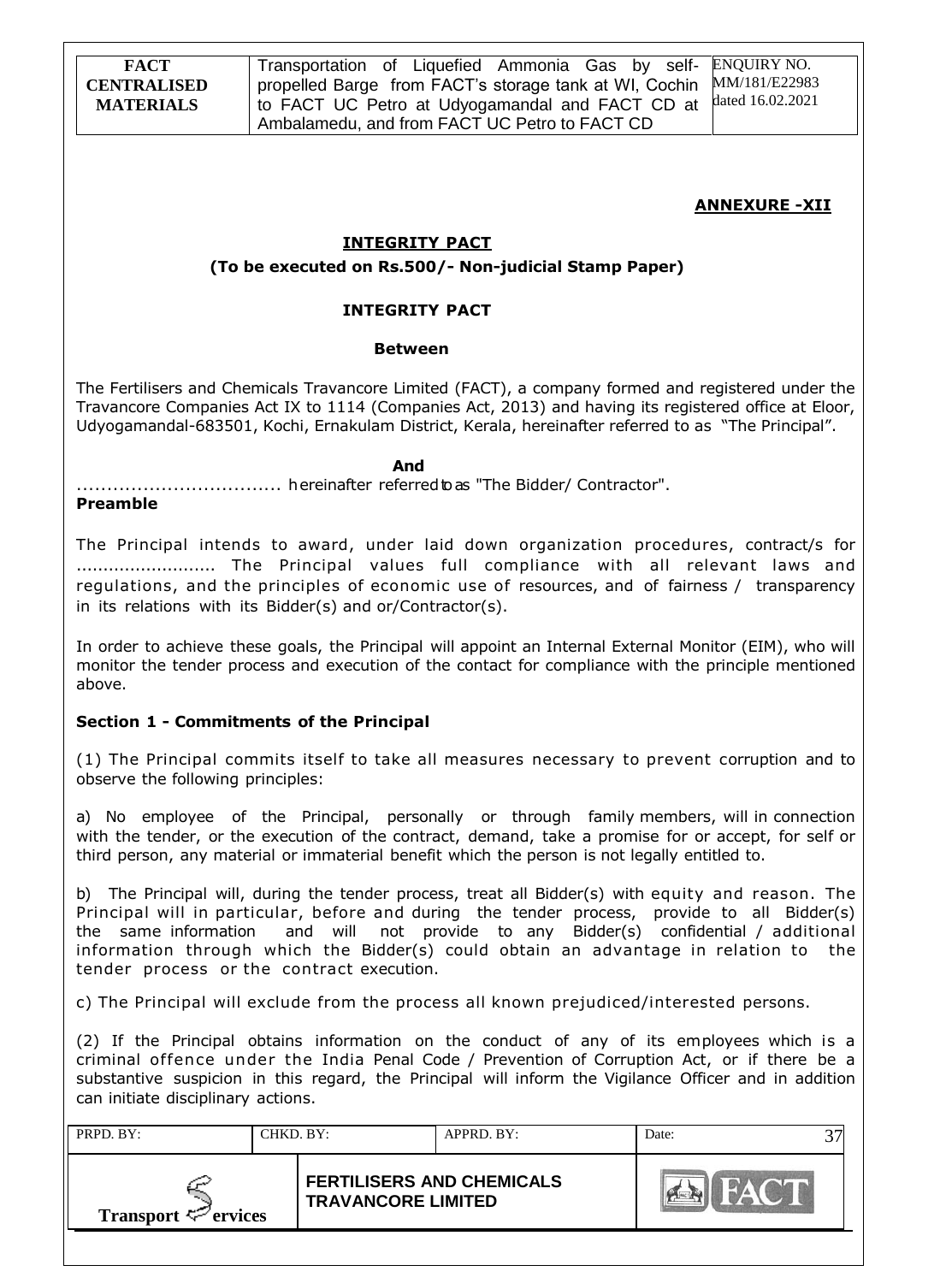**FACT CENTRALISED MATERIALS** Transportation of Liquefied Ammonia Gas by selfpropelled Barge from FACT's storage tank at WI, Cochin to FACT UC Petro at Udyogamandal and FACT CD at Ambalamedu, and from FACT UC Petro to FACT CD ENQUIRY NO. MM/181/E22983 dated 16.02.2021

### **Section 2 - Commitments of the Bidder(s) / Contractor(s)**

(1)The Bidder(s) / Contractor(s) commits themselves to take all measures necessary to prevent corruption. He commits himself to observe the following principles during his participation in the tender process and during the contract execution.

a) The Bidder(s) / Contractor(s) will not, directly or through any other person or firm, offer, promise or give to any of the Principal's employees involved in the tender process or the execution of the contract or to any third person, any material or immaterial benefit which he/she is not legally entitled to, in order to obtain in exchange, any advantage of any kind whatsoever during the tender process or during the execution of the contract.

b) The Bidder(s) / Contractor(s) will not enter with other Bidders into any undisclosed agreement or understanding, whether formal or informal. This applies in particular to prices, specifications, certifications, subsidiary contracts, submission or non-submission of bids or any other actions to restrict competitiveness or to introduce cartelisation in the bidding process.

c) The Bidder(s) / Contractor(s) will not commit any offence under the relevant IPC/PC Act; further the Bidder(s)/ Contractor(s) will not use improperly, for purposes of competition or personal gain, or pass on to others, any information or document provided by the Principal as part of the business relationship, regarding plans, technical proposals and business details, including information contained or transmitted electronically.

d) The Bidder(s) / Contractor(s) of foreign origin shall disclose the name and address of the Agents / Representatives in India, if any. Similarly, The Bidder(s) / Contractor(s) of Indian Nationality shall furnish the name and address of the foreign principals, if any. All the payments made to the India agent/representative have to be in Indian rupees only.

e) The Bidder(s) / Contractor(s) will, when presenting his bid, disclose any and all payments he has made, is committed to, or intends to make to agents, brokers or any other intermediaries in connection with the award of the contract.

(2) The Bidder(s) / Contractor(s) will not instigate third persons to commit offences outlined above or be an accessory to such offences.

### **Section 3 - Disqualification from tender process and exclusion from future contracts**

If the Bidder(s)/Contractor(s), before award or during the execution of has committed a transgression through a violation of Section 2 above or in any other form such as to put his reliability or credibility in question, the Principal is entitled to disqualify the Bidder(s)/ Contractor(s) from the tender process or to terminate the contract, if already signed, for such reason.

#### **Section 4 - Compensation for Damages**

(1) If the Principal has disqualified the Bidder(s) from the tender process prior to the award according to Section 3, the Principal is entitled to demand and recover the damages equivalent to Earnest Money Deposit/Bid Security.

| PRPD. BY:<br>CHKD. BY:          |  |                                                               | APPRD. BY: | Date: |  |
|---------------------------------|--|---------------------------------------------------------------|------------|-------|--|
| Transport $\mathcal{P}$ ervices |  | <b>FERTILISERS AND CHEMICALS</b><br><b>TRAVANCORE LIMITED</b> |            |       |  |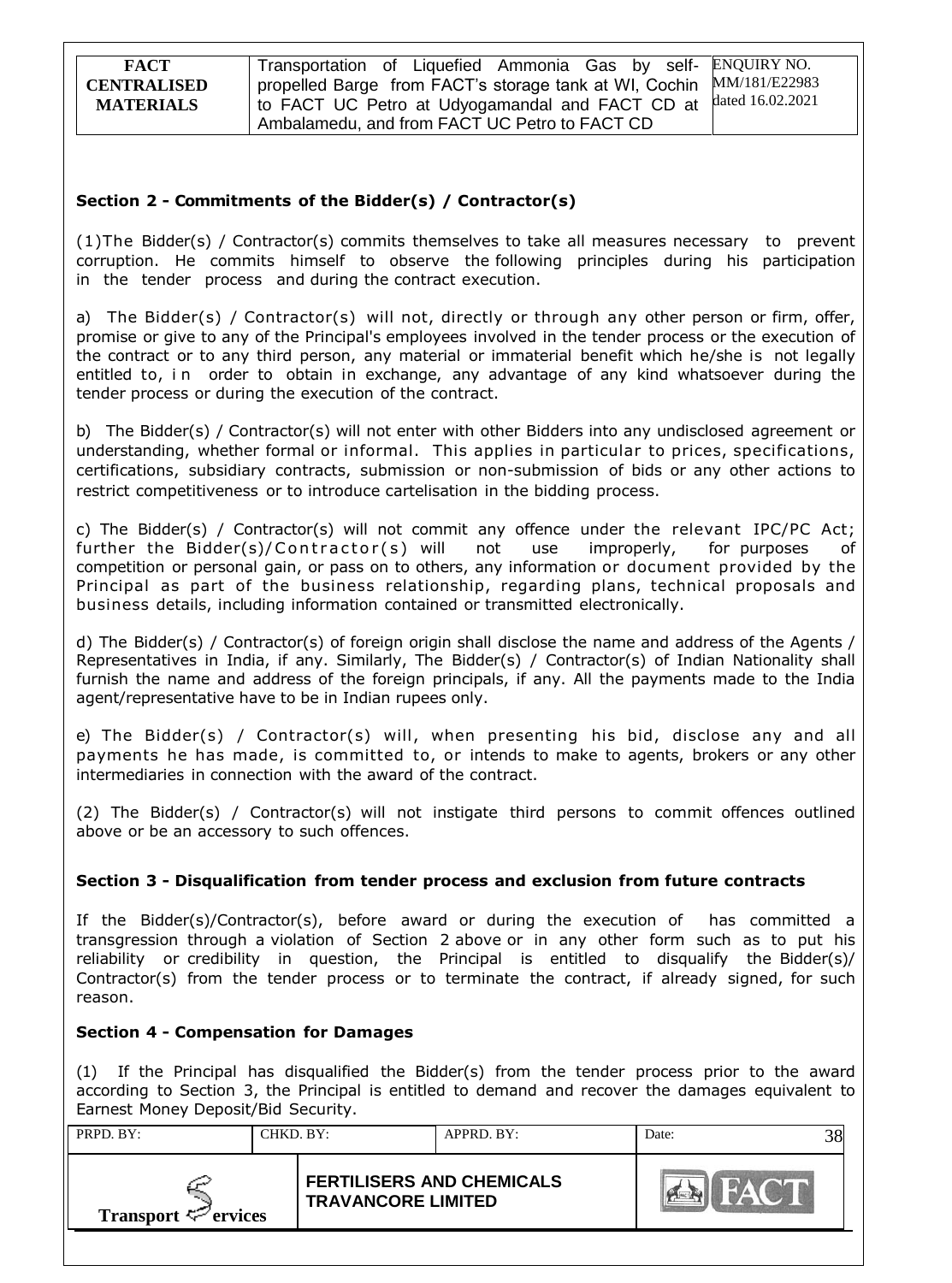| <b>FACT</b>                            | Transportation of Liquefied Ammonia Gas by self- ENQUIRY NO.                                                            |                  |
|----------------------------------------|-------------------------------------------------------------------------------------------------------------------------|------------------|
| <b>CENTRALISED</b><br><b>MATERIALS</b> | propelled Barge from FACT's storage tank at WI, Cochin MM/181/E22983<br>to FACT UC Petro at Udyogamandal and FACT CD at | dated 16.02.2021 |
|                                        | Ambalamedu, and from FACT UC Petro to FACT CD                                                                           |                  |

(2) If the Principal has terminated the contract according to Section 3, or if the Principal is entitled to terminate the contract according to Section 3, the Principal shall be entitled to demand and recover from the Contractor liquidated damages of the contract value or the amount equivalent to Performance Bank Guarantee.

### **Section 5 - Previous Transgression**

(1) The Bidder declares that no previous transgression occurred in the last 3 years with any other Company in India conforming to the anti-corruption approach including Public Sector Enterprise in India that could justify his exclusion from the tender process.

(2) If the Bidder makes incorrect statement on this subject, he can be disqualified from the tender process and appropriate action can be taken including termination of contract, if already awarded, for such reason.

### **Section 6 - Equal treatment of all Bidders / Contractors / Subcontractors**

(1)The Bidder(s)/Contractor(s) undertakes(s) to demand from all subcontractors a commitment in conformity with this Integrity Pact, and to submit it to the Principal before contract signing.

(2) The Principal will enter into agreements with identical conditions as this one with all Bidders, Contractors/Suppliers and Subcontractors.

(3) The Principal will disqualify from the tender process all Bidders who do not sign this Pact or violate its provisions.

### **Section 7 – Criminal charges against violating Bidder(s) / Contractor(s) /Subcontractor(s)**

If the Principal obtains knowledge of conduct of a Bidder, Contractor or Subcontractor, or of an employee or a representative or an associate of a Bidder, Contractor, or Subcontractor which constitutes corruption, or if the Principal has substantive suspicion in this regard, the Principal will inform the same to the Chief Vigilance Officer.

### **Section 8 - Independent External Monitor/Monitors**

( 1 ) T he Principal appoints competent and credible Independent External Monitor for this Pact. The task of the Monitor is to review independently and objectively, whether and to what extent the parties comply with the obligations under this agreement.

(2) The Monitor is not subject to instructions by the representatives of the parties and performs his functions neutrally and independently. It will be obligatory for him to treat the obligations and document of the Bidder(s)/Contractor(s) as confidential. He reports to the Chairperson and managing Director, FACT.

(3) The Bidder(s)/Contractor(s) accepts that the Monitor has the right to access without restriction to all Project documentation of the Principal including that provided by the Contractor. The Contractor will also grant the Monitor, upon his request and demonstration of a valid interest,

| PRPD. BY:<br>CHKD, BY:   |  |                                                               | $APPRD$ . BY: | Date: |  |
|--------------------------|--|---------------------------------------------------------------|---------------|-------|--|
| Transport $\leq$ ervices |  | <b>FERTILISERS AND CHEMICALS</b><br><b>TRAVANCORE LIMITED</b> |               |       |  |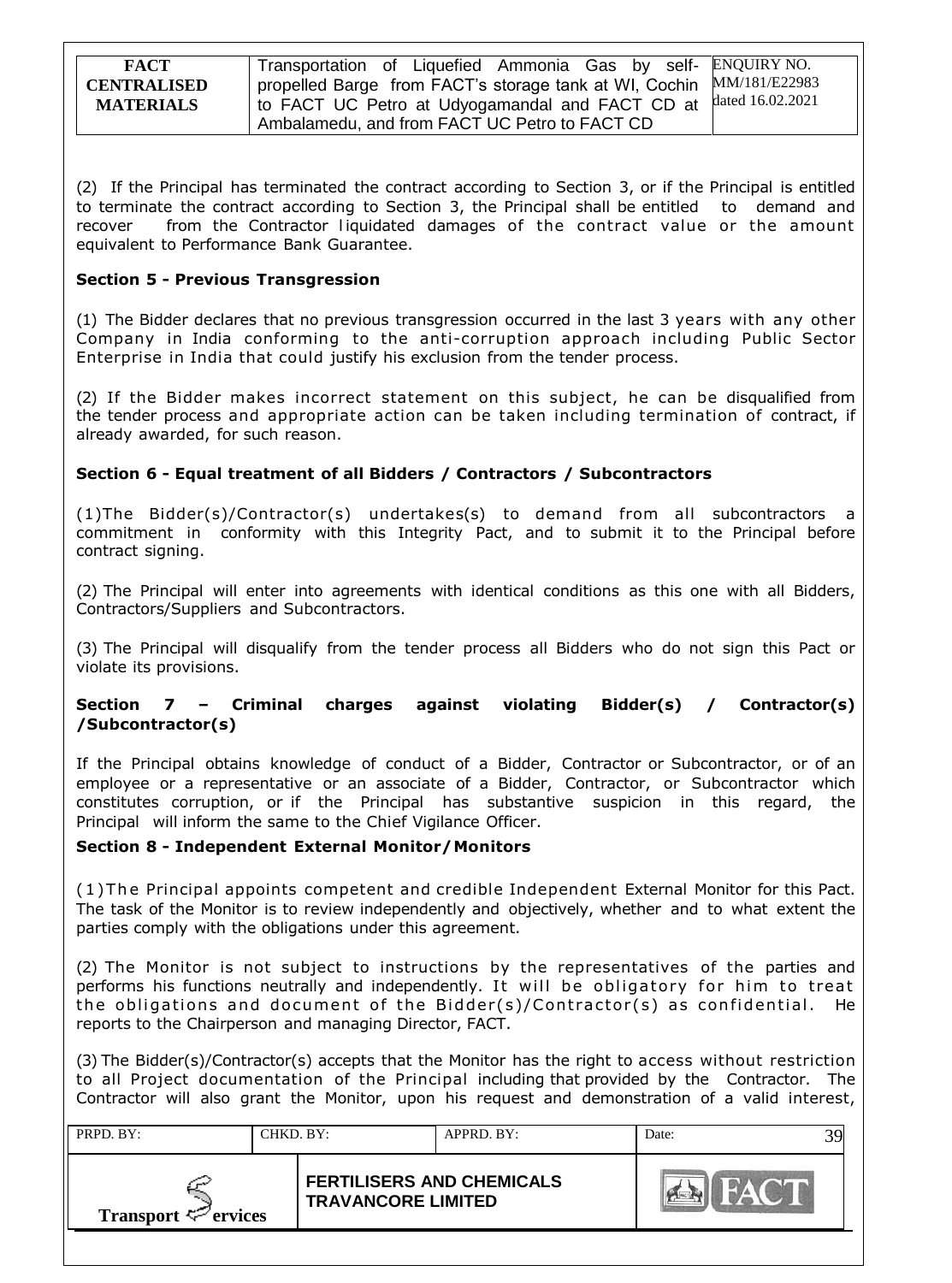| <b>FACT</b>        | Transportation of Liquefied Ammonia Gas by self- ENQUIRY NO.         |  |
|--------------------|----------------------------------------------------------------------|--|
| <b>CENTRALISED</b> | propelled Barge from FACT's storage tank at WI, Cochin MM/181/E22983 |  |
| <b>MATERIALS</b>   | I to FACT UC Petro at Udyogamandal and FACT CD at dated 16.02.2021   |  |
|                    | Ambalamedu, and from FACT UC Petro to FACT CD                        |  |

unrestricted and unconditional access to this project documentation. The same is applicable to Subcontractors. The Monitor is under contractual obligation to treat the information and documents of the Bidder(s)/Contractor(s)/ Subcontractor(s) with confidentially.

(4) The Principal will provide to the Monitor sufficient information about all meetings among the parties related to the Project provided such meetings could have an impact on the contractual relations between the Principal and the Contractor. The parties offer to the Monitor the option to participate in such meetings.

(5) As soon as the Monitor notices, or believes to notice, a violation of this agreement, he will so inform the Management of the Principal and request the Management to discontinue or to take corrective action, or to take other relevant action. The Monitor can in this regard submit non-binding recommendation. Beyond this, the Monitor has no right to demand from the parties that they act in a specific manner, refrain from action or tolerate action.

(6) The Monitor will submit a written report to the Chairman and Managing Director, FACT within 8 to 10 weeks from the date of reference or intimation to him by the Principal and, should the occasion arise, submit proposals for correcting problematic situations.

(7) Monitor shall be entitled to compensation on the same terms as being extended to / provided to Independent Director on FACT Board.

(8) If the Monitor has reported to the Chairman and Managing Director, FACT, a substantiated suspicion of an offence under relevant IPC/PC Act, and the Chairman and Managing Director, FACT has not, within reasonable time, taken visible action to proceed against such offence or reported it to the Chief Vigilance Officer, the Monitor may also transmit this information directly to the Central Vigilance Commissioner.

(9) The word 'Monitor' would include both singular and plural.

### **Section 9 - Pact Duration**

This Pact begins when both parties have legally signed it. It expires for the Contractor 12 months after the last payment under the contract, and for all other Bidders 6 months after the contract has been awarded.

If any claim is made / lodged during this time, the same shall be binding and continue to be valid despite the lapse of this pact as specified above, unless it is discharged / determined by the Chairman and Managing Director, FACT

### **Section 10** - **Other provisions**

**(1)**This agreement is subject to Indian Law. Place of performance and jurisdiction is the Registered Office of the Principal, i.e. Udyogamandal, Kerala.

(2)Changes and supplements as well as termination notices need to be made in writing. Side agreements have not been made.

(3) If the Contractor is a partnership or a consortium, this agreement must be signed by all partners or consortium members.

| PRPD. BY:<br>CHKD. BY:          |  |                                                               | APPRD. BY: | Date: |  |
|---------------------------------|--|---------------------------------------------------------------|------------|-------|--|
| Transport $\mathcal{P}$ ervices |  | <b>FERTILISERS AND CHEMICALS</b><br><b>TRAVANCORE LIMITED</b> |            |       |  |